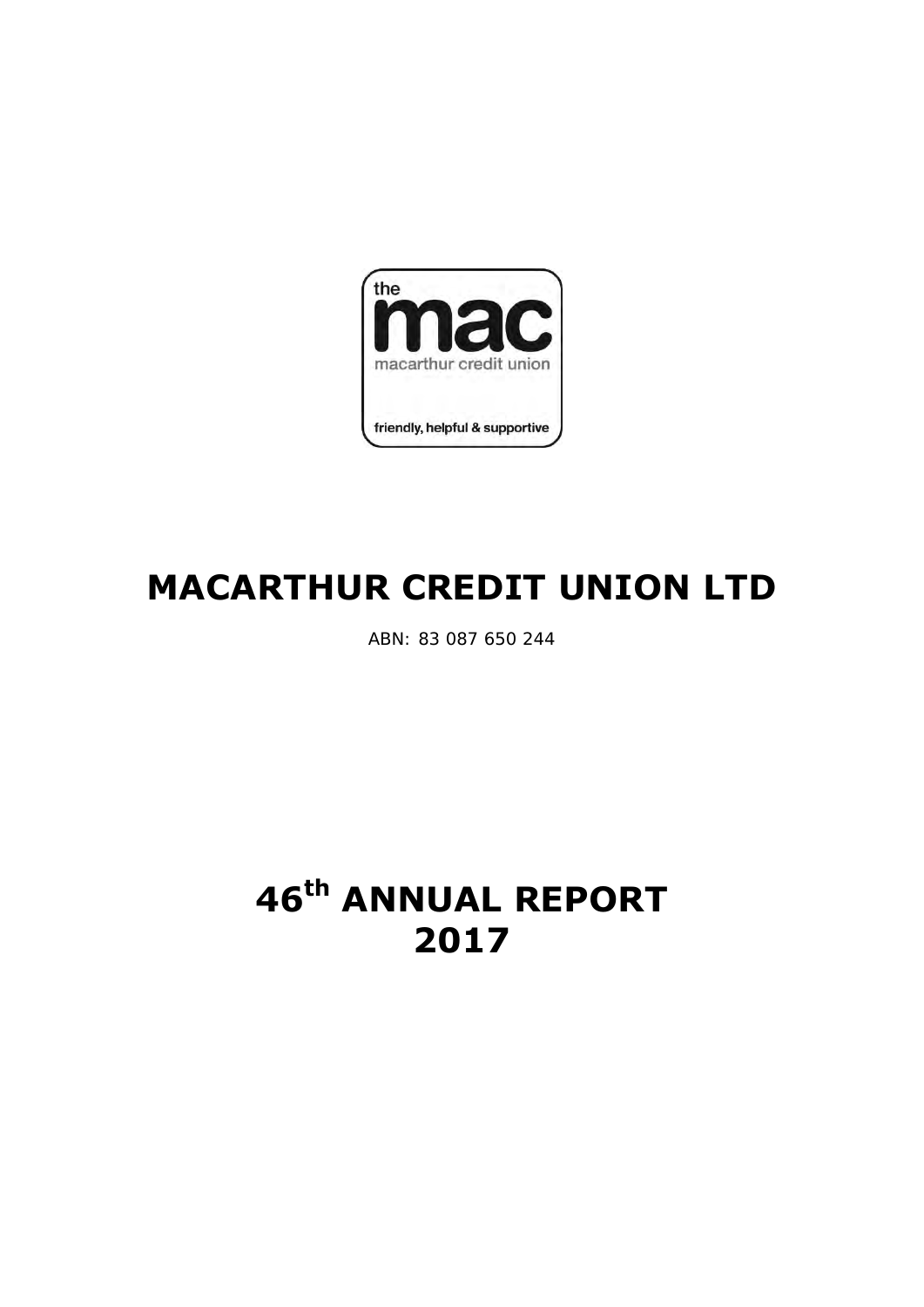# DIRECTORS

Greg Wright (Chairman) Lloyd Pollard (Vice Chairman) Phillip Rankin (Resigned 8 November 2016) Neville Hoskin Geoffrey Ellis Deborah Vardy Glenn Becker Katie Palmer (Appointed 8 November 2016)

#### ASSOCIATE DIRECTOR

Alistair McLean (Appointed 28 December 2016)

#### **CEO**

David Cadden

# REGISTERED OFFICE

52 Argyle Street CAMDEN NSW 2570 Credit Union phone number: 1300 622 278

#### BRANCHES

52 Argyle St 109-111 Argyle St 326 Camden Valley Way 117 Remembrance Dr Shop 308, Shop 7, CAMDEN 2570 PICTON 2571 NARELLAN 2567 TAHMOOR 2573

# **SOLICITOR**

Daniels Bengtsson Level 4, 171 Clarence St SYDNEY NSW 2000

#### BANKERS

Credit Union Services Corporation (Australia) Limited National Australia Bank Limited

# AUDITOR

KPMG Level 7, 77 Market Street WOLLONGONG NSW 2500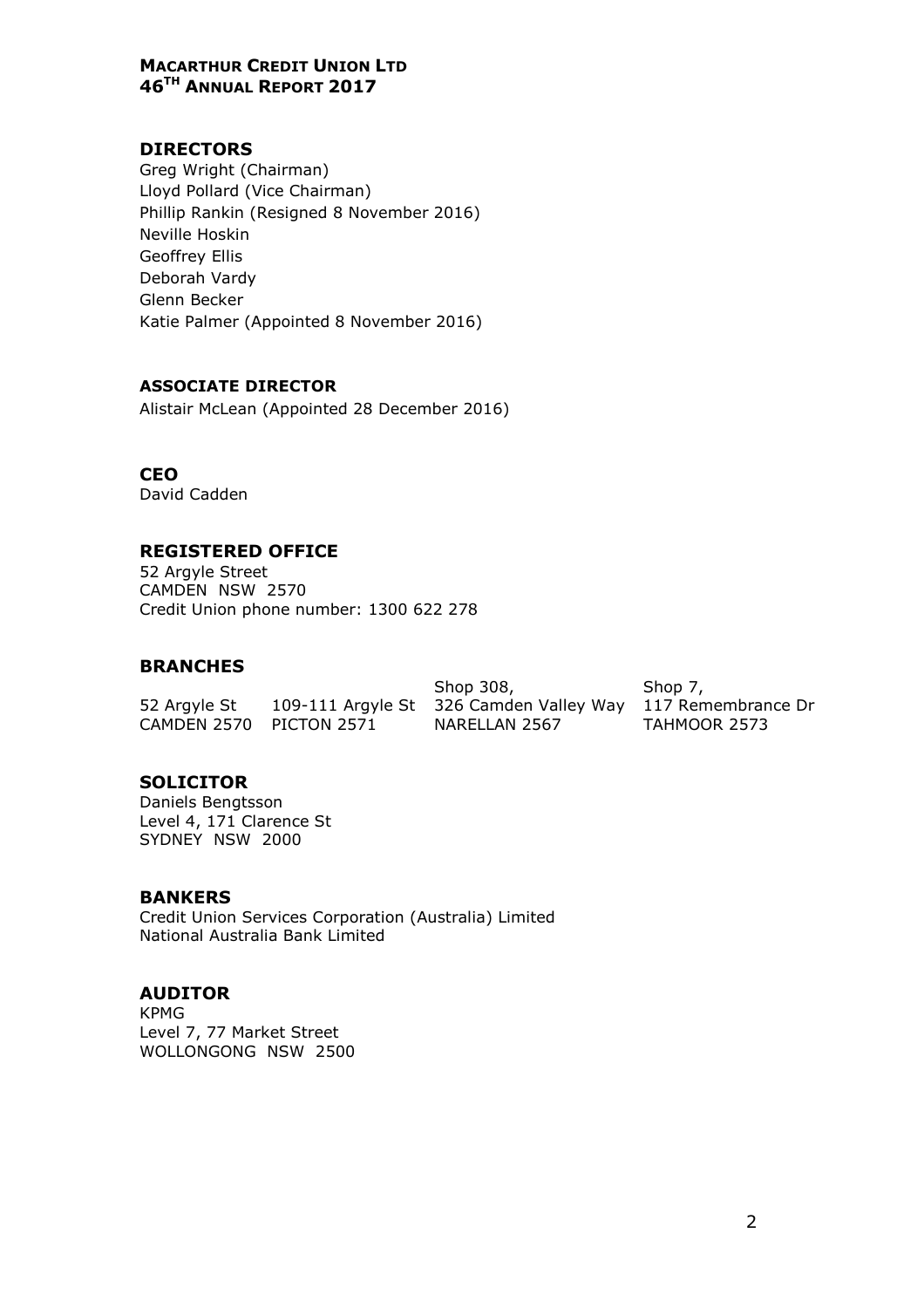# **CONTENTS**

| Corporate Governance Statement                             | 4  |
|------------------------------------------------------------|----|
| Chairman's Report                                          | 8  |
| <b>CEO's Report</b>                                        | 10 |
| Directors' Report                                          | 12 |
| Lead Auditor's Independence Declaration                    | 19 |
| Statement of Profit or Loss and Other Comprehensive Income | 20 |
| <b>Statement of Financial Position</b>                     | 21 |
| <b>Statement of Cash Flows</b>                             | 22 |
| Statement of Changes in Equity                             | 23 |
| Notes to the Financial Statements                          | 24 |
| Directors' Declaration                                     | 71 |
| Independent Auditor's Report                               | 72 |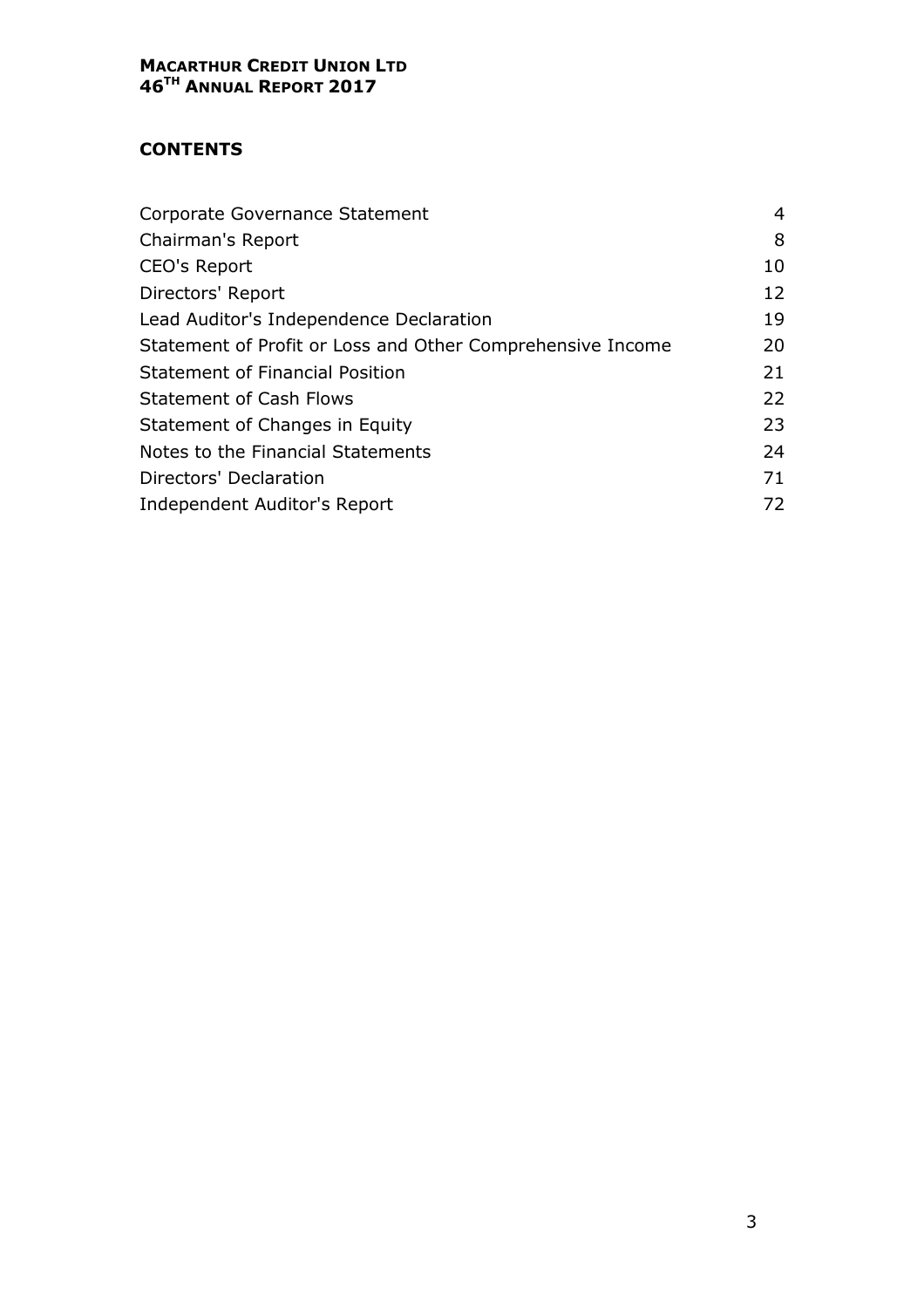# CORPORATE GOVERNANCE STATEMENT

#### **OVERVIEW**

The Board of Directors of Macarthur Credit Union Ltd (the "Credit Union") is responsible for the overseeing of policy, performance and strategies to be implemented by Management. The Board, which also establishes and maintains a legal and ethical environment, is responsible to all Members of the Credit Union.

Guidelines have been established to ensure optimum Board performance and the Constitution of the Credit Union provides for one third of the Directors to retire each year. Directors may stand for re-election and where the number of candidates standing exceeds the available positions, a vote by members determines the successful candidates.

#### COMPOSITION OF THE BOARD

The composition of the Board is determined in accordance with the following principles and guidelines:

- In accordance with the Constitution of the Credit Union, the Board comprises a minimum of seven (7) Members elected by the Credit Union Membership. The Chairman is elected by the Board of Directors.
- Casual Board vacancies are filled by the Board having regard to appropriate qualifications and expertise.
- The Board is required to meet at least bi-monthly and follow meeting guidelines that ensure all Directors are made aware of, and have all necessary information to participate in an informed discussion of all agenda items.
- As part of its renewal process, the Board can appoint Associate Directors. These Associate Directors are engaged with the intention of replacing retiring Directors at a future time, but after gaining experience in proper Board/Governance practice. While the Associate Directors are encouraged to contribute to Board discussion, they do not have voting rights. It is envisaged that a successful Associate Director would be appointed in the future as a Director by the Credit Union Membership via the usual election process.
- All Directors are members of the Australian Mutuals Institute.

#### COMMITTEE STRUCTURE

The following Committees support the work of the Board:

#### Executive Committee

The Executive Committee's powers are limited to those delegated to it by the Board from time to time. The Board invites the CEO to attend all Executive Committee Meetings in an advisory capacity, unless his attendance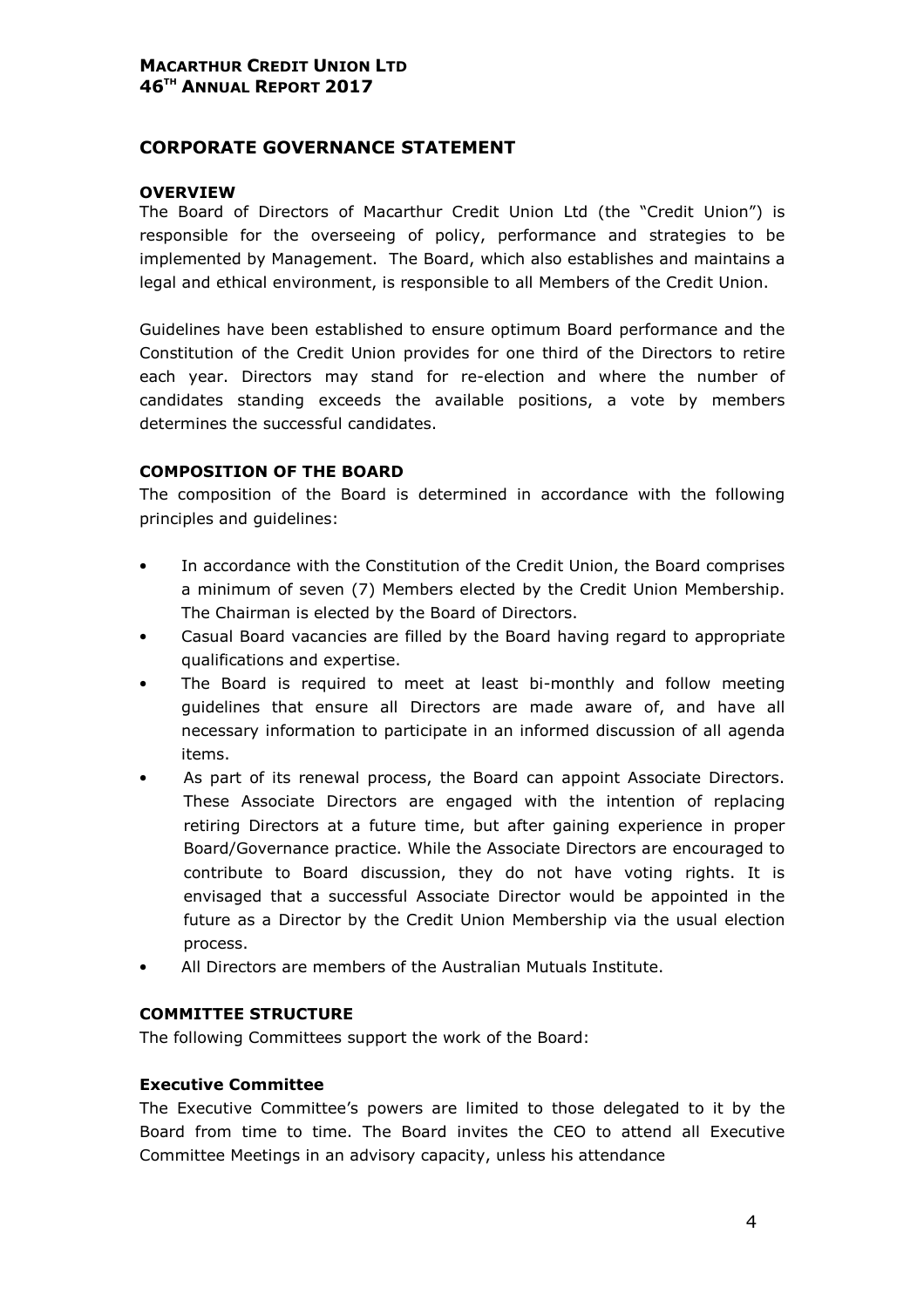# CORPORATE GOVERNANCE STATEMENT (CONTINUED)

#### Executive Committee (continued)

would be inappropriate because of reasons such as conflict of interest. The Members of the Executive Committee as at 30 June 2017 were Greg Wright (Chairman), Neville Hoskin, Lloyd Pollard, Geoffrey Ellis and Glenn Becker.

The role of the Executive Committee is to:

- Undertake any tasks assigned by the Board;
- Review the CEO's performance and salary; and
- Review policy recommendations from Management for Board consideration.

#### Audit Committee

The primary objective of the Audit Committee is to assist the Board in fulfilling its responsibilities in respect of the accounting and reporting practices of the Credit Union.

The Members of the Audit Committee as at 30 June 2017 were Geoffrey Ellis (Chairman), Lloyd Pollard, Neville Hoskin and Katie Palmer.

The Board invites the CEO or his nominee(s) to attend all Audit Committee Meetings in an advisory and secretarial capacity unless their attendance would be inappropriate because of reasons such as conflict of interest.

The role of the Audit Committee is to:

- Minimise accounting policy risk by reviewing all draft annual financial reports prior to approval by the Board;
- Monitor compliance with statutory requirements for financial reporting;
- Direct and monitor the Internal Audit function;
- Liaise with the External Auditor and review the adequacy of the scope and quality of the audit in consultation with the CEO;
- Initiate special projects and investigations on matters within its Terms of Reference, keeping the Board fully informed on progress and outcomes; and
- Review financial and prudential policies and procedures and to make recommendations.

#### Governance Committee

The primary objective of the Governance Committee is to assist the Board of Directors in the discharge of its responsibilities by way of enhancing and monitoring the performance of the Credit Union in matters of corporate governance. The specific functions of the Committee include the:

• Establishment and review of procedures to assess Board, Committee and Director performance;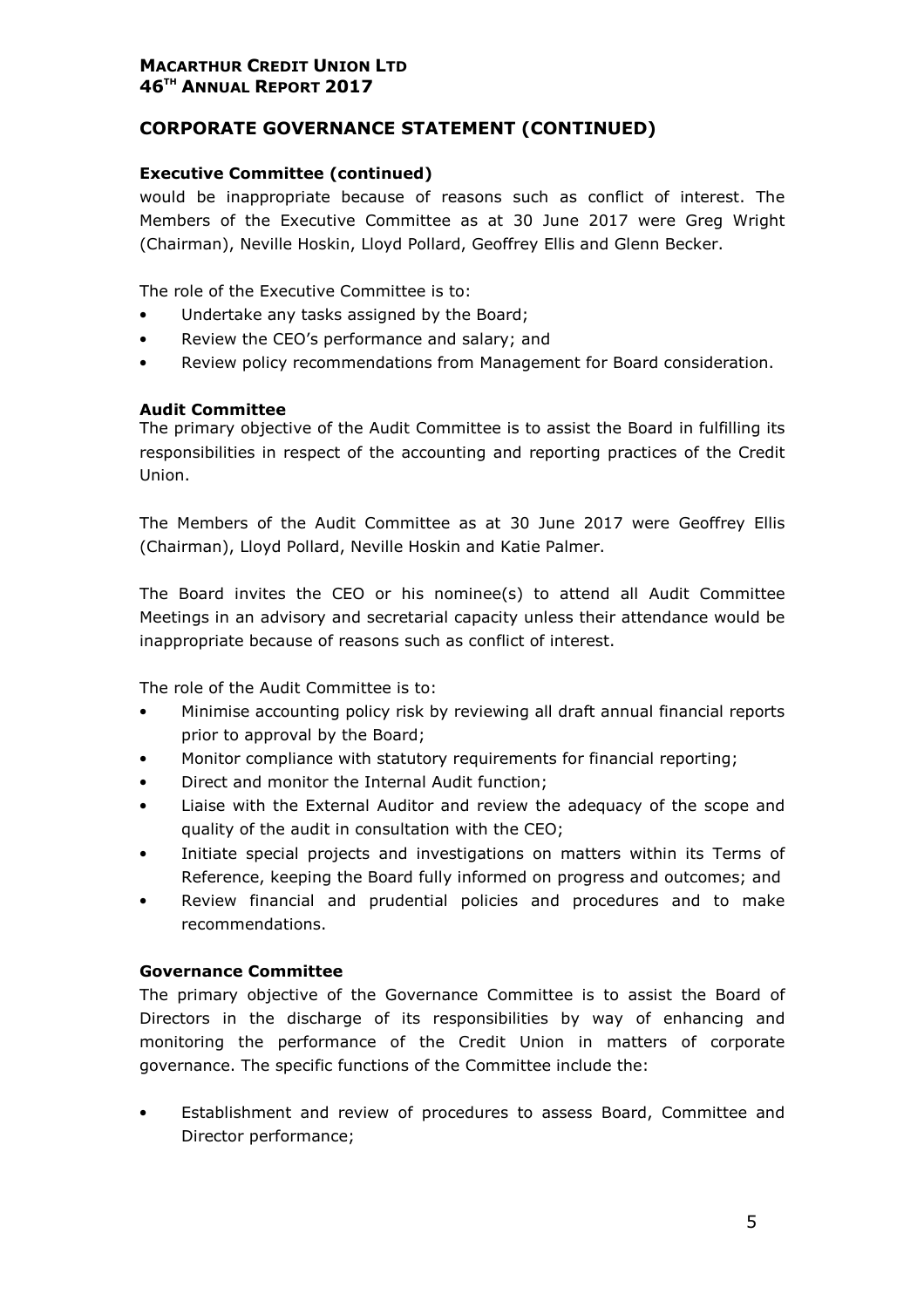# CORPORATE GOVERNANCE STATEMENT (CONTINUED)

#### Governance Committee (continued)

- Development and review of appropriate corporate governance principles, policies and practices; and
- Development, implementation and monitoring of Director development policies and practices.

The Members of the Governance Committee as at 30 June 2017 were Neville Hoskin (Chairman), Deborah Vardy, Glenn Becker and Katie Palmer.

#### Risk Committee

The primary objective of the Risk Committee is to assist the Board in fulfilling its responsibilities in respect of the Credit Union's risk management framework.

The Members of the Risk Committee as at 30 June 2017 were Glenn Becker (Chairman), Geoffrey Ellis, Lloyd Pollard and Deborah Vardy.

The role of the Risk Committee is to:

- Advise the Board on the Credit Union's risk appetite and risk management strategy;
- Oversee senior management's implementation of the risk management strategy;
- Reviewing the performance and setting the objectives of the credit union's Risk and Compliance Manager; and
- Oversight of the appointment and removal of the Risk and Compliance Manager.

#### Director Nominations Committee

The primary objective of the Director Nominations Committee is to assist the Board in assessing the fitness and propriety of potential candidates for Director of the Credit Union.

The specific functions of the Committee include:

- Assessing & determining the fitness of propriety of Directors, potential Directors, the Company Secretary & senior Credit Union Executives
- Providing advice to the Board to ensure that it has the adequate skills, expertise & experience to discharge its responsibilities
- Evaluating the performance of the Board (including individual Directors) & making recommendations to the Board in this regard
- Overseeing the induction process for new Directors and reviewing the continuing education program for Directors
- Reviewing processes for selection and removal of Directors, including succession planning.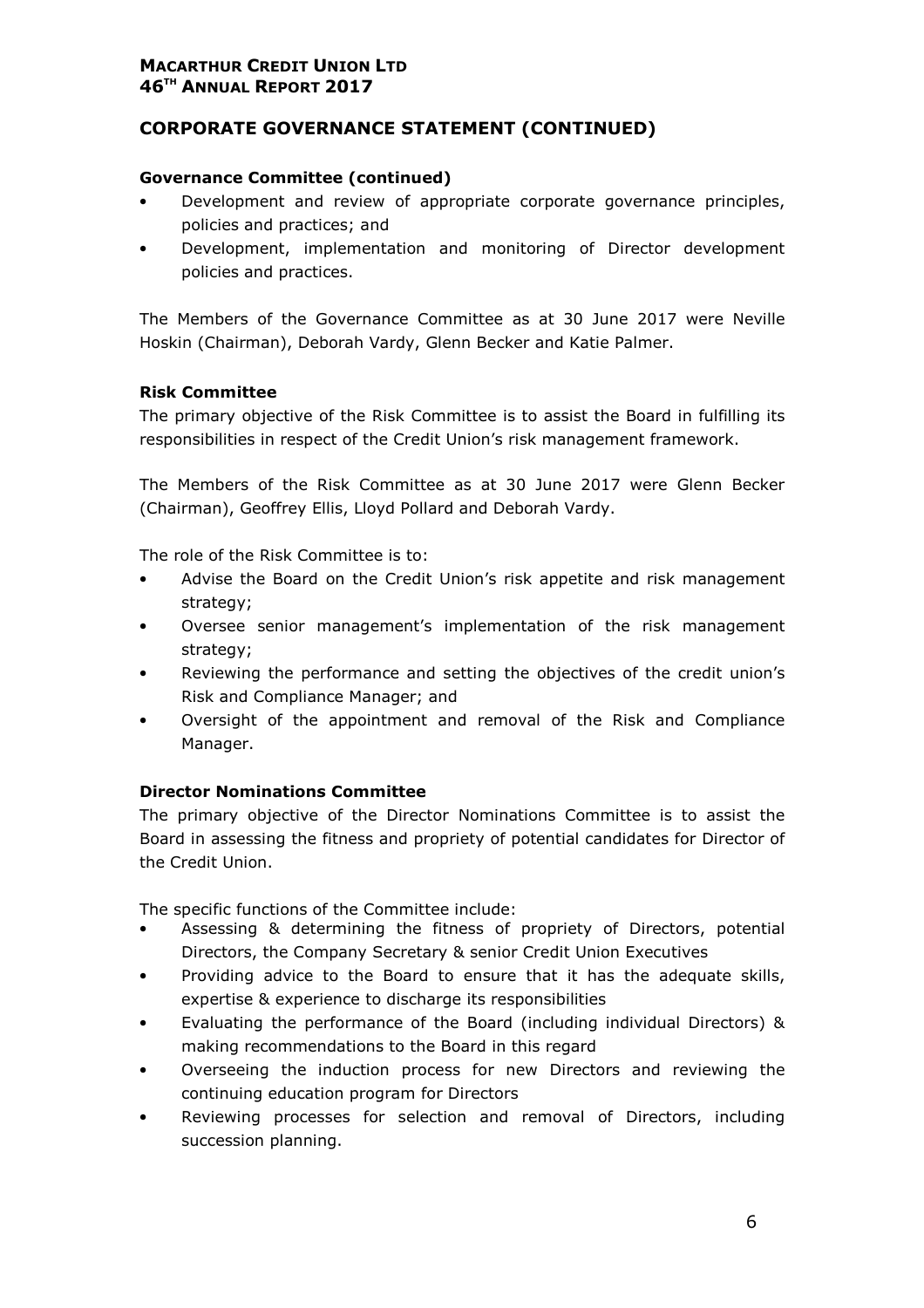# CORPORATE GOVERNANCE STATEMENT (CONTINUED)

#### Directors Nomination Committee (continued)

The Members of the Director Nominations Committee as at 30 June 2017 were Greg Wright, Geoffrey Ellis and Neville Hoskin. In accordance with the Committee Charter an independent, external Chairman (Doug Ferris) has been appointed.

#### THE REVIEW OF CREDIT UNION POLICY

The Board recognises the importance and the dynamic nature of its policies and has implemented a program of progressive review. This will ensure a relevant and up to date policy manual is available to assist staff in the day to day interpretation of, and compliance with, Board requirements.

#### BOARD REMUNERATION

Directors are remunerated by fees determined by the Board within the aggregate amount approved by Members at the Annual General Meeting.

# MONITORING THE BOARD'S PERFORMANCE

In order to ensure that the Board continues to discharge its responsibilities in an appropriate manner, the performance of all Directors is reviewed annually by the Chairman. In conjunction with this review, the Board undertakes an annual selfassessment and review process.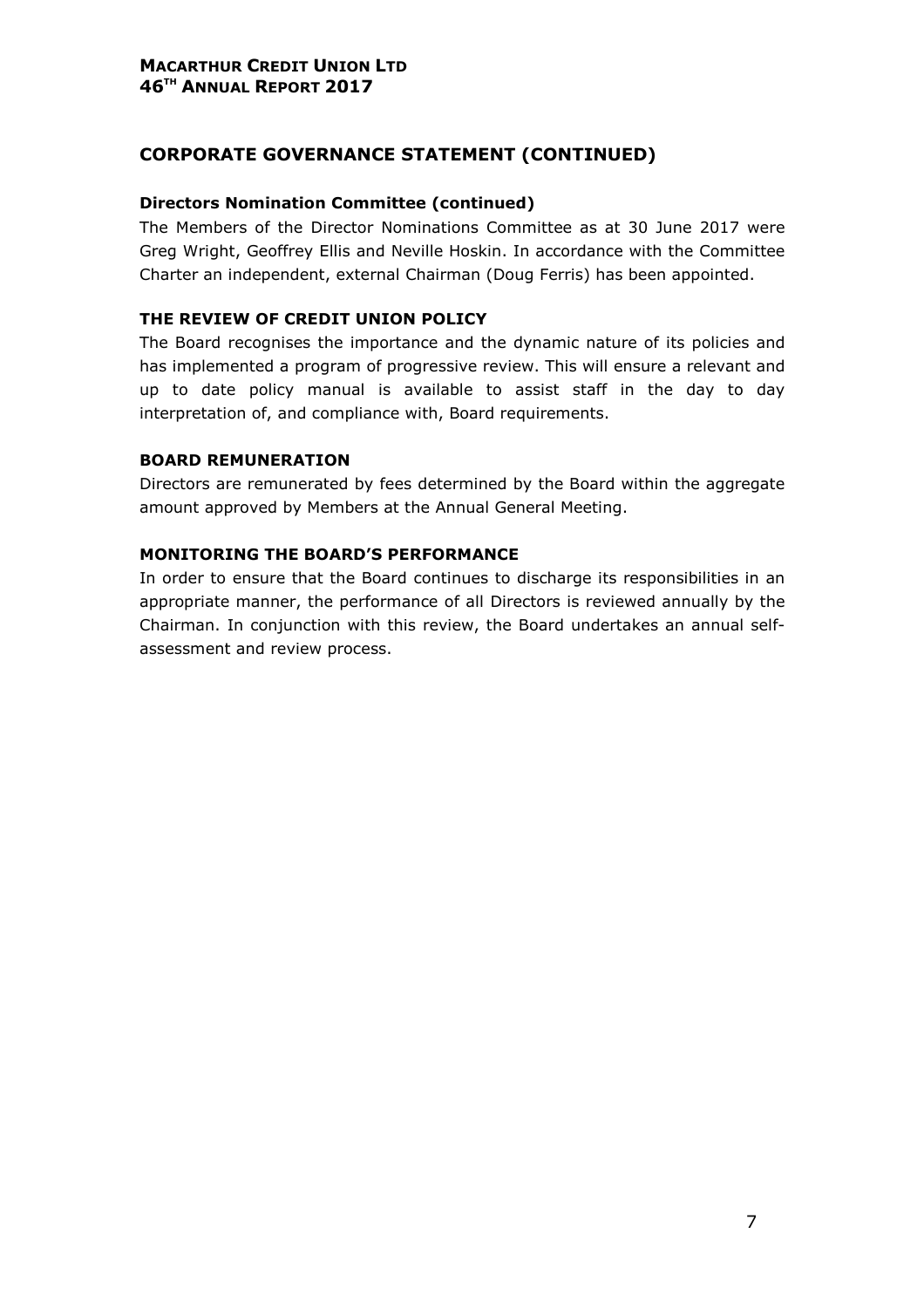# CHAIRMAN'S REPORT

The 2016/17 financial year has seen another excellent year for your Credit Union. The profit result is broadly in line with our budget forecast-at a time where we have invested heavily in our future. These financial and operational outcomes are against the trend for small community owned financial institutions such as ours.

We saw continued growth in our home loan portfolio over the year, though not to the same extent as in prior years. At a time where property prices continue an unabated upward climb, we have continued to exercise caution in applying our lending criteria. This sits comfortably with our core values of being "friendly helpful and supportive". These values are not taken lightly, particularly when considering one of the biggest decisions and commitments most people will ever make. That is, the purchase of their family home.

In saying all of that, our membership base continues to grow and our members are now using more of their credit union's services than before. This reflects the substantial investment your Credit Union has made in products and services in recent years. We will continue to work on this in coming years-at a time where other similar sized institutions are questioning their very being.

We set ourselves a significant number of performance indicators in any given year. I am pleased to report that the majority of these sit in "positive territory". We retain key prudential indicators well in excess of the minimums required by our regulator. All of this points to The Mac being as strong and secure as it ever has been.

I would also like to thank your dedicated Board of Directors for their stewardship of your funds and your credit union. It would be remiss if I did not acknowledge our friend and colleague, Neville Hoskin, who will retire from the Board after more than 15 years of committed service. Neville has contributed over a long period of time in a number of different capacities, but most recently as Chairman of the Board Governance Committee. We wish Neville well in his future endeavours.

The last few years have seen the injection of a number of new Directors on to your Board. It is already evident that they are "making a difference" and contributing actively at the Board table. This bodes well for a bright and vibrant future.

There are many people who make up our Credit Union. Our dedicated staff continue to go above and beyond in helping our members with the solutions they need to meet their financial needs. Sometimes this may be advice that the member doesn't wish to hear. It can be difficult to say "no", but there can be times where this decision is in the members' best interests.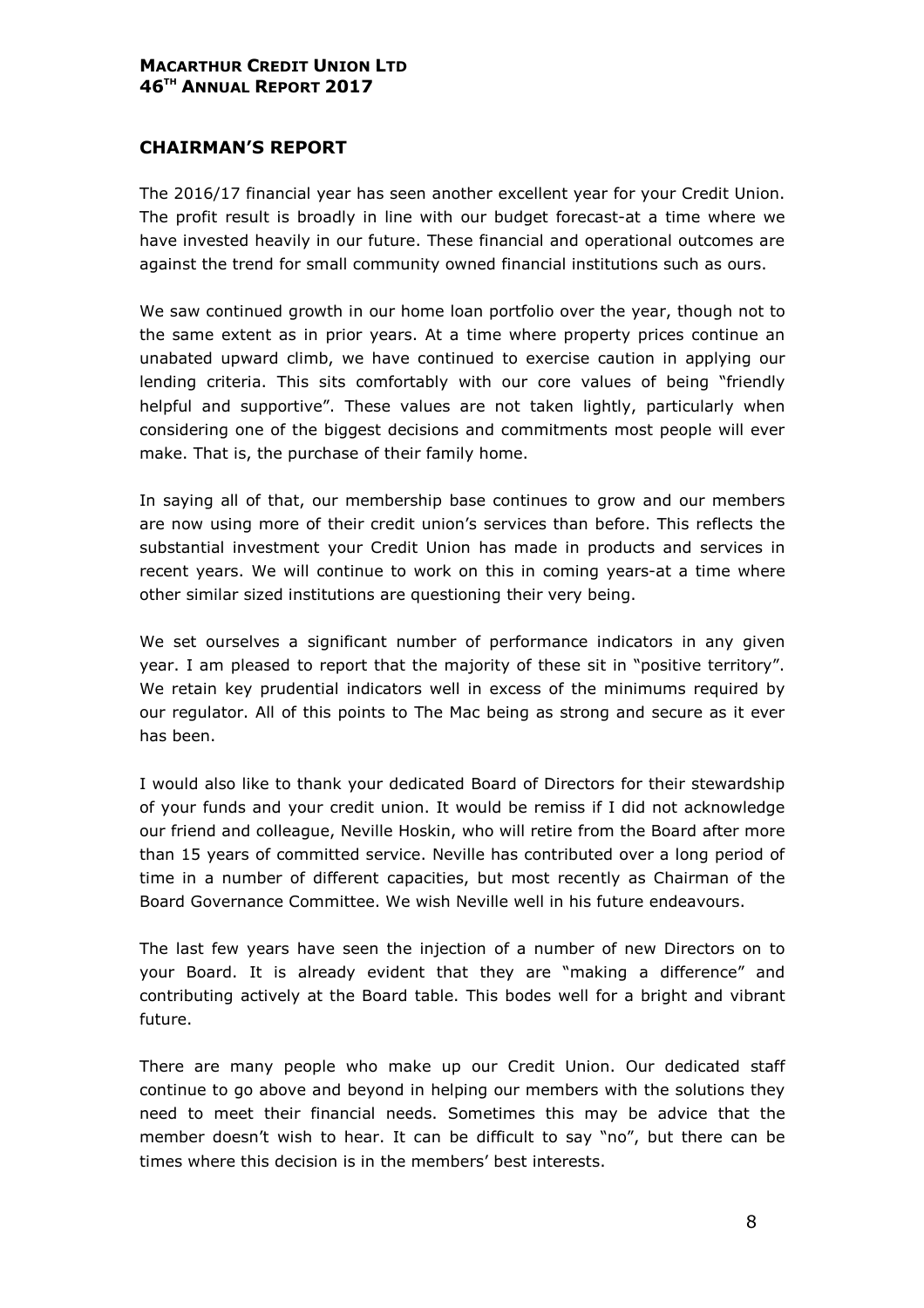# CHAIRMAN'S REPORT (CONTINUED)

Dave Cadden and his team do a fantastic job every day. On behalf of the members I thank them all for their efforts.

I hope that you all continue to enjoy a productive and supportive relationship with The Mac. We will all continue to work hard to make sure that you do.

resplace gro

Greg Wright Chairman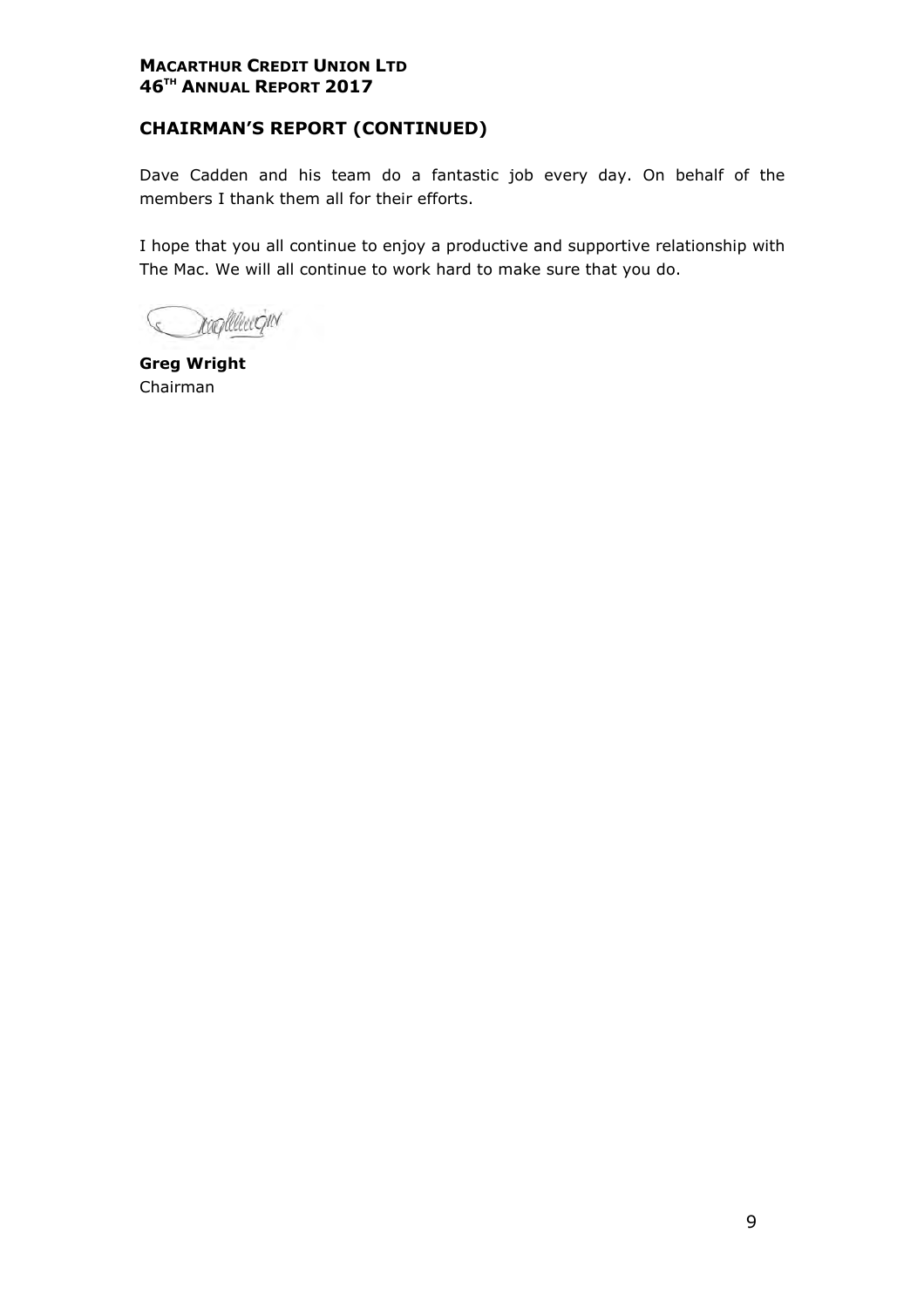# CEO'S REPORT

In my report for 2015/16 I spoke of the work our team had been doing in bringing to life our core values of being "friendly, helpful and supportive". I am very pleased to report that a significant number of these initiatives were brought to life in 2016/17. The more significant of these included:

- The relocation of our Narellan Branch into the new Narellan Town Centre
- The refurbishment of our Picton Branch following the storm event of June 2016
- The relocation of our Member Service Centre to a purpose built facility within our Picton Branch
- Upgrades of our website and banking "app"
- Upgrades of our Internet Banking site & attached security processes
- Introduction of Apple Pay and Android Pay software

I am very proud of the work our team has done in bringing these initiatives to life. Our feedback is that you, the members are also enjoying these new and improved services.

In saying all of that, we are not resting on our laurels. We are continuing to work on further initiatives as we move into 2017/18. These are a continuation of projects aimed at providing improved member solutions. In addition we will continue to provide market competitive loan and deposit interest rates. This is evidenced by our new Introductory Rate on our Basic Variable Mortgage Loan.

I am also very proud of the financial results for 2016/17. These results were in line with our forecasted position. While they were down on 2015/16, they reflect the cost of delivering new and improved products and services.

We continue to operate in a very low interest rate environment with very little sign that this will change significantly in the short to medium term. This is continuing good news for borrowers but we are fully aware of the impact this has on our depositors, many of whom are self-funded retirees.

To the staff of The Mac-we are a very small team. However, what we deliver on a daily, monthly and annual basis continues to amaze me. We deliver products, services and delivery channels that compare favourably with our "major bank" competitors, with a small fraction of their resources and budgets. I thank you for another fantastic year of passion, commitment and honesty. I am very proud to lead a team that consistently strives to do the best that they can for our members.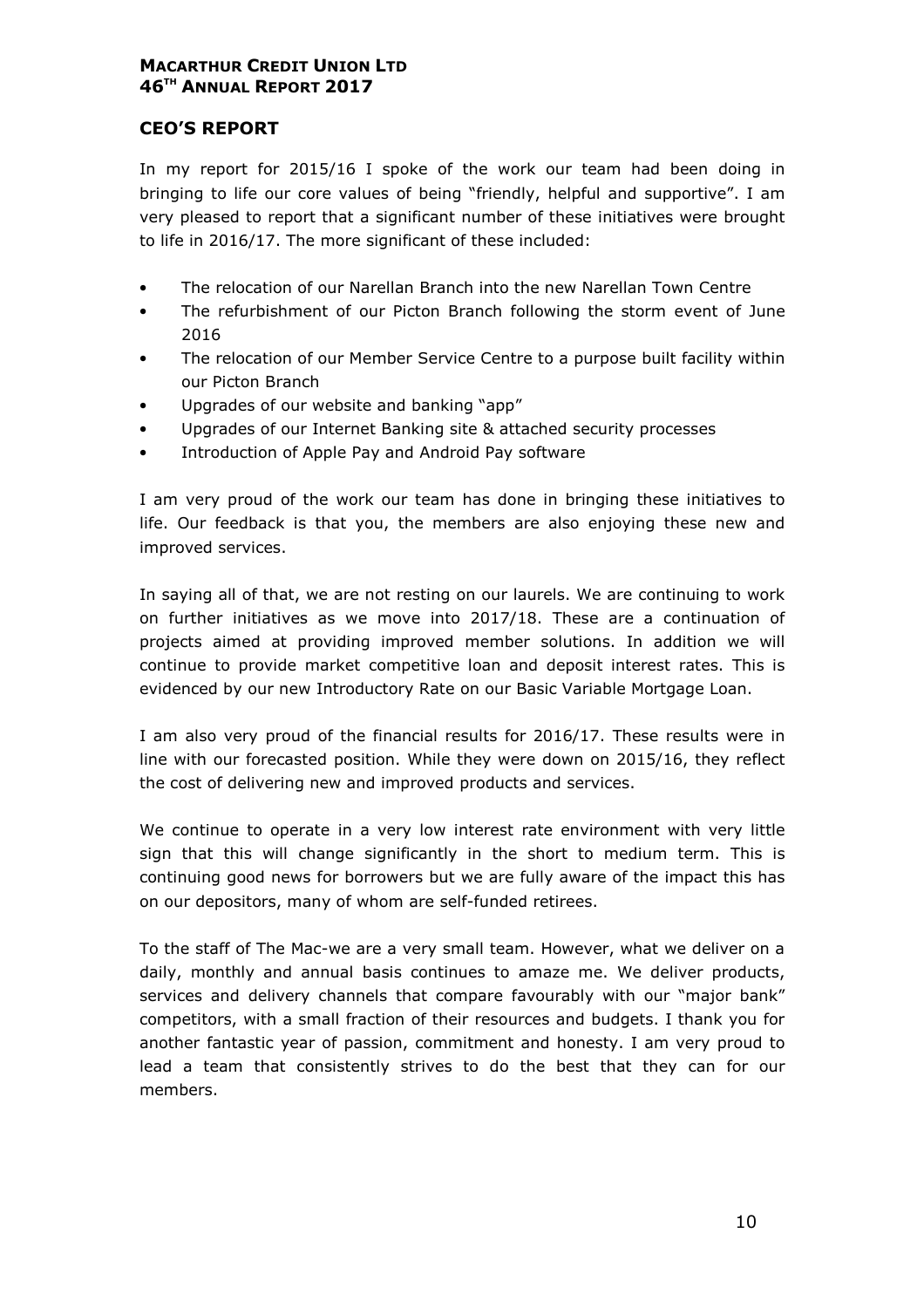# CEO'S REPORT (CONTINUED)

Finally, I would like to thank Chairman Greg Wright and your Board of Directors for another year of wise counsel and direction. The Board continues to show courage and support in investing for the future of The Mac.

Dave Cadden CEO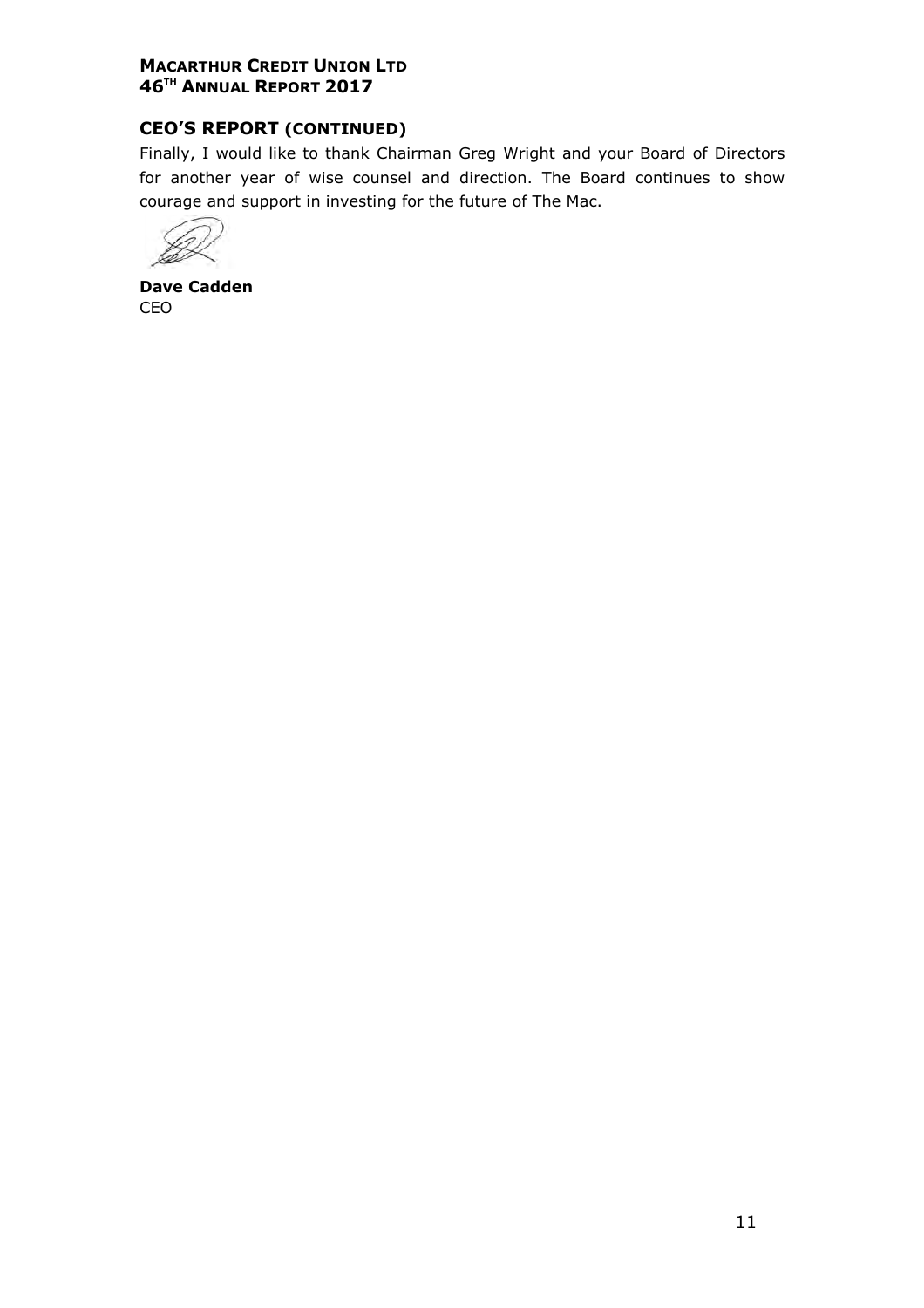# DIRECTORS' REPORT

The directors present their report together with the financial report of Macarthur Credit Union Ltd ("the Credit Union") for the financial year ended 30 June 2017 and the auditor's report thereon.

#### DIRECTORS

The directors of the Credit Union at any time during or since the end of the financial year are:

| Name, qualifications, and special responsibilities                                                                        |                                                                                                                                                                          |
|---------------------------------------------------------------------------------------------------------------------------|--------------------------------------------------------------------------------------------------------------------------------------------------------------------------|
| Greg Wright<br>B Bus, Dip Finance, MBA, AFAIM, FAMI                                                                       | Chairman of Directors<br>Chairman Executive Committee<br><b>Director Nominations Committee Member</b><br>Board Member since 1994                                         |
| Lloyd Pollard<br>B Com, JP, MAMI                                                                                          | Vice Chairman of Directors<br><b>Executive Committee Member</b><br><b>Audit Committee Member</b><br><b>Risk Committee Member</b><br>Board Member since 2008              |
| Neville Hoskin<br>MAMI                                                                                                    | Chairman Governance Committee<br><b>Executive Committee Member</b><br><b>Audit Committee Member</b><br>Director Nominations Committee Member<br>Board Member since 2002  |
| Geoffrey Ellis<br>FCPA, FAIM, MAICD, MIMC, MAIBB, CPBB,<br>M.Bus, B.Bus, JP                                               | Chairman Audit Committee<br><b>Executive Committee Member</b><br><b>Risk Committee Member</b><br><b>Director Nominations Committee Member</b><br>Board Member since 2012 |
| Deborah Vardy<br>MAMI                                                                                                     | Governance Committee Member<br><b>Risk Committee Member</b><br>Board Member since 2014                                                                                   |
| Glenn Becker<br>MBA, GDip App Corp Gov, GCert Risk<br>Mngmt, FFINSIA, FGIA, FCIS                                          | Chairman Risk Committee<br>Governance Committee Member<br><b>Executive Committee Member</b><br>Board Member since 2015                                                   |
| Katie Palmer (Appointed 8 November 2016)<br>CA, B.Bus, Adv Dip. Accounting                                                | Governance Committee Member<br><b>Audit Committee Member</b><br>Board Member since 2016                                                                                  |
| (Appointed 28 December<br>Alistair McLean<br>2016)<br>BA, ACMA, CGMA, FCT, FFTP, GAICD, MAMI<br><b>Associate Director</b> |                                                                                                                                                                          |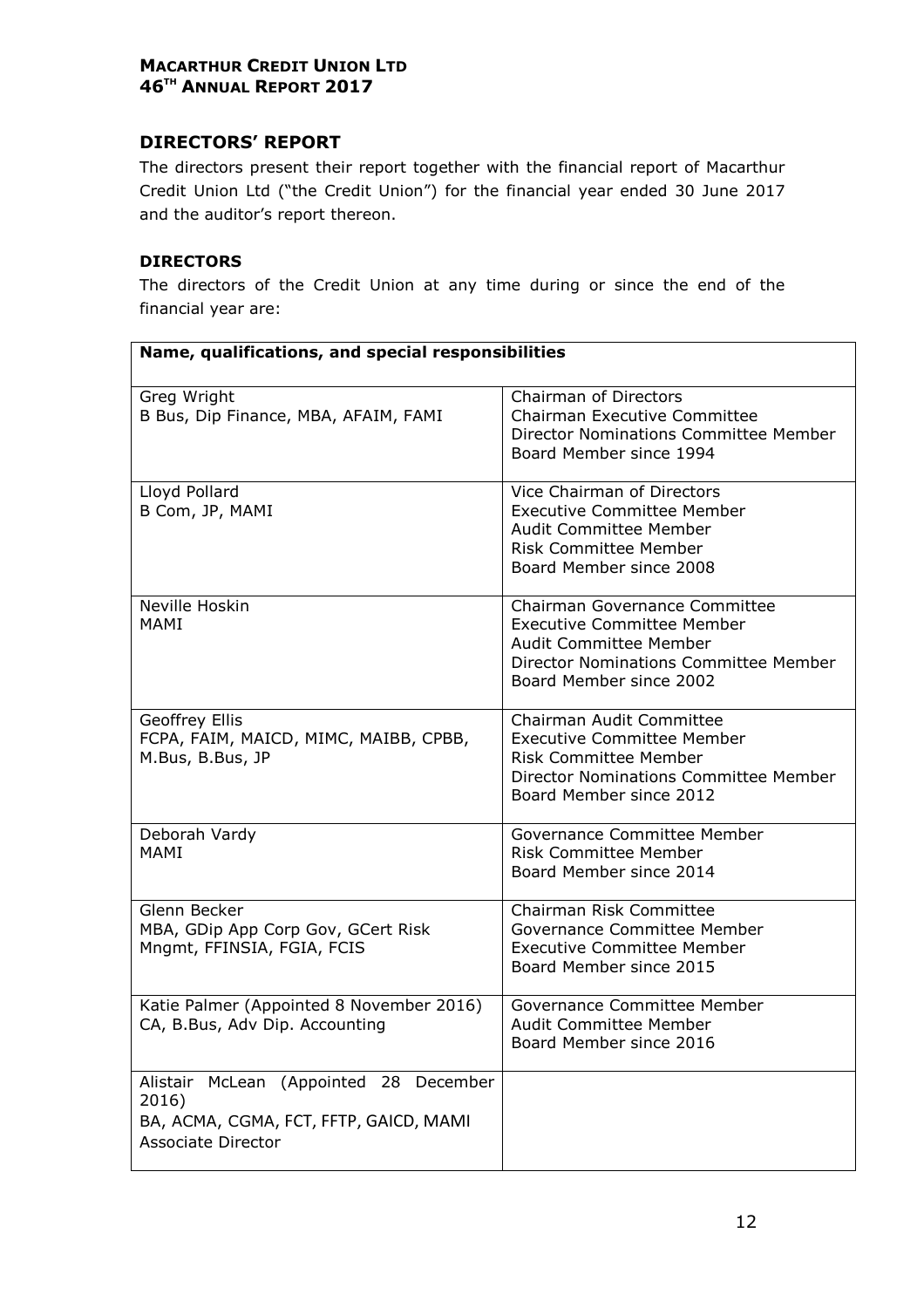# DIRECTORS' REPORT (CONTINUED)

#### COMPANY SECRETARY

Mr David Cadden has been the CEO and Company Secretary since 2007. Mr Cadden has extensive experience in the broader financial services sector, and has held previous general management positions with other credit unions.

Mr Paul Brooks has been the Executive Manager, Finance & Support Services and Company Secretary since 2007. Mr Brooks was previously the Credit Union's Finance Manager for the period 2001-2007.

#### DIRECTORS' MEETINGS

The number of meetings of directors (including meetings of committees of directors) and number of meetings attended by each of the directors of the Credit Union during the financial year are:

|                                     | <b>Directors</b><br>meetings |    | <b>Audit</b><br>Committee<br>meetings |                | <b>Risk</b><br><b>Committee</b><br>meetings |                              | Governance<br><b>Committee</b><br>meetings |                |
|-------------------------------------|------------------------------|----|---------------------------------------|----------------|---------------------------------------------|------------------------------|--------------------------------------------|----------------|
|                                     | Е                            | A  | Е                                     | A              | E                                           | A                            | Е                                          | A              |
| <b>Number of meetings held:</b>     | 11                           |    | 5                                     |                | 4                                           |                              | 3                                          |                |
| <b>Number of meetings attended:</b> |                              |    |                                       |                |                                             |                              |                                            |                |
| Greg Wright                         | 11                           | 10 |                                       |                |                                             |                              | 3                                          | 2              |
| Phillip Rankin                      | 4                            | 4  | 3                                     | 3              |                                             |                              | $\mathbf{1}$                               | $\mathbf{1}$   |
| Lloyd Pollard                       | 11                           | 7  | 5                                     | 4              | 4                                           | $\overline{2}$               |                                            |                |
| Neville Hoskin                      | 11                           | 10 | 5                                     | $\overline{4}$ |                                             |                              | 3                                          | $\overline{2}$ |
| Geoffrey Ellis                      | 11                           | 10 | 5                                     | $\overline{4}$ | 4                                           | 4                            |                                            |                |
| Deborah Vardy                       | 11                           | 8  | $\qquad \qquad \blacksquare$          | $\mathbf{1}$   | 4                                           | $\overline{2}$               | 3                                          | $\overline{2}$ |
| Glenn Becker                        | 11                           | 10 | -                                     | $\mathbf{1}$   | $\overline{4}$                              | 4                            | 3                                          | 3              |
| Katie Palmer                        | 11                           | 10 | $\overline{2}$                        | 4              | -                                           | $\qquad \qquad \blacksquare$ | $\overline{2}$                             | 2              |
| Alistair McLean (Associate)         | 6                            | 6  |                                       | 1              |                                             | $\mathcal{P}$                | $\mathcal{P}$                              | $\mathcal{P}$  |

 $E =$  Eligible to attend

 $A =$ Attended

Directors are entitled to attend meetings of other Committees in an ex-officio capacity.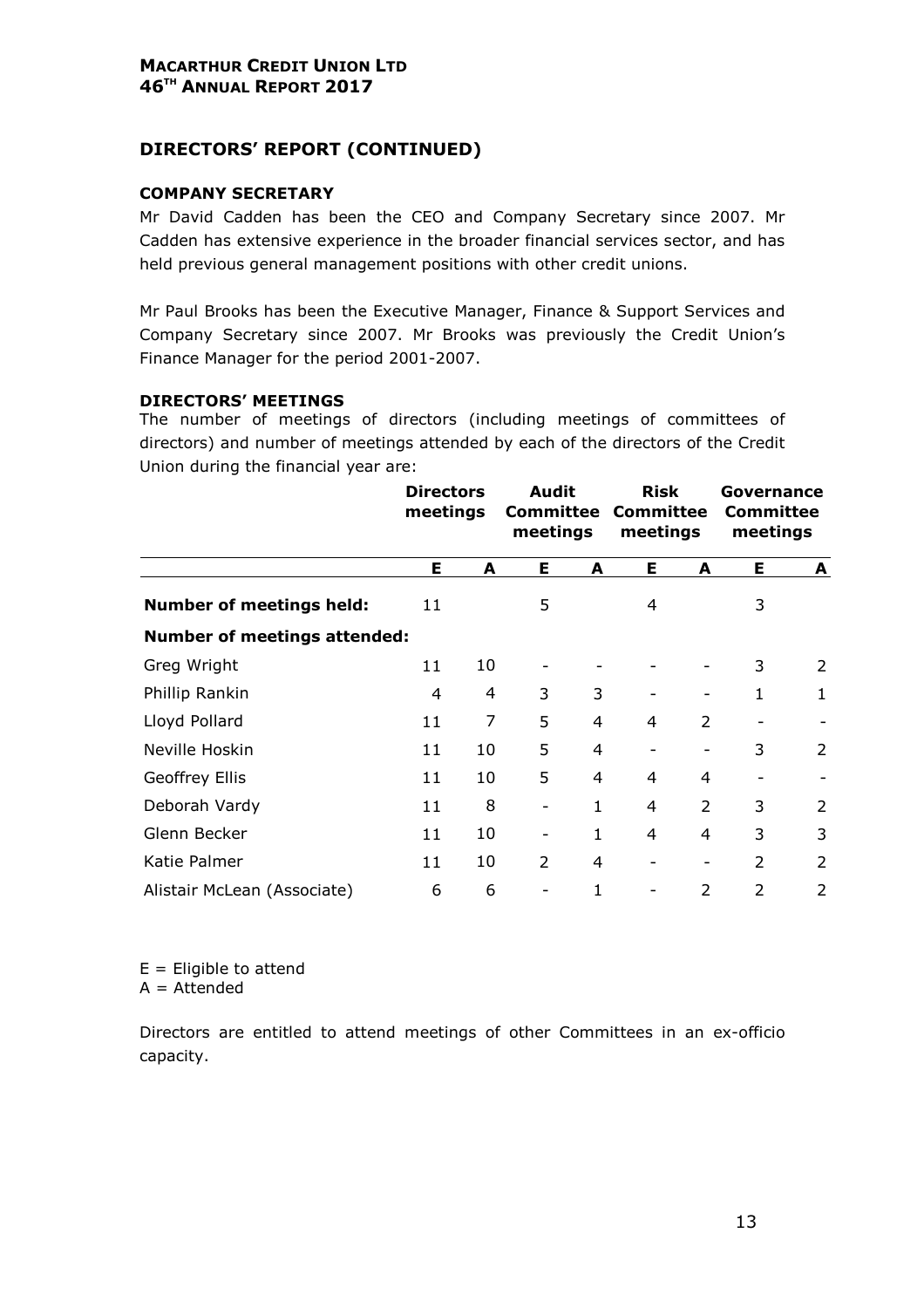# DIRECTORS' REPORT (CONTINUED)

#### DIRECTORS' INTERESTS AND BENEFITS

During or since the financial year ended 30 June 2017, no director/associate director of the Credit Union has received or become entitled to receive a benefit, other than a benefit included in the aggregate amount of remuneration paid or payable to the directors disclosed in the accounts at Note 28, by reason of a contract entered into by the Credit Union with:

- A director; or
- A firm of which a director is a member; or
- An entity in which a director has a substantial financial interest except for loans disbursed to directors which are also disclosed at Note 28.

All directors hold one (1) ordinary \$5 share of the Credit Union.

#### INDEMNIFICATION AND INSURANCE OF OFFICERS AND AUDITOR

#### Indemnification

The Credit Union has agreed to indemnify the officers of the Credit Union against all liabilities to another person that may arise from their position as officers of the Credit Union, except where the liability arises out of conduct involving a lack of good faith. The agreement stipulates that the Credit Union will meet the full amount of any such liabilities, including costs and expenses.

#### **Insurance**

The officers of the Credit Union covered by the insurance contract include the directors, executive officers, secretaries and employees.

The directors have not included details of the nature of the liabilities covered or the amount of the premium paid in respect of the directors' and officers' liability and legal expenses insurance contracts, as such disclosure is prohibited under the terms of the contract.

No insurance cover has been provided for the benefit of the auditor of the Credit Union.

#### PRINCIPAL ACTIVITIES

The principal activity of the Credit Union during the course of the financial year was the provision of a range of financial services and associated activities to members.

There has been no significant change in the nature of these activities during the year ended 30 June 2017.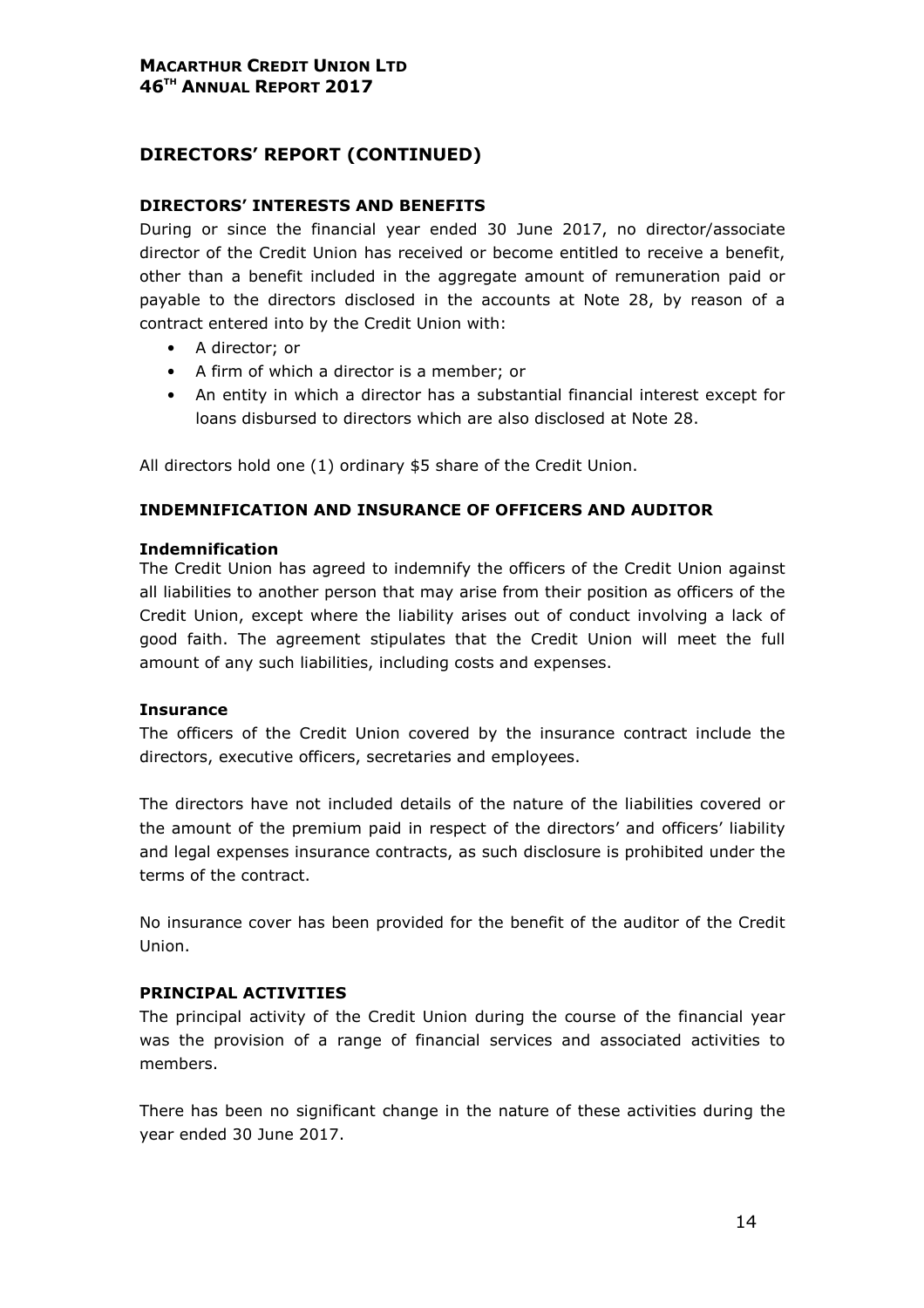# DIRECTORS' REPORT (CONTINUED)

#### OPERATING AND FINANCIAL REVIEW

The amount of profit for the financial year after providing for income tax, was \$554,567 (2016 \$618,754).

This result is down on the 2015/16 year. However, the result was in line with our forecast. The significant number of member service upgrades (ie, Branch and electronic channels) has had a financial impact. However, these upgrades are deemed necessary to ensure that The Mac continues to offer contemporary and relevant products and services.

The Directors are satisfied with the operating profit result for the year, particularly in light of:

- The lowest interest rate environment in Australia's history. There are no signs of any significant change in the short/medium term.
- Ongoing economic uncertainty, with mixed signals coming from the various economic indicators
- Record Real Estate prices within our catchment area & the consequent impact on the dynamics of mortgage lending
- Intense competition (locally and nationally) in both the loan and deposit market
- The continuation of a number of significant strategic projects and the requisite commitment of financial and human resources.

We have continued to grow our asset base in spite of the internal and external factors described above. This is testament to the value and service levels provided to our members. Evidence of this value is illustrated by:

- Many of our members have taken advantage of our extremely competitive Car & Home loans
- Members with a mortgage loan do not pay transaction fees
- The introduction of an upgraded website and internet banking software. In addition, we have further strengthened the security levels surrounding internet banking
- The ability of members to transact via a mobile "app" and the Apple/Android Pay functionality on their mobile devices
- The continued upgrading of our Branch Offices
- Our service team is available to meet members at a time and place of their choosing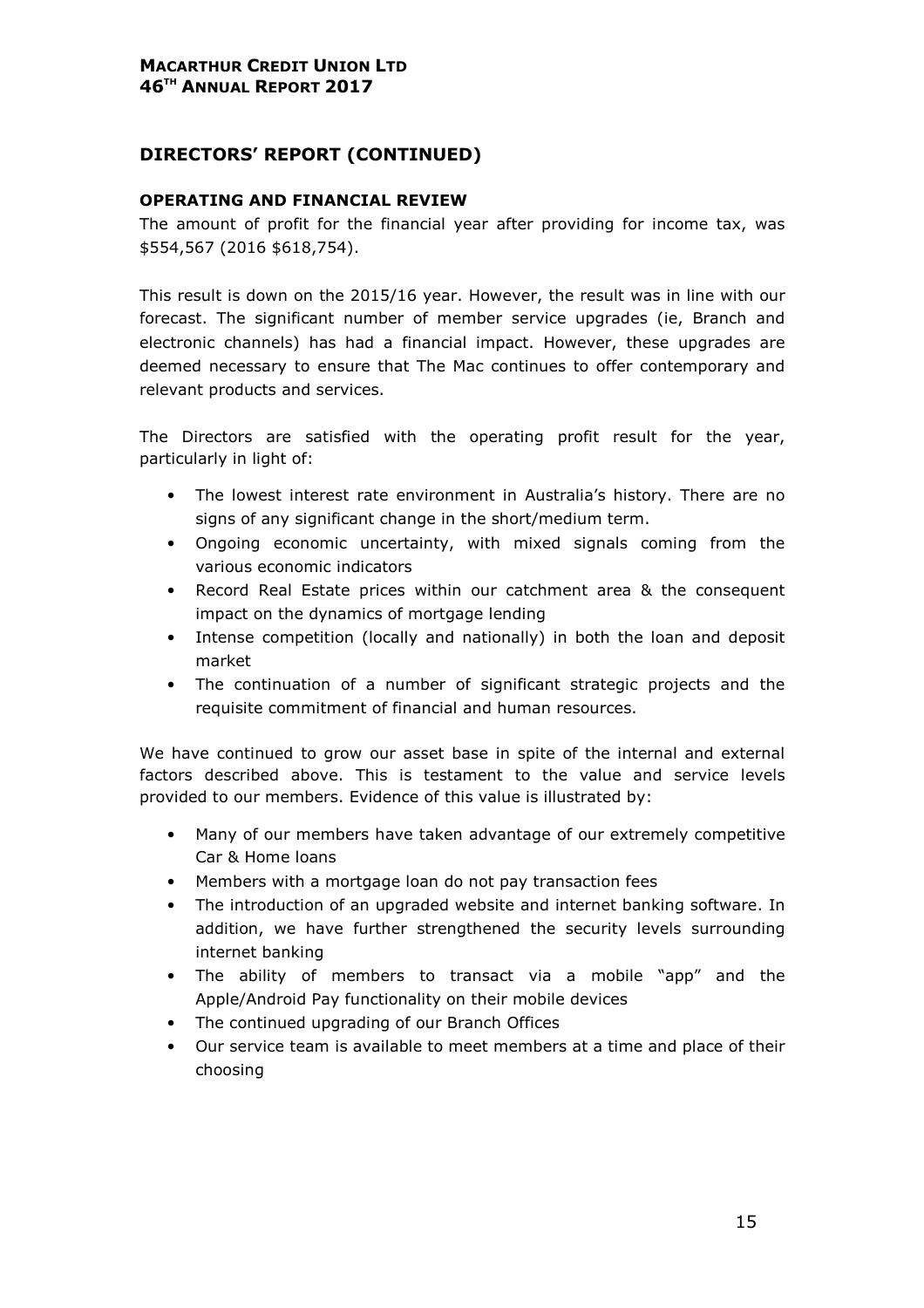# DIRECTORS' REPORT (CONTINUED)

#### OPERATING AND FINANCIAL REVIEW (CONTINUED)

Unfortunately, ongoing cost pressures and an extremely competitive market place meaning that some of our loyal long-term members continue to be impacted:

- Deposit holders continue to be impacted by low interest rates and returns
- We have had to further increase some transaction fees to meet the cost of providing the service delivery channels demanded by the market place

Notwithstanding this, we will continue to strive to offer market competitive rates, as well as our renowned levels of service.

The Mac continues to maintain exceptionally strong prudential standards. These fundamentals are well in excess of prescribed minimum regulatory standards. These prescribed standards are the same as those applied to the major banks.

#### Community Support and Mutual Industry Support

An integral part of The Mac being "Friendly, Helpful and Supportive" is contributing to the communities we serve. We commit significant financial and human resources to a large number of charitable, community, school and sporting groups.

This support takes a number of forms, from donations through to the provision of a significant level of "in kind" support. This support typically includes:

- Concessional interest rates
- Bulk cash and coin deliveries provided free of charge
- Rental of premises at concessional rates
- Senior Management acting as Directors/Committee members on volunteer Committees and Boards

This support amounts to a figure in the order of \$77,805 for 2016/17. This commitment aligns with our core values of being friendly, helpful and supportive. As such we do not expect a commercial/financial return from this.

The following groups have benefited from our support during 2016/17:

- Picton Flood/Storm Relief Recovery Fund
- Lions Club of Camden
- Camden Art Prize
- Mount Annan High School
- Elderslie High School
- Elizabeth Macarthur High School
- Picton High School
- Camden High School
- Macarthur Skylarks Hockey Club
- Tahmoor Soccer Club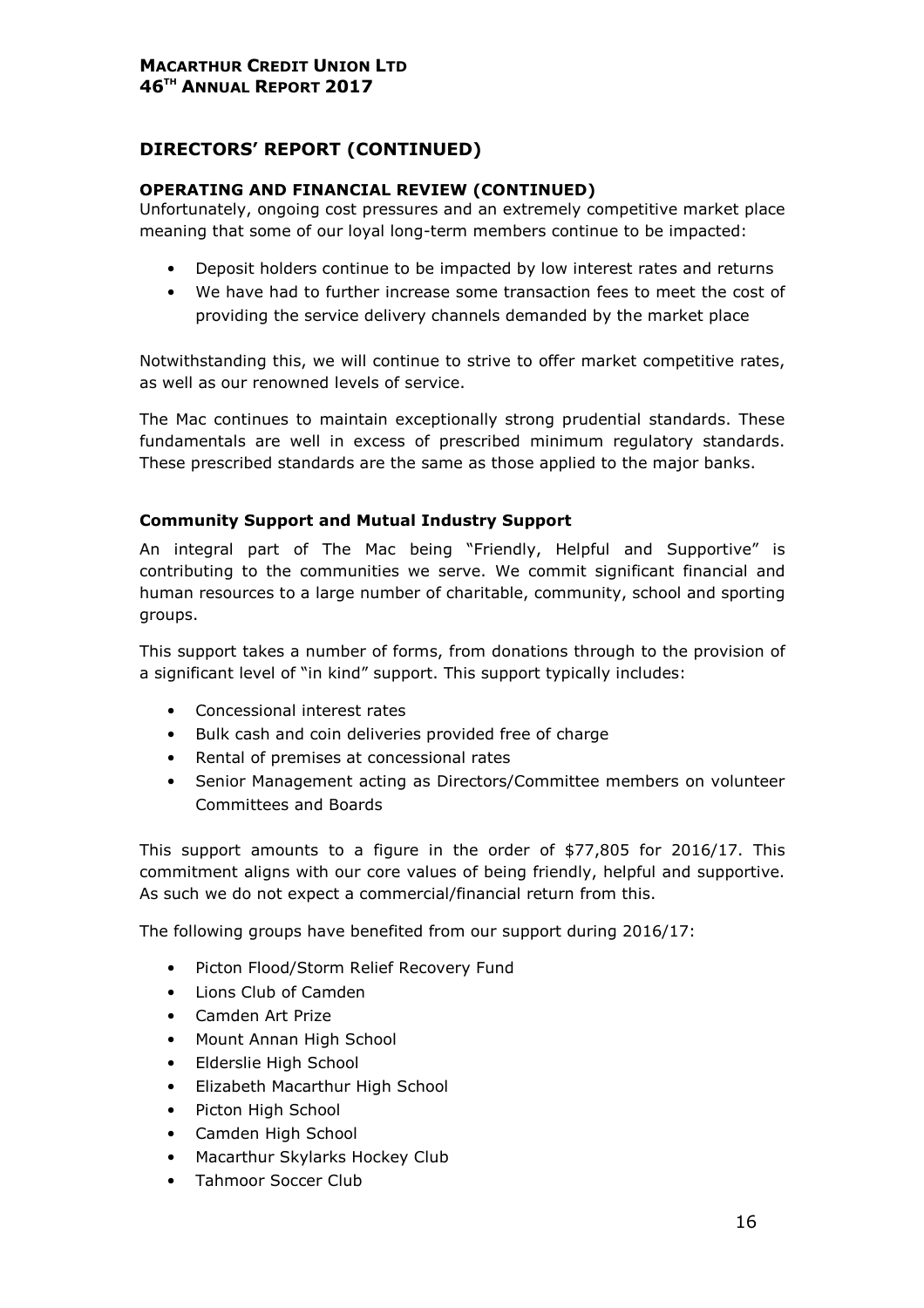# DIRECTORS' REPORT (CONTINUED)

# OPERATING AND FINANCIAL REVIEW (CONTINUED)

# Community Support and Mutual Industry Support (Continued)

- Metropolitan South West Hockey Association
- Tahmoor Chamber of Commerce
- Camden Men's Bowling Club
- St Patricks College
- Caring for Wollondilly
- Disability Macarthur
- South West Community Transport
- South West Networking Group
- Australasian Order of Old Bastards

In addition, The Mac supports the Mutuals industry via participation on a number of Committees and discussion groups.

#### SIGNIFICANT CHANGES IN THE STATE OF AFFAIRS

In the opinion of the Directors there were no significant changes in the state of affairs of the Credit Union that occurred during the financial year under review.

#### EVENTS SUBSEQUENT TO REPORTING DATE

No matters or circumstances have arisen since the end of the financial year which significantly affected or may significantly affect the operations, or state of affairs of the Credit Union in future financial years.

#### LIKELY DEVELOPMENTS

The Credit Union's main strategy will be to continue to encourage members to use the Credit Union as their main financial institution. This will be done by both deepening existing relationships and encouraging new ones. This will largely reflect the growth in the region's population in the coming years. The Credit Union will support the growing membership over the coming years by establishing additional service delivery channels where appropriate.

Other than disclosed in this report, there are no matters which would have a likely effect on the operations of the Credit Union or the expected results of its operations in future years.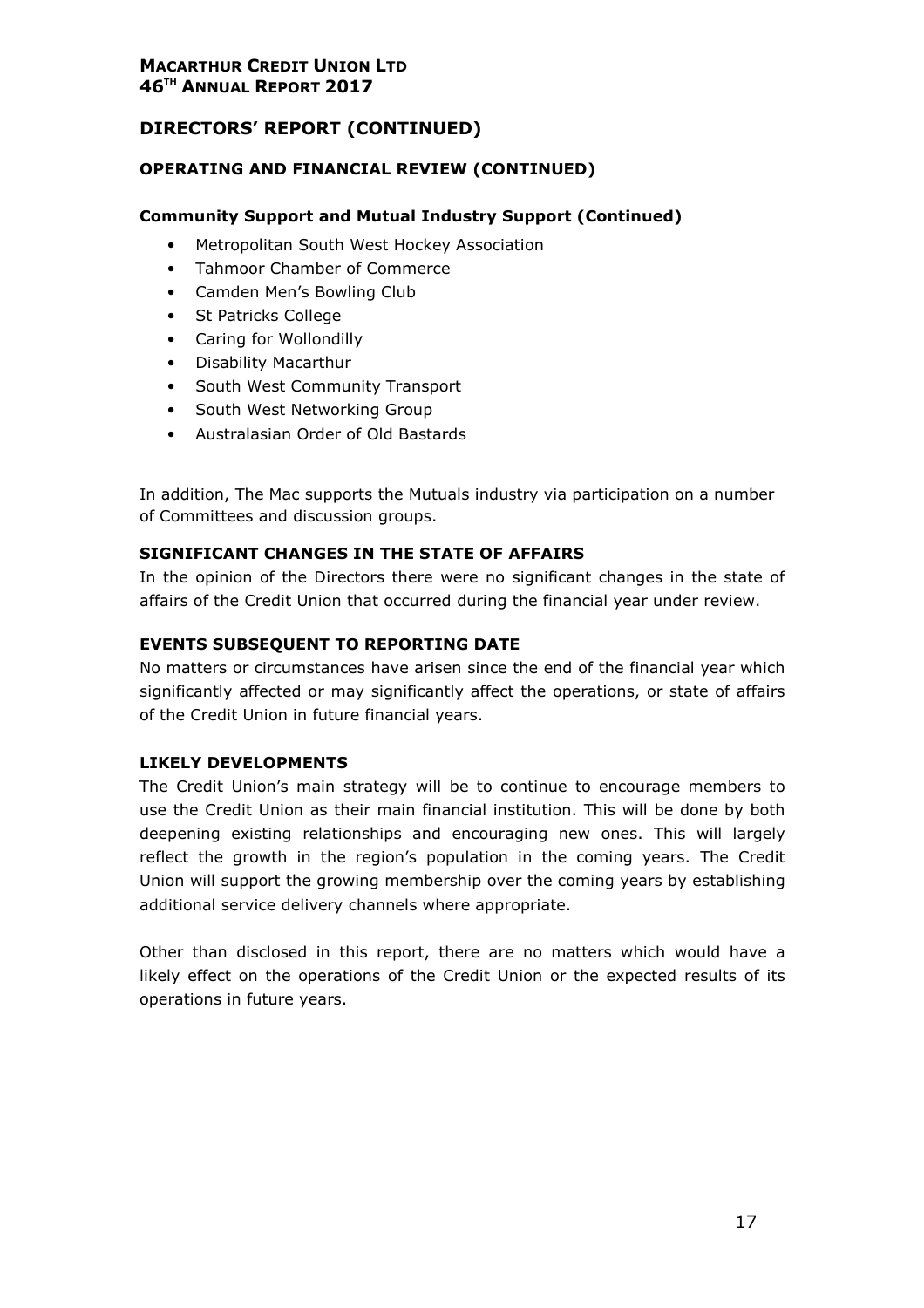# LEAD AUDITOR'S INDEPENDENCE DECLARATION UNDER SECTION 307C OF THE CORPORATIONS ACT 2001

The lead auditor's independence declaration forms part of the directors' report for the financial year ended 30 June 2017.

This report is made in accordance with a resolution of the directors.

Geoffrey Ellis Acting Chairman of Board of Directors

Neville Hoskin Chairman Governance Committee

Dated at Camden this 20<sup>th</sup> day of September 2017.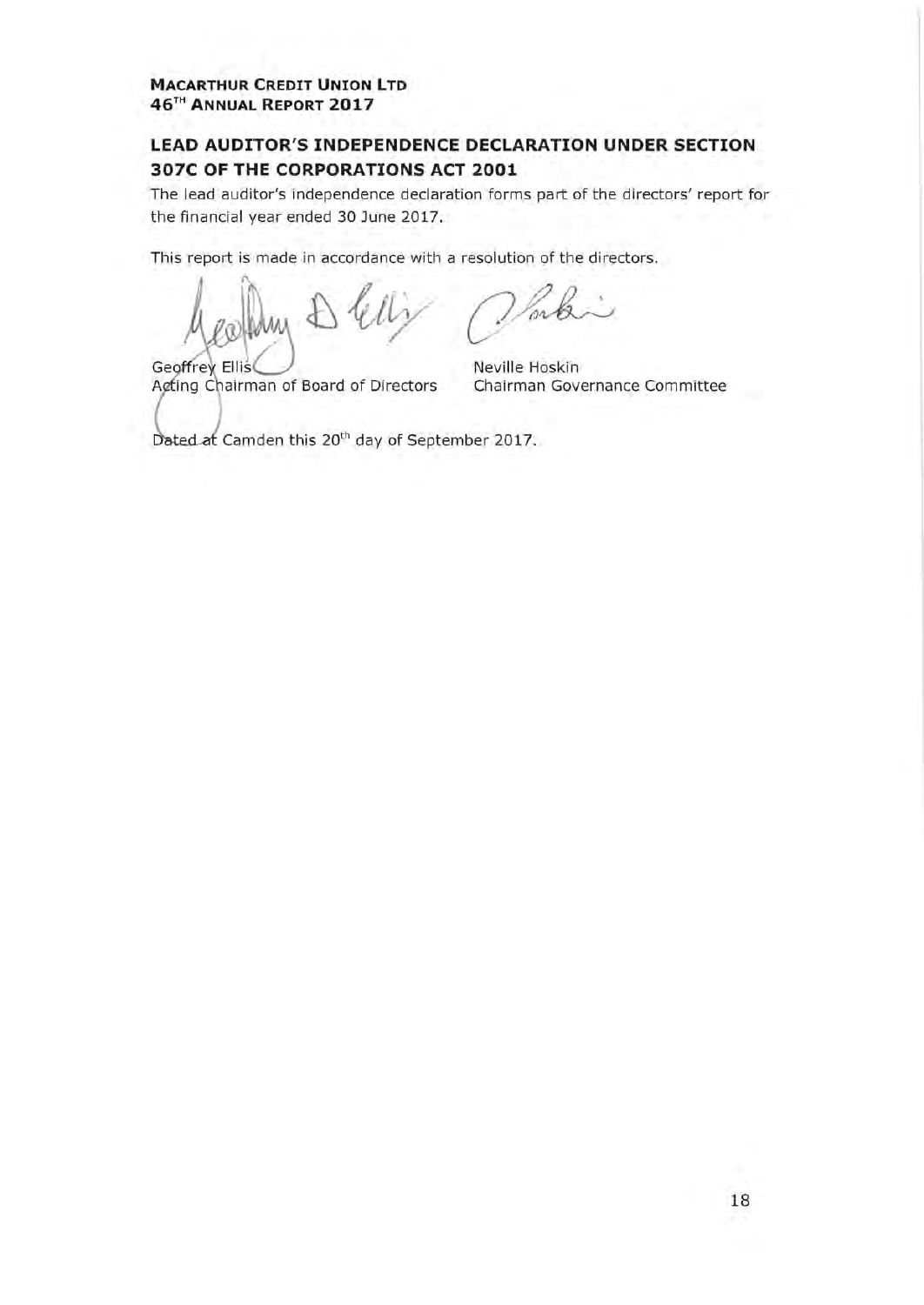

# Lead Auditor's Independence Declaration under Section 307C of the Corporations Act 2001

# To the Directors of Macarthur Credit Union Limited

I declare that, to the best of my knowledge and belief, in relation to the audit of Macarthur Credit Union Limited for the financial year ended 30 June 2017 there have been:

- $\mathbf{L}$ no contraventions of the auditor independence requirements as set out in the Corporations Act 2001 in relation to the audit; and
- ii. no contraventions of any applicable code of professional conduct in relation to the audit.



Richa Partner

Wollongong 20 September 2017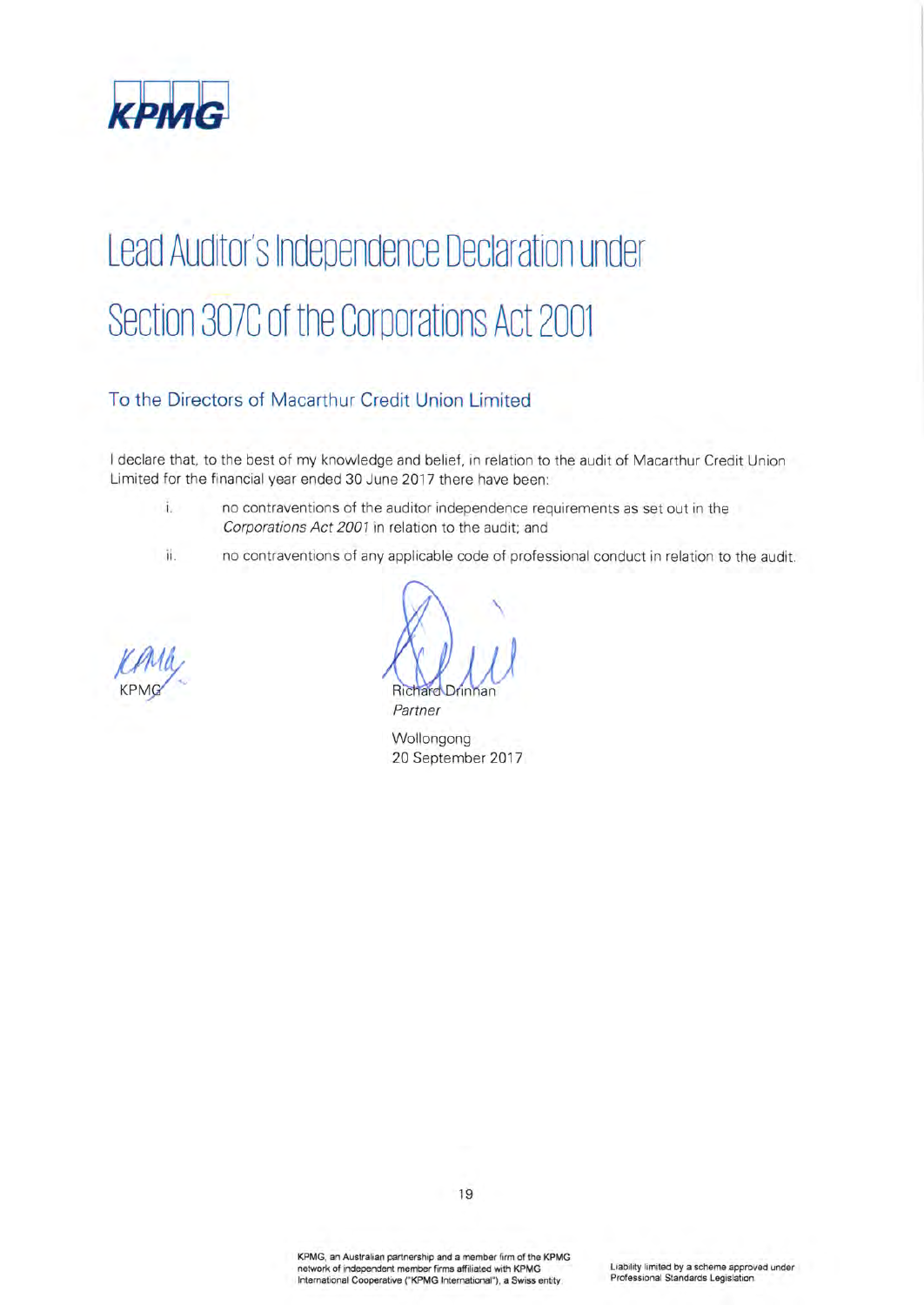# STATEMENT OF PROFIT OR LOSS AND OTHER COMPREHENSIVE INCOME FOR THE YEAR ENDED 30 JUNE 2017

|                                                                                                                                                         | <b>Note</b>    | 2017<br>S      | 2016<br>\$       |
|---------------------------------------------------------------------------------------------------------------------------------------------------------|----------------|----------------|------------------|
| Interest revenue                                                                                                                                        | 4              | 9,435,156      | 10,046,560       |
| Interest expense                                                                                                                                        | 4              | (2,656,817)    | (3, 264, 985)    |
| Net interest income                                                                                                                                     |                | 6,778,339      | 6,781,575        |
| Fee and commission income                                                                                                                               | 5              | 1,367,982      | 1,420,484        |
| Fee and commission expenses                                                                                                                             | $\overline{7}$ | (627, 444)     | (648, 365)       |
| Net fee and commission income                                                                                                                           |                | 740,538        | 772,119          |
| Other income                                                                                                                                            | 6              | 253,993        | 196,699          |
| (Loss)/profit on disposal of assets                                                                                                                     |                | (3, 158)       | 10,092           |
| <b>Operating income</b>                                                                                                                                 |                | 7,769,712      | 7,760,485        |
| Net impairment loss on loans and receivables                                                                                                            | 12             | 8,138          | (28, 472)        |
| Non Lending Losses                                                                                                                                      |                | (29, 858)      | (40, 955)        |
| Personnel expenses                                                                                                                                      | 7              | (3,432,885)    | (3,302,683)      |
| ATM expenses                                                                                                                                            |                | (322, 704)     | (299, 717)       |
| General administration expenses                                                                                                                         |                | (376, 140)     | (426, 420)       |
| Other operating expenses                                                                                                                                |                | (1, 131, 121)  | (1, 111, 215)    |
| Depreciation and amortisation expenses                                                                                                                  | 7              | (408, 878)     | (296, 890)       |
| Information technology expenses                                                                                                                         |                | (842, 331)     | (786, 828)       |
| Office occupancy expense                                                                                                                                |                | (510, 679)     | (604, 327)       |
| Profit before income tax                                                                                                                                |                | <u>723,254</u> | 862,978          |
| Income tax expense                                                                                                                                      | 9              | (168, 687)     | <u>(244,224)</u> |
| Profit for the year                                                                                                                                     |                | 554,567        | 618,754          |
| Other comprehensive income<br>Items that will not be reclassified to profit or loss<br>Items that may be reclassified subsequently to<br>profit or loss |                |                |                  |
| Total other comprehensive income for the year<br>Total comprehensive income for the year                                                                |                | 554,567        | 618,754          |

The statement of profit or loss and other comprehensive income is to be read in conjunction with the notes to the financial statements as set out on pages 24 to 70.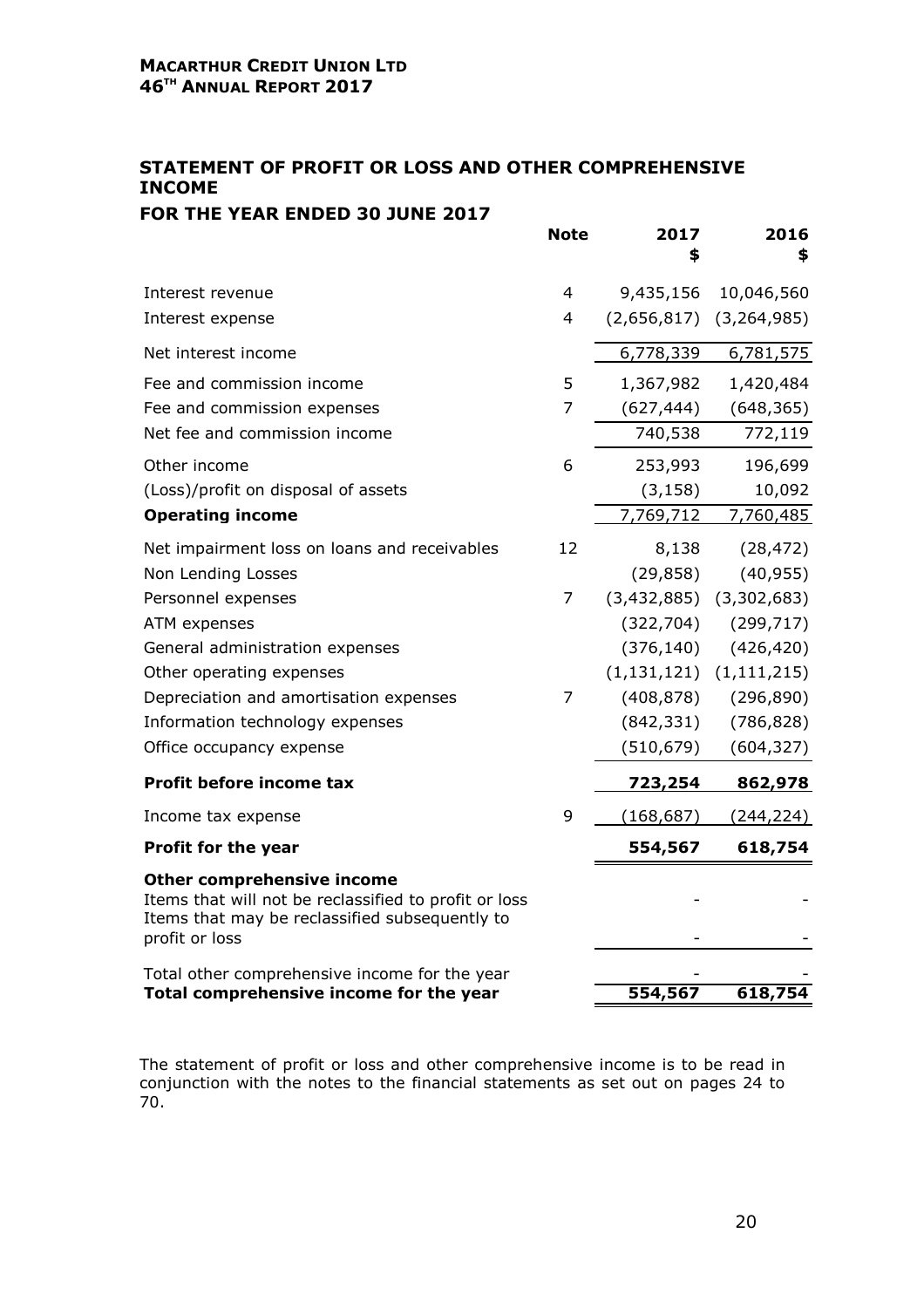# STATEMENT OF FINANCIAL POSITION AS AT 30 JUNE 2017

|                               | <b>Note</b> | 2017<br>\$  | 2016<br>\$  |
|-------------------------------|-------------|-------------|-------------|
| Assets                        |             |             |             |
| Cash and cash equivalents     | 10          | 1,377,690   | 3,786,909   |
| Current tax assets            | 14          |             |             |
| Loans and receivables         | 11(a)       | 200,830,829 | 198,849,033 |
| Held to maturity investments  | 11(b)       | 41,000,000  | 34,500,000  |
| Other financial assets        | 13          | 557,812     | 557,812     |
| Property, plant and equipment | 15          | 2,949,548   | 2,234,009   |
| Investment property           | 16          | 152,944     | 161,203     |
| Intangibles                   | 17          | 300,570     | 198,523     |
| Deferred tax assets           | 14          | 327,597     | 362,413     |
| Other assets                  | 18          | 1,781,771   | 1,706,212   |
| <b>Total assets</b>           |             | 249,278,761 | 242,356,114 |
| <b>Liabilities</b>            |             |             |             |
| Deposits                      | 19          | 223,033,055 | 216,385,147 |
| Trade and other payables      | 20          | 932,783     | 932,922     |
| Current tax payable           | 14          | 30,704      | 243,078     |
| Provisions                    | 21          | 832,897     | 900,212     |
| <b>Total liabilities</b>      |             | 224,829,439 | 218,461,359 |
| <b>Net assets</b>             |             | 24,449,322  | 23,894,755  |
| <b>Equity</b>                 |             |             |             |
| Reserves                      | 22(b)       | 488,204     | 500,684     |
| Retained earnings             | 22(a)       | 23,961,118  | 23,394,071  |
| <b>Total equity</b>           |             | 24,449,322  | 23,894,755  |

The statement of financial position is to be read in conjunction with the notes to the financial statements set out on pages 24 to 70.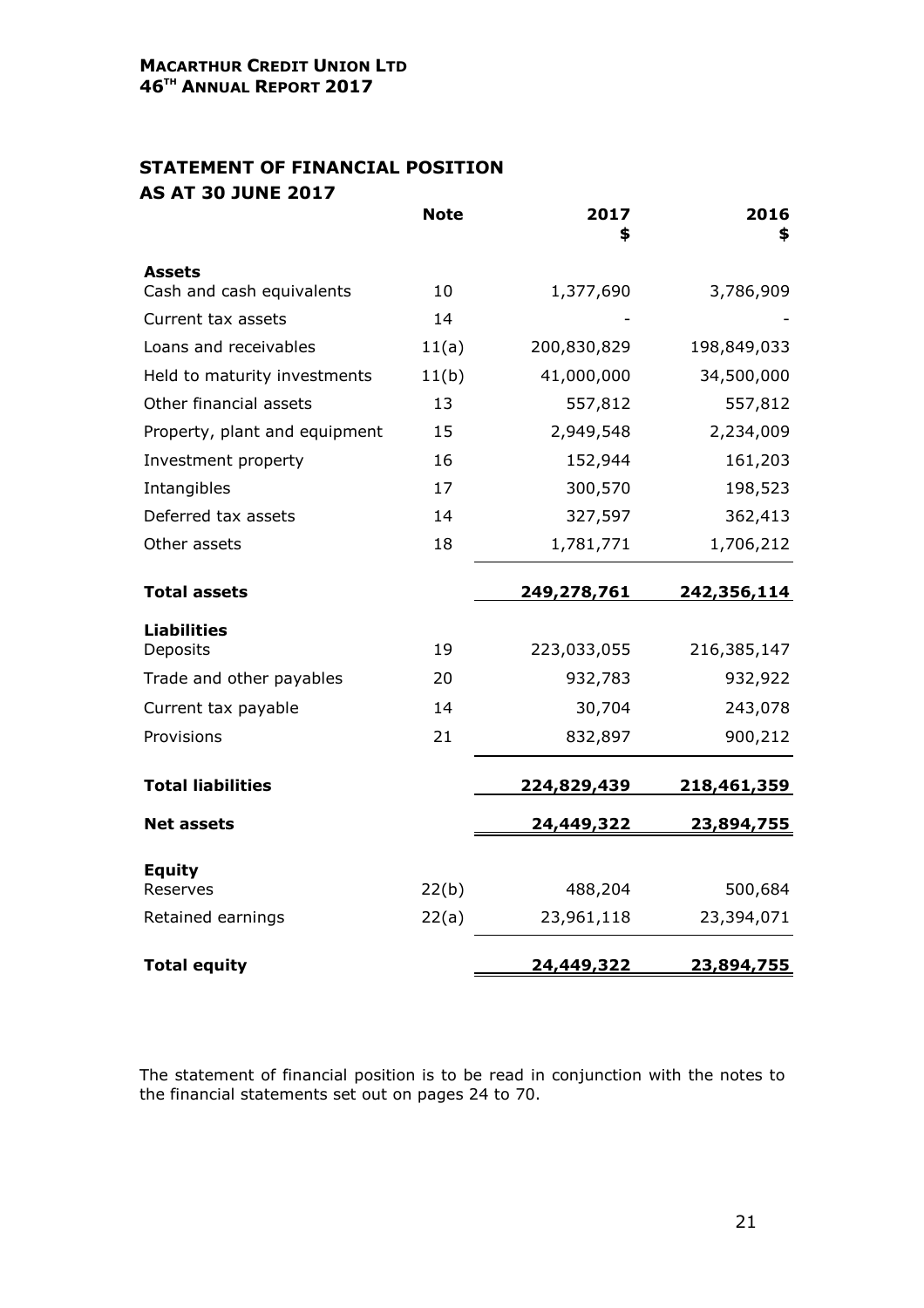## STATEMENT OF CASH FLOWS FOR THE YEAR ENDED 30 JUNE 2017

|                                                                                                       | <b>Note</b>     | 2017<br>\$    | 2016<br>\$     |
|-------------------------------------------------------------------------------------------------------|-----------------|---------------|----------------|
| <b>Cash flows from operating activities</b>                                                           |                 |               |                |
| Interest received                                                                                     |                 | 9,493,733     | 10,396,221     |
| Dividends received                                                                                    |                 | 87,123        | 86,424         |
| Other cash receipts in the course of operations                                                       |                 | 1,415,813     | 1,905,329      |
| Interest paid                                                                                         |                 | (2,766,951)   | (3,339,016)    |
| Income taxes paid                                                                                     |                 | (346, 245)    | (140, 974)     |
| Net loans funded                                                                                      |                 | (6, 721, 746) | (10, 972, 156) |
| Net increase in deposits                                                                              |                 | 6,758,042     | 9,623,005      |
| Other cash payments in the course of operations                                                       |                 | (7, 441, 180) | (7,039,780)    |
| Net cash flows from operating activities                                                              | 26a)            | 478,589       | 519,053        |
| <b>Cash flows from investing activities</b>                                                           |                 |               |                |
| Net decrease/(increase) in investments with ADI's<br>Proceeds on<br>sale of<br>property, plant<br>and |                 | (1,751,912)   | 989,437        |
| equipment & assets held for sale                                                                      |                 |               | 282,613        |
| Rental income from investment properties                                                              |                 | 85,467        | 76,932         |
| Acquisitions of property, plant and equipment                                                         |                 | (1,001,034)   | (166, 646)     |
| Acquisition of intangible assets                                                                      |                 | (220, 329)    | (148, 591)     |
| Net cash flows from investing activities                                                              |                 | (2,887,808)   | 1,033,745      |
| Net increase in cash held                                                                             |                 | (2,409,219)   | 1,552,798      |
| Cash at the beginning of the financial year                                                           |                 | 3,786,909     | 2,234,111      |
| Cash at the end of the financial year                                                                 | 26 <sub>b</sub> | 1,377,690     | 3,786,909      |

The statement of cash flows is to be read in conjunction with the notes to the financial statements set out on pages 24 to 70.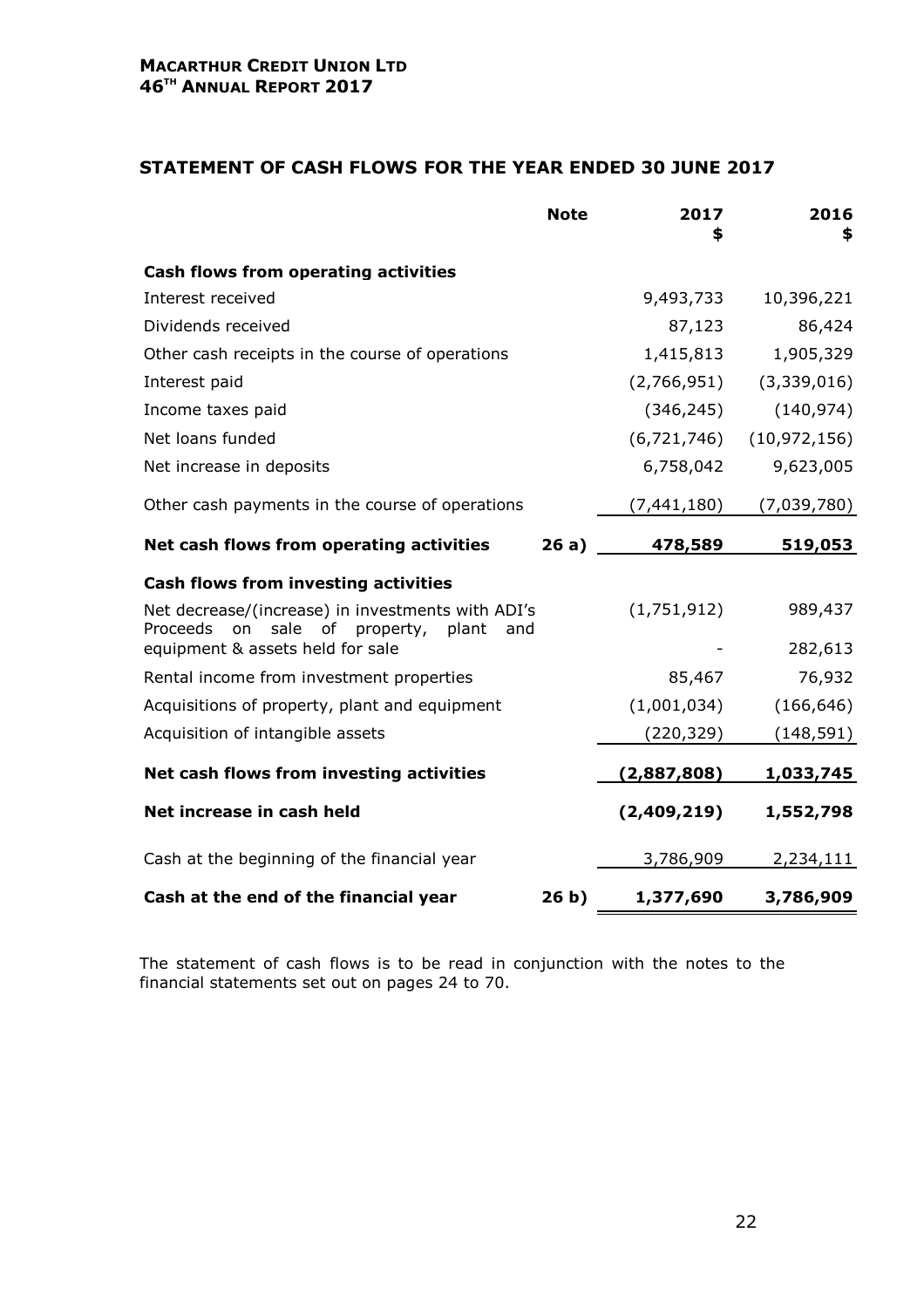# STATEMENT OF CHANGES IN EQUITY

|                                                                   | <b>Redeemed</b><br>share<br>capital<br>reserve | General<br>reserve for<br>credit<br><b>losses</b> | <b>Retained</b><br>earnings | Total<br>equity |
|-------------------------------------------------------------------|------------------------------------------------|---------------------------------------------------|-----------------------------|-----------------|
|                                                                   |                                                | \$                                                |                             |                 |
| Balance at 1 July 2015                                            | 103,735                                        | 421,737                                           | 22,750,529                  | 23,276,001      |
| Total comprehensive income for the year                           |                                                |                                                   |                             |                 |
| Profit after tax                                                  |                                                |                                                   | 618,754                     | 618,754         |
| <b>Other comprehensive income</b>                                 |                                                |                                                   |                             |                 |
| Total other comprehensive income for the year                     |                                                |                                                   |                             |                 |
| Total comprehensive income for the year                           |                                                |                                                   |                             |                 |
| Transfer from/(to) retained profits                               | 6,580                                          | (31,368)                                          | 24,788                      |                 |
| <b>Balance at 30 June 2016</b>                                    | 110,315                                        | 390,369                                           | 23,394,071                  | 23,894,755      |
| Balance at 1 July 2016<br>Total comprehensive income for the year | 110,315                                        | 390,369                                           | 23,394,071                  | 23,894,755      |
| Profit after tax<br>Other comprehensive income                    |                                                |                                                   | 554,567                     | 554,567         |
| Total other comprehensive income for the year                     |                                                |                                                   |                             |                 |
| Total comprehensive income for the year                           |                                                |                                                   |                             |                 |
| Transfer from/(to) retained profits                               | 1,740                                          | (14, 220)                                         | 12,480                      |                 |
| Balance at 30 June 2017                                           | 112,055                                        | 376,149                                           | 23,961,118                  | 24,449,322      |

The statement of changes in equity is to be read in conjunction with the notes to the financial statements set out on pages 24 to 70.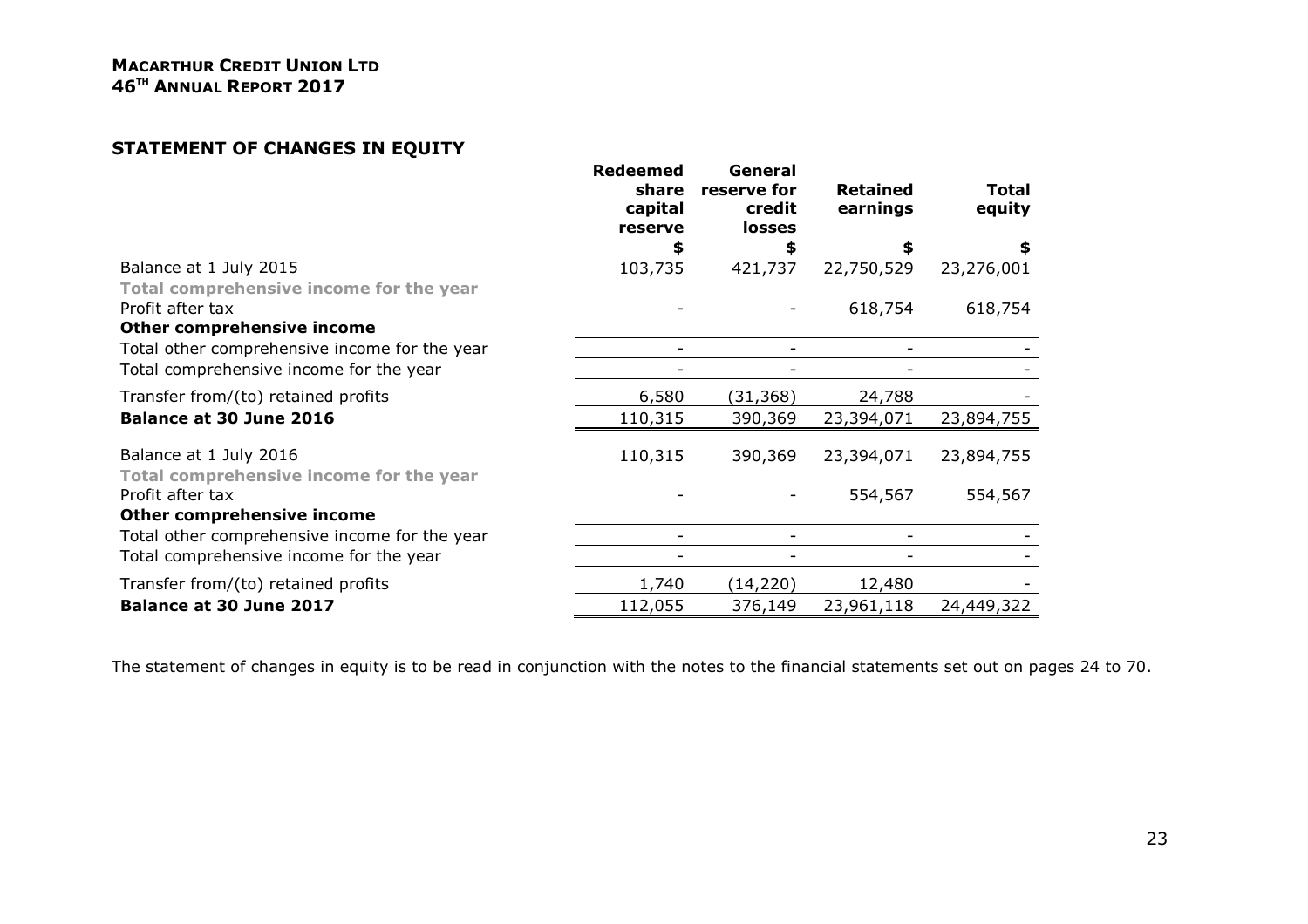#### 1. Reporting entity

Macarthur Credit Union Ltd ("the Credit Union") is a company, limited by shares, incorporated and domiciled in Australia. The address of the Credit Union's registered office is 52 Argyle St, Camden. The Credit Union is a for-profit company.

# 2. Basis of preparation

#### a) Statement of compliance

The financial report is a general purpose financial report which has been prepared in accordance with Australian Accounting Standards ("AASB's") adopted by the Australian Accounting Standards Board ("AASB") and the Corporations Act 2001. The financial report of the Credit Union complies with International Financial Reporting Standards (IFRS's) and interpretations adopted by the International Accounting Standards Board (IASB).

The financial report was approved for issue by the directors on 20 September 2017.

#### b) Basis of measurement

The financial statements have been prepared on the historical cost basis unless otherwise indicated.

#### c) Functional and presentation currency

The financial report is presented in Australian dollars, which is the Credit Union's functional currency.

# d) Use of estimates and judgements

The preparation of financial statements in conformity with Australian Accounting Standards requires management to make judgements, estimates and assumptions that affect the application of accounting policies and reported amounts of assets, liabilities, income and expenses. Actual results may differ from these estimates.

The estimates and underlying assumptions are reviewed on an ongoing basis. Revisions to accounting estimates are recognised in the period in which the estimate is revised and in any future periods.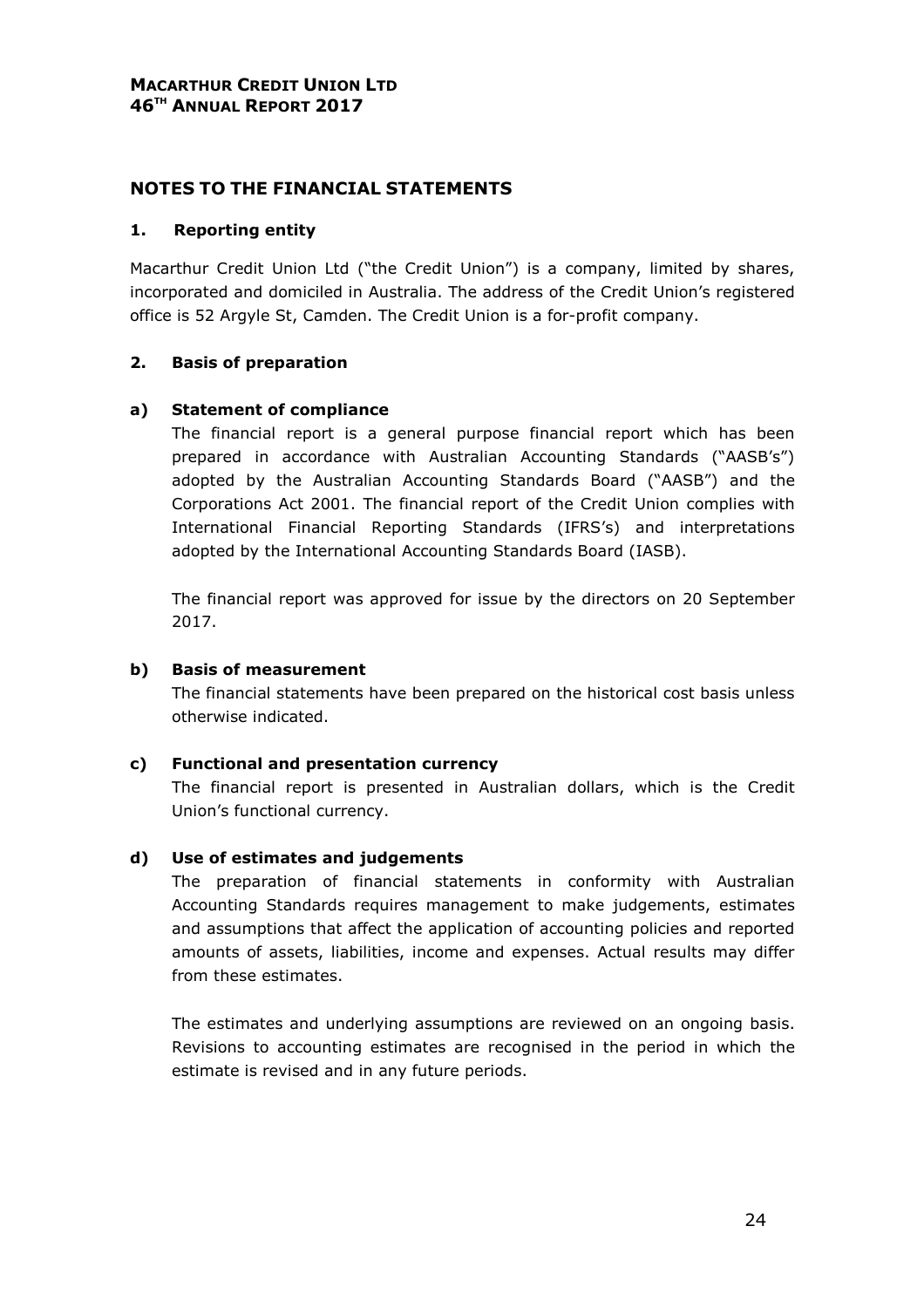#### 2. Basis of preparation (continued)

#### d) Use of estimates and judgements (continued)

In particular, information about significant areas of estimation uncertainty and critical judgements in applying accounting policies that have the most significant effect on the amount recognised in the financial statements are described in the following notes:

- note  $3(j)$  Impairment
- note  $3(k)$  Provisions Employee benefits

Management discussed with the Audit Committee the development, selection and disclosure of the Credit Union's critical accounting policies and estimates and the application of these policies and estimates.

#### 3. Significant accounting policies

The accounting policies set out below have been applied consistently to all periods presented in these financial statements.

#### a) Property, plant and equipment

#### (i) Recognition and measurement

Items of property, plant and equipment (PPE) are measured at cost less accumulated depreciation and any accumulated impairment losses.

Cost includes expenditure that is directly attributable to the acquisition of the asset.

Purchased software that is integral to the functionality of the related equipment is capitalised as part of that equipment.

When parts of an item of PPE have different useful lives, they are accounted for as separate items (major components) of property, plant and equipment.

Gains and losses on disposal of an item of PPE are determined by comparing the proceeds from disposal with the carrying amount of PPE and are recognised within profit or loss.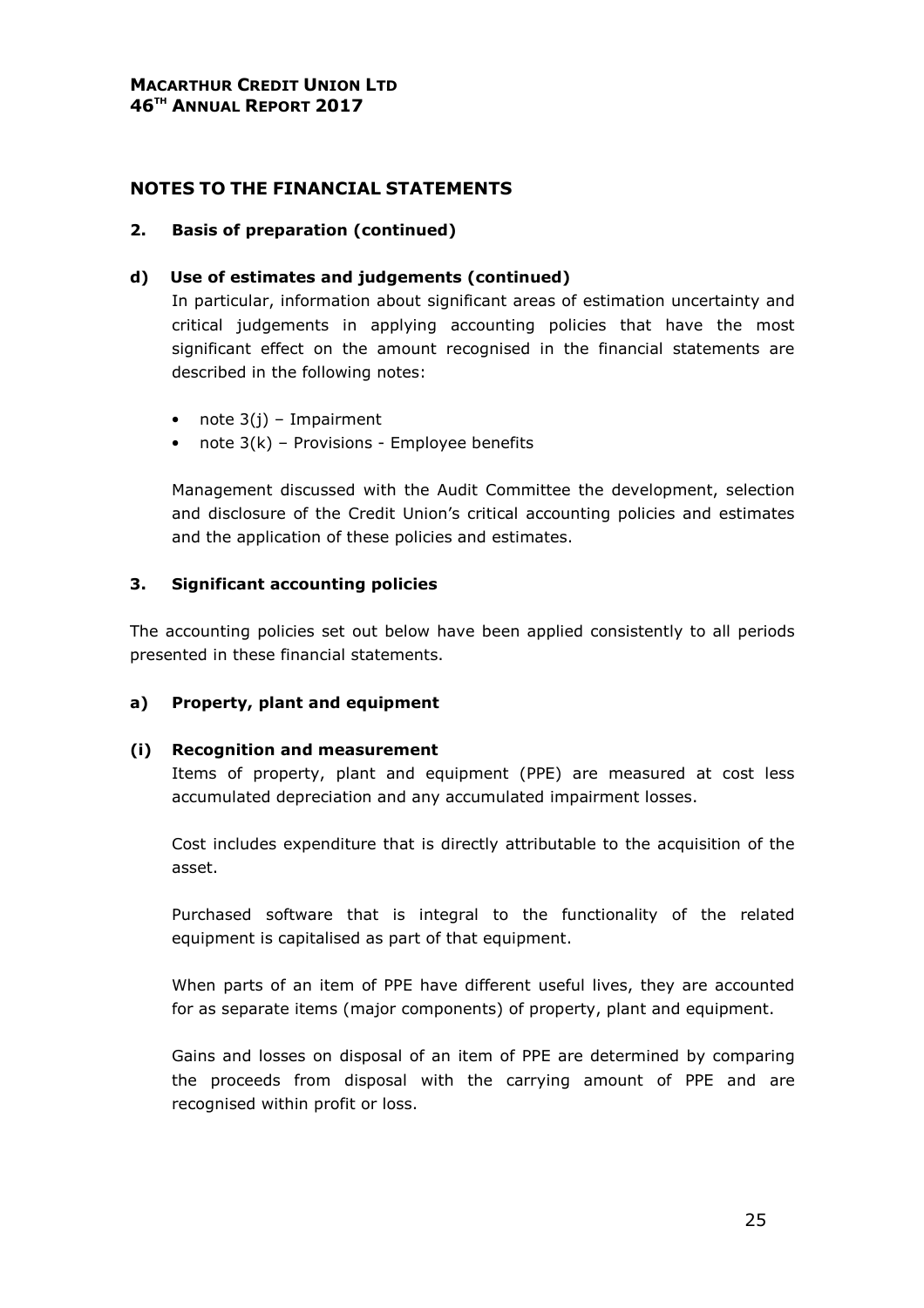#### 3 Significant accounting policies (continued)

#### a) Property, plant and equipment

#### (ii) Subsequent costs

The Credit Union recognises in the carrying amount of an item of PPE the cost of replacing part of such an item when that cost is incurred if it is probable that the future economic benefits embodied within the item will flow to the Credit Union and the cost of the item can be measured reliably. The carrying amount of the replaced part is derecognised. The costs of the day-to-day servicing of property, plant and equipment are recognised in profit or loss as incurred.

#### (iii) Depreciation

Depreciation is recognised in profit or loss on a straight-line basis over the estimated useful life of each part of an item of property, plant and equipment. Land is not depreciated.

The estimated useful lives in the current and comparative periods are as follows:

|           | • Buildings            | 40 years     |
|-----------|------------------------|--------------|
|           | • Plant and equipment  | 3-7 years    |
| $\bullet$ | Leasehold improvements | $7-10$ years |

The residual value, the useful life and the depreciation method applied to an asset are reviewed at least annually.

#### b) Investment property

Investment property is property which is held either to earn rental income or for capital appreciation or for both. Investment property is measured at cost less accumulated depreciation and any accumulated impairment losses.

Depreciation is recognised in profit or loss on a straight-line basis over the estimated useful life of each investment property. The estimated useful life for investment property in the current and comparative periods is 40 years.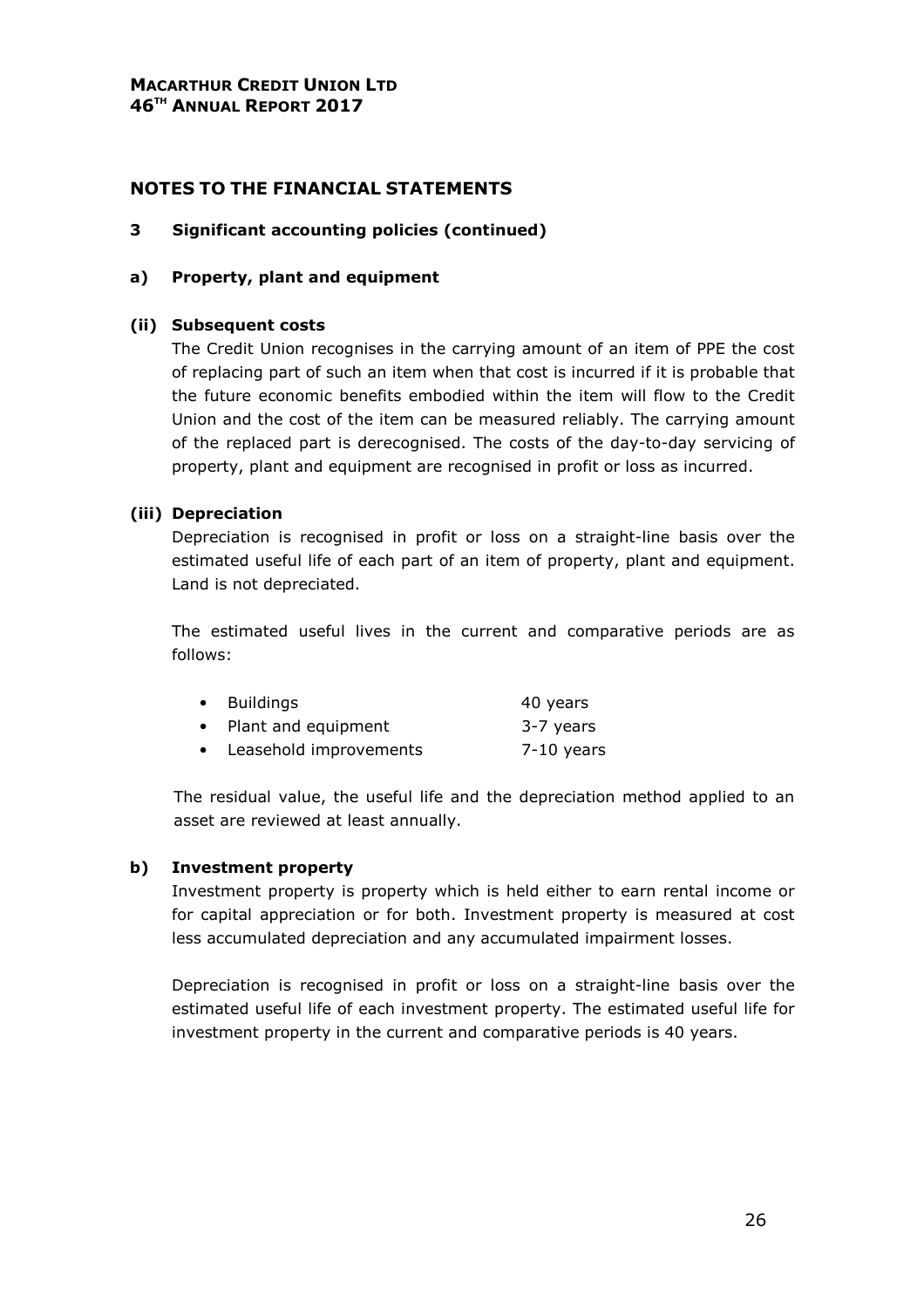#### 3 Significant accounting policies (continued)

#### c) Intangibles

#### (i) Computer software

Where computer software costs are not integral to associated hardware, the Credit Union recognises them as an intangible asset where they are clearly identifiable can be reliably measured and it is probable they will lead to future economic benefits that the Credit Union controls.

The capitalised costs of computer software include all costs directly attributable to developing the software. This incorporates the direct cost of acquiring the computer software payable to the third party supplier.

The Credit Union carries capitalised computer software assets at capitalised cost less amortisation and any accumulated impairment losses.

Amortisation is recognised in profit or loss on a straight line basis over the estimated useful life of the computer software. The estimated useful life of computer software in the current and comparative periods is 3 years.

The estimated useful life of the computer software relating to the Credit Union's core banking system has been assessed at 5 years.

# d) Other financial assets

#### (i) Available-for-sale financial assets

Investments in equity securities are classified by the Credit Union as available for sale financial assets. These financial instruments are recognised initially at fair value plus any directly attributable transaction costs. Subsequent to initial recognition, they are measured at fair value and changes therein, other than impairment losses, are recognised in other comprehensive income and presented within equity in the equity investments revaluation reserve. When an investment is derecognised, the cumulative gain or loss in equity is transferred to profit or loss.

The fair value of equity securities traded in an active market and classified as available for sale, is their quoted bid price at the balance sheet date.

Unlisted equity securities without a "readily tradeable market" are initially measured at fair value plus any directly attributable transaction costs.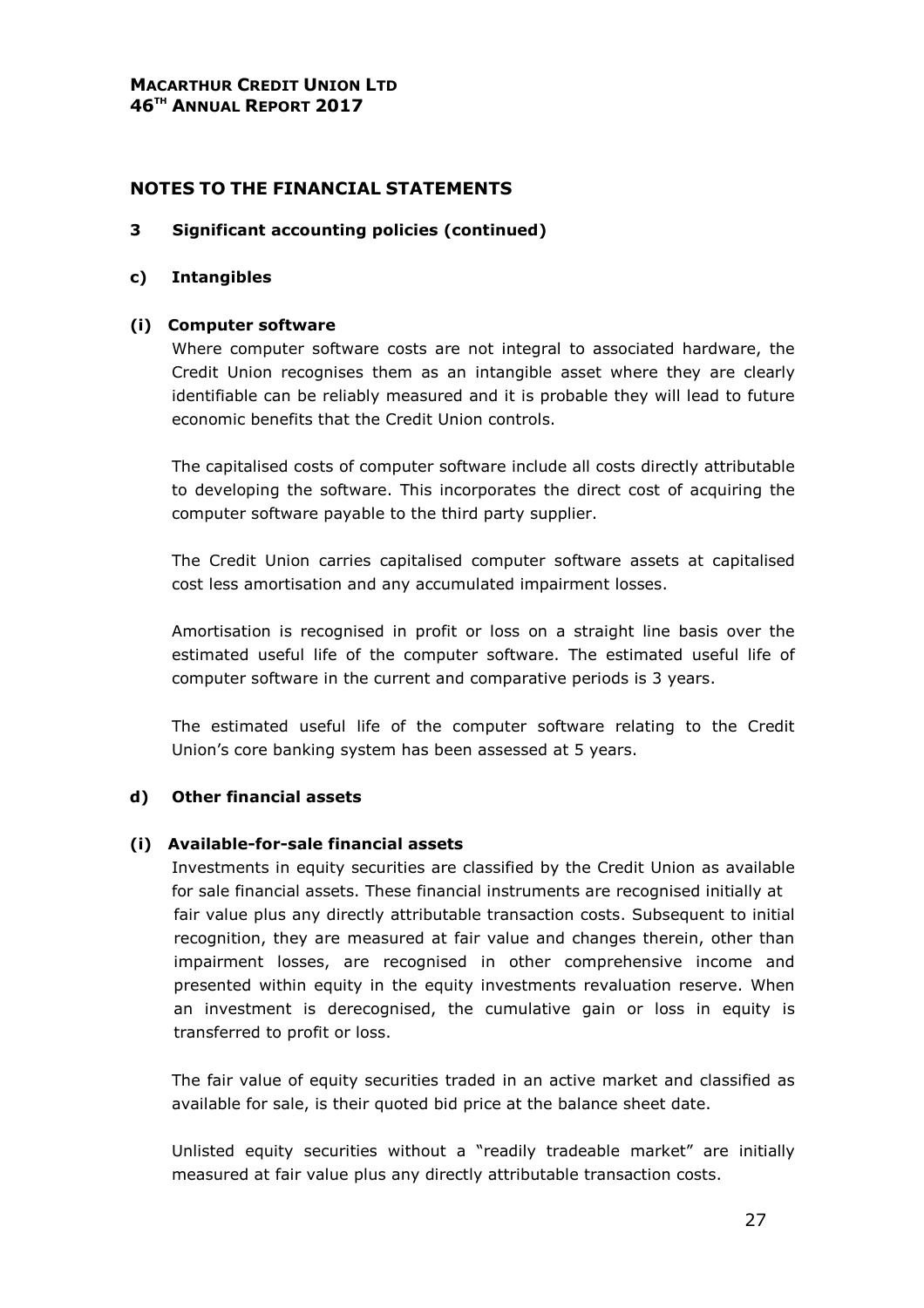#### 3. Significant accounting policies (continued)

#### d) Other financial assets (continued)

#### (i) Available-for-sale financial assets (continued)

Subsequent to initial recognition the financial instruments are measured at amortised cost less any impairment losses. The Credit Union has two unlisted equity investments. Shares in CUSCAL Limited and TransAction Solutions Limited are held for operational reasons and are not held for capital gain of for the purposes of trading. There is no active market for these shares and they are only traded between other mutual ADI's and are measured at cost less any impairment.

#### (ii) Held to maturity financial assets

Held to maturity investments are non-derivative financial assets with fixed or determinable payments and fixed maturity that an entity has the positive intention and ability to hold to maturity, other than those that the entity upon initial recognition designates as at fair value through profit or loss; those that the entity designates as available for sale; and those that meet the definition of loans and receivables.

These assets are initially recognised at fair value plus any directly attributable transaction costs. Subsequent to initial recognition they are measured at amortised cost using the effective interest rate method.

#### e) Loans and receivables

Loans and receivables are non-derivative financial assets with fixed or determinable payments that are not quoted in an active market.

Loans to members are initially recorded at fair value plus any directly attributable transaction costs. Subsequent measurement is at amortised cost using the effective interest rate method, after assessing required provisions for impairment as described in note 3(j).

Term deposits with other financial institutions are unsecured and have a carrying amount equal to their principal amount. Interest is paid on the daily balance at maturity. The accrual for interest receivable at balance date is calculated on a proportional basis of the expired period of the term of the investment.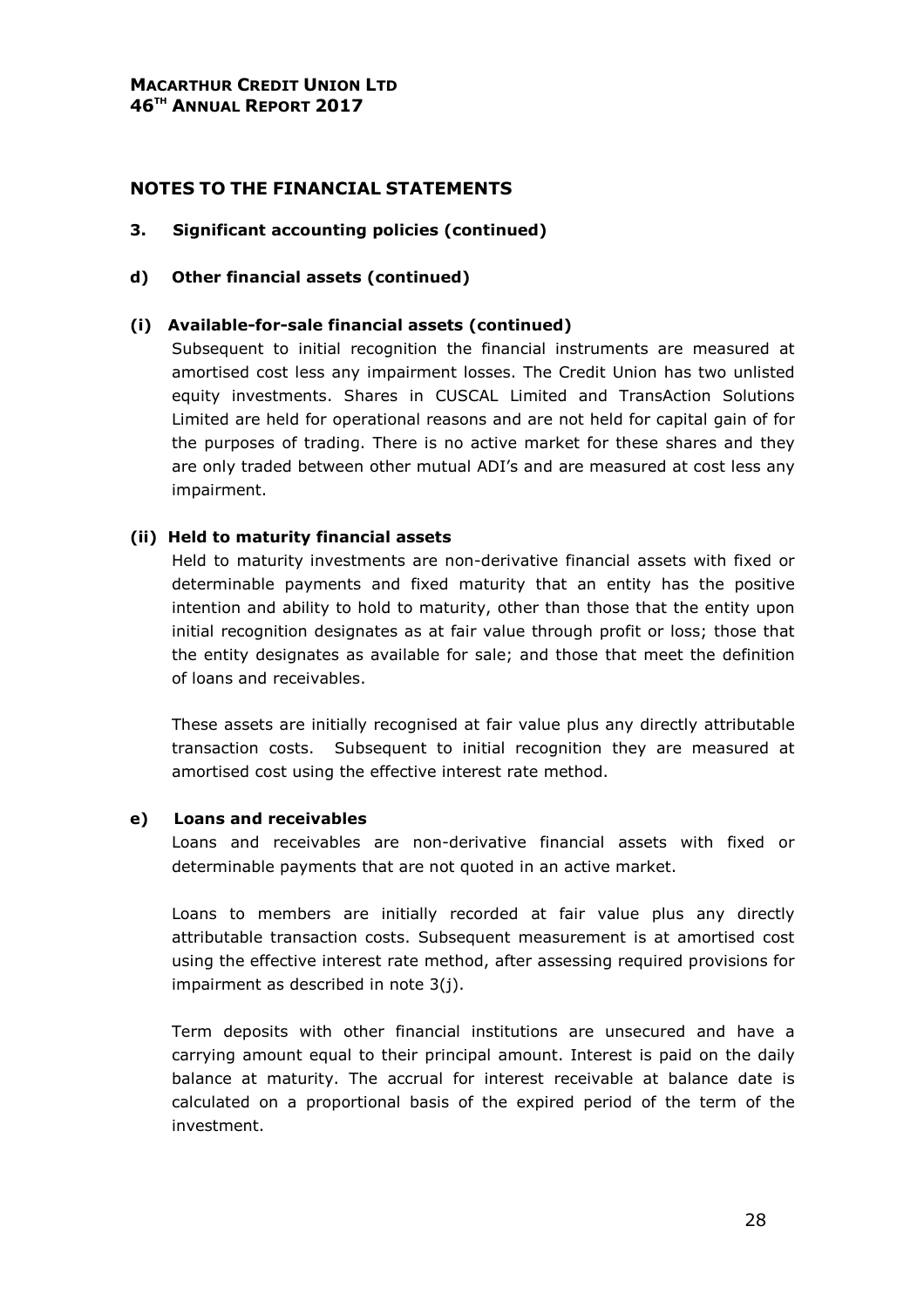#### 3. Significant accounting policies (continued)

#### f) Trade and other receivables

Trade and other receivables are stated at amortised cost.

#### g) Other assets

Other assets include prepayments to suppliers, and clearing accounts at balance date.

#### h) Cash and cash equivalents

Cash and cash equivalents comprise cash on hand, cash balances in the Credit Union's bank accounts and at call deposits. Bank overdrafts that are repayable on demand and form an integral part of the Credit Union's cash management are included as a component of cash and cash equivalents for the purpose of the statement of cash flows. Cash and cash equivalents are measured at amortised cost using the effective interest method.

# j) Impairment

#### (i) Financial assets

Financial assets are assessed at each reporting date to determine whether there is any objective evidence that a financial asset is impaired. A financial asset is considered to be impaired if objective evidence indicates that one or more events have had a negative effect on the estimated future cash flows of that asset.

An impairment loss in respect of a financial asset measured at amortised cost is calculated as the difference between its carrying amount, and the present value of the estimated future cash flows discounted at the original effective interest rate. An impairment loss in respect of an available-for-sale financial asset is calculated by reference to its fair value.

Individually significant financial assets are tested for impairment on an individual basis. The remaining financial assets are assessed collectively in groups that share similar credit risk characteristics.

All impairment losses are recognised in profit or loss. Any cumulative loss in respect of an available-for-sale financial asset previously recognised in equity is transferred to profit or loss. An impairment loss is reversed if the reversal can be related objectively to an event occurring after the impairment loss was recognised. For financial assets measured at amortised cost and available-forsale financial assets that are debt securities, the reversal is recognised in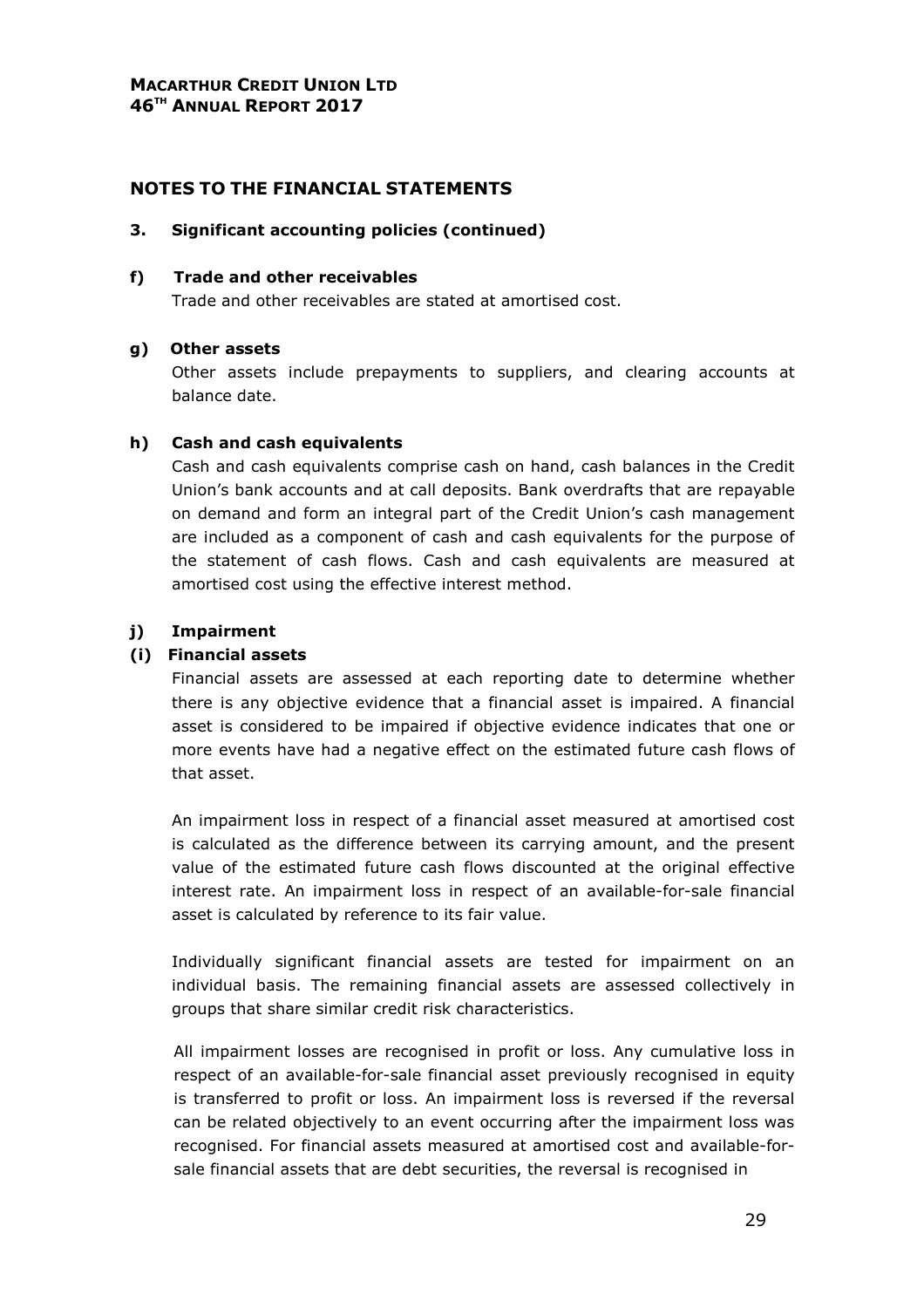#### 3. Significant accounting policies (continued)

#### j) Impairment (continued)

#### (i) Financial assets (continued)

profit or loss. For available for sale financial assets that are equity securities, the reversal is recognised directly in equity.

#### (ii) Loan impairment

The methodology and assumptions used for estimating likely future losses are reviewed regularly to reduce any differences between loss estimates and actual loss experience. Changes in the assumptions used for estimating likely future losses could result in a change in the provision for loan impairment and have a direct impact on the impairment charge.

In cases where there is specific evidence of impairment a provision of 100% of the outstanding balance of personal loans is applied.

For those loans with arrears levels of greater than 30 days, a collective provision is allocated based on the level of arrears. All loans with arrears of greater than 180 days have a provision of 100% applied to them.

The Credit Union's past history on loans secured by a registered first mortgage over real estate indicates that the probability of loss is minimal. As such, no allowance has been made in the provision calculations for loans in arrears secured by a registered first mortgage over real estate.

A general reserve for credit losses is also held as an additional allowance for bad debts to meet prudential requirements.

All bad debts are written off in the period in which they are identified, as approved by the CEO or board of directors after consultation with management. This action is taken when it is reasonable to expect that the recovery of the debt is unlikely.

#### (iii) Non-financial assets

The carrying amount of the Credit Union's non-financial assets, other than deferred tax assets, are reviewed at each reporting date to determine whether there is any indication of impairment. If any such indication exists, the asset's recoverable amount is estimated.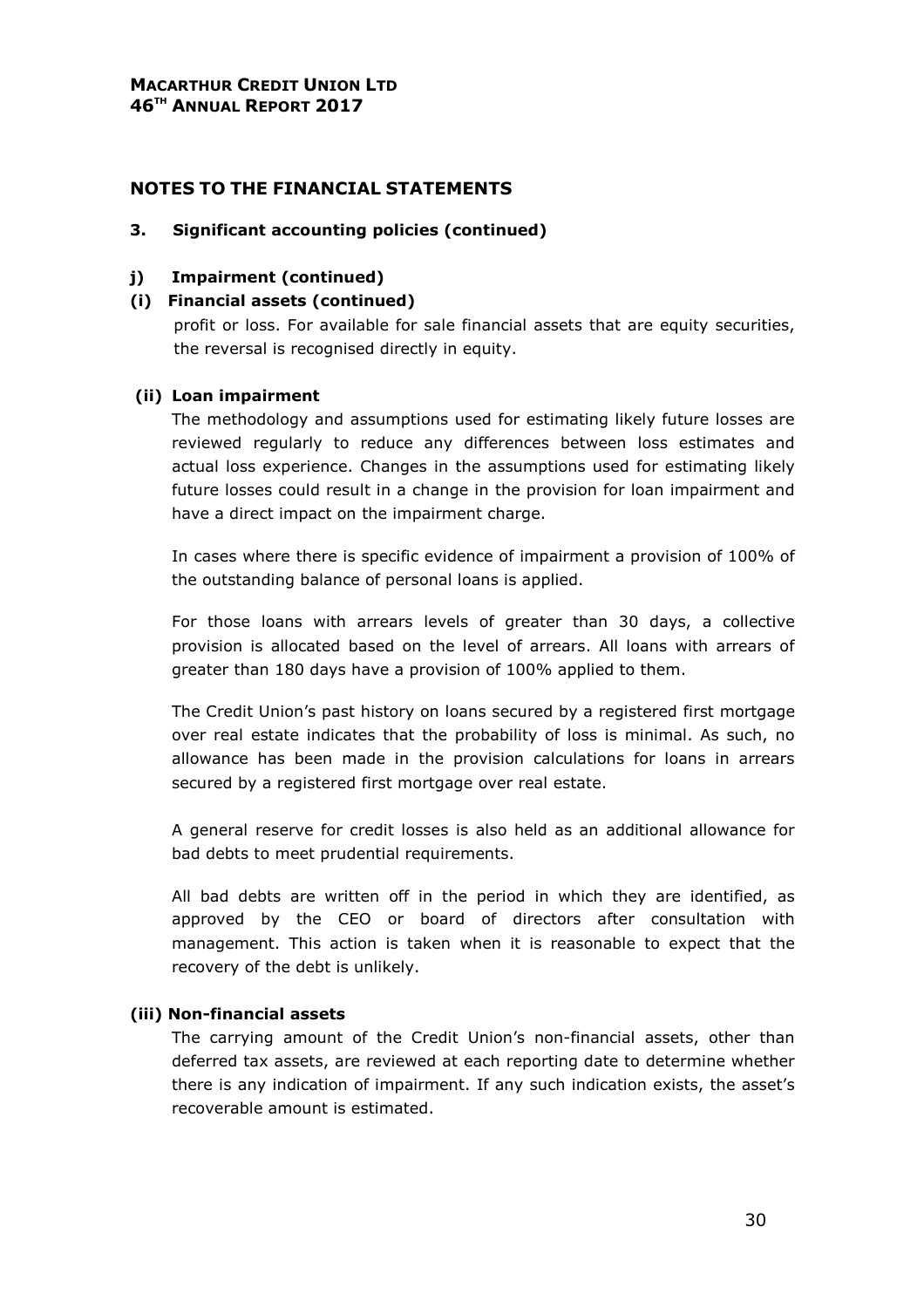#### 3. Significant accounting policies (continued)

# j) Impairment (continued)

#### (iii) Non-financial assets

The recoverable amount of an asset is the greater of its fair value less costs to sell and its value in use. In assessing value in use, the estimated future cash flows are discounted to their present value using a pre-tax discount rate that reflects current market assessments of the time value of money and the risks specific to the asset.

An impairment loss is recognised whenever the carrying amount of an asset exceeds its recoverable amount. Impairment losses are recognised in profit and loss, unless the asset has previously been revalued, in which case the impairment loss is recognised as a reversal to the extent of that previous revaluation with any excess recognised through the income statement.

Impairment losses recognised in prior periods are assessed at each reporting date for any indications that the loss has decreased or no longer exists.

An impairment loss is reversed if there has been a change in the estimates used to determine the recoverable amount. An impairment loss is reversed only to the extent that the asset's carrying amount does not exceed the carrying amount that would have been determined, net of depreciation or amortisation, if no impairment loss had been recognised.

#### k) Provisions

#### Employee benefits

#### (i) Short-term employee benefits

Short-term employee benefits are expensed as the related service is provided. A liability is recognised for the amount expected to be paid if the Credit Union has a present legal or constructive obligation to pay this amount as a result of past service provided by the employee, and the obligation can be estimated reliably.

#### (ii) Defined contribution plans

Obligations for contributions to defined contribution plans are expensed as the related service is provided. Prepaid contributions are recognised as an asset to the extent that a cash refund or a reduction in future payments is available.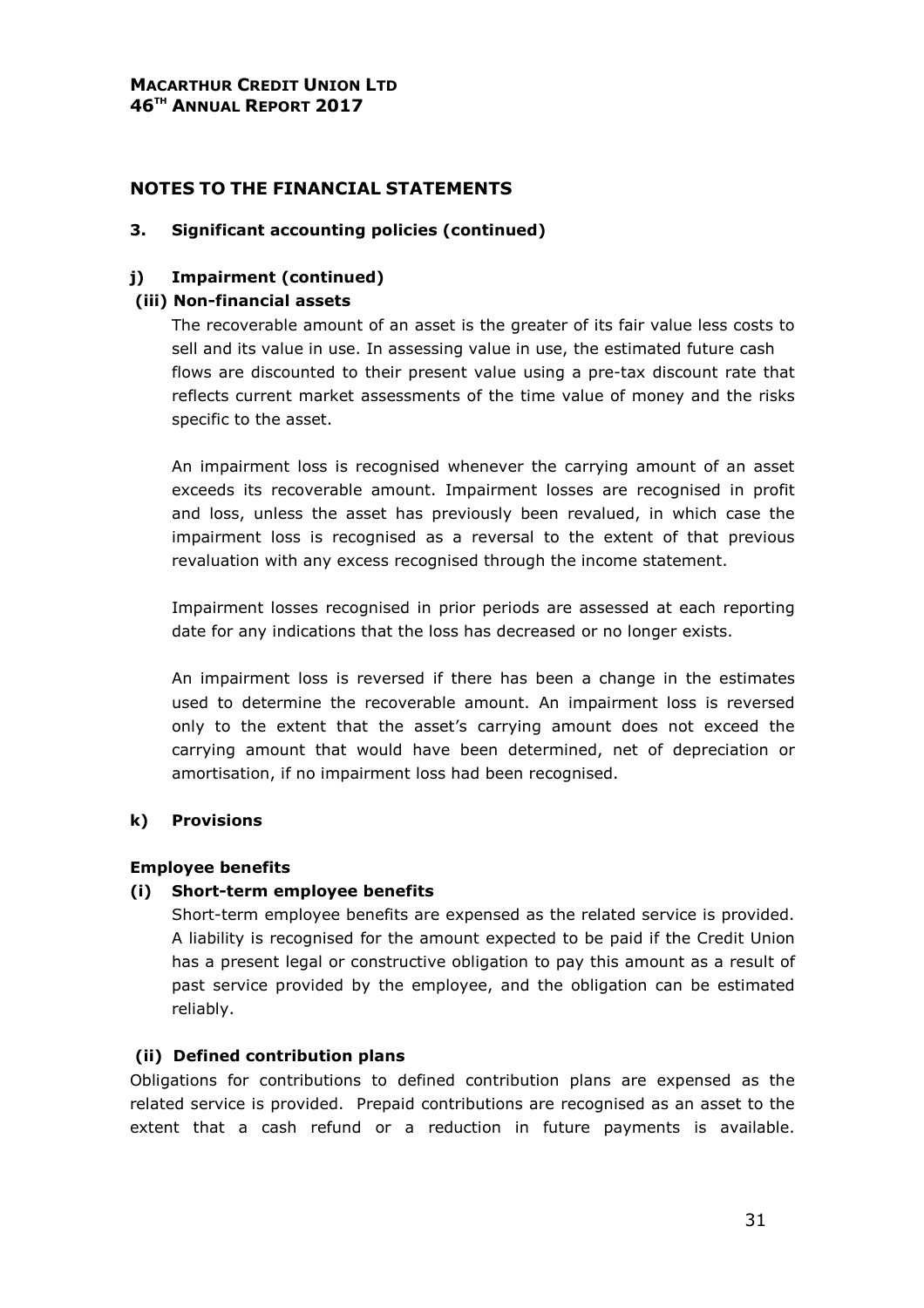#### 3. Significant accounting policies (continued)

#### k) Provisions (continued)

#### (iii) Other long-term employee benefits

The Company's net obligation in respect of long-term employee benefits is the amount of future benefit that employees have earned in return for their service in the current and prior periods. That benefit is discounted to determine its present value. Re-measurements are recognised in profit or loss in the period in which they arise.

#### (iv) Onerous Contracts

A provision for onerous contracts is measured at the present values of the lower of the expected cost of terminating the contract and the expected net cost of continuing with the contract. Before a provision is established, the Group recognises any impairment loss on the assets associated with that contract.

#### l) Trade and other payables

Trade and other payables are initially recognised at fair value less any directly attributable transaction costs. Subsequent to initial recognition, these liabilities are measured at amortised cost using the effective interest method.

#### m) Member deposits

The Credit Union recognises member deposits on the date they are originated. Deposits are initially measured at fair value plus transaction costs, and are subsequently measured at their amortised cost using the effective interest method. Member savings and term deposits are stated at the aggregate amount of monies owing to depositors.

The Credit Union derecognises the financial liability when its contractual obligations are discharged or cancelled. Interest payable is recognised in profit or loss using the effective interest rate method. Interest on savings and term deposits is calculated on the daily balance and is posted to the members' accounts monthly or at maturity.

Such interest is accrued on the basis of the interest rate, the terms and the conditions applicable to each savings and term deposit account as varied from time to time.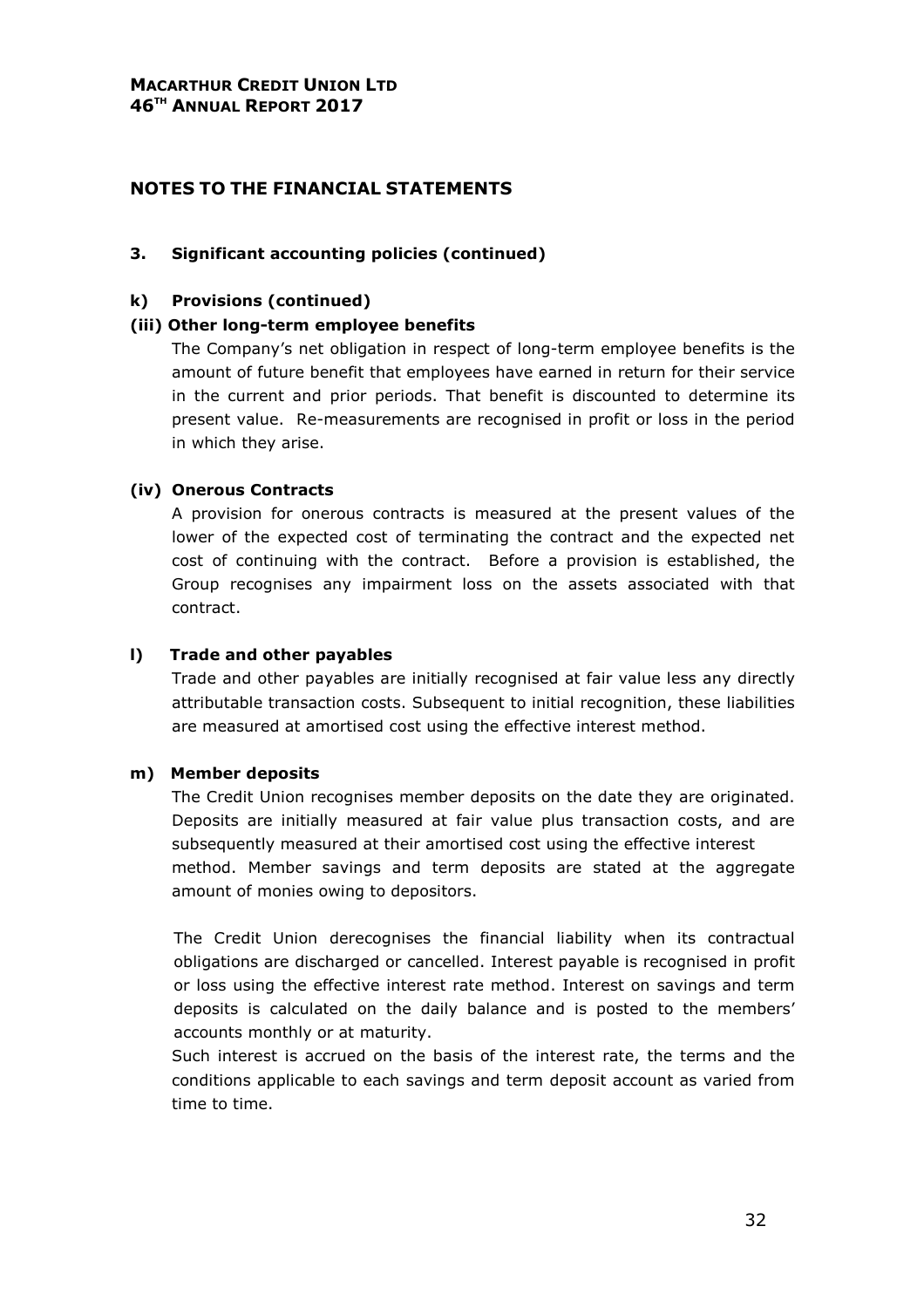#### 3. Significant accounting policies (continued)

#### n) Revenue from financial assets

Revenue is recognised to the extent that it is probable that the economic benefits will flow to the Credit Union and the revenue can be reliably measured.

Interest income is recognised in the income statement as it accrues, using the effective interest method. Dividend income is recognised in the income statement on the date the Credit Union's right to receive income is established.

#### o) Fees and commissions

Fee and commission income and expenses that are integral to the effective interest rate on a financial asset or liability are included in the measurement of the effective interest rate.

Other fee and commission income is recognised as the related services are performed. Other fee and commission expense relates mainly to transaction and service fees which are expensed as the services are received.

#### p) Rental income

Rental income from investment properties is recognised in the profit or loss on a straight-line basis over the term of the lease.

#### q) Operating leases

Payments made under operating leases are recognised in the profit or loss on a straight-line basis over the term of the lease.

#### r) Income tax

Income tax on the profit or loss for the year comprises current and deferred tax. Income tax is recognised in the statement of profit or loss and other comprehensive income except to the extent that it relates to items recognised directly in equity, or in other comprehensive income. Current tax is the expected tax payable on the taxable income for the year, using tax rates enacted at the balance sheet date, and any adjustment to tax payable in respect of previous years.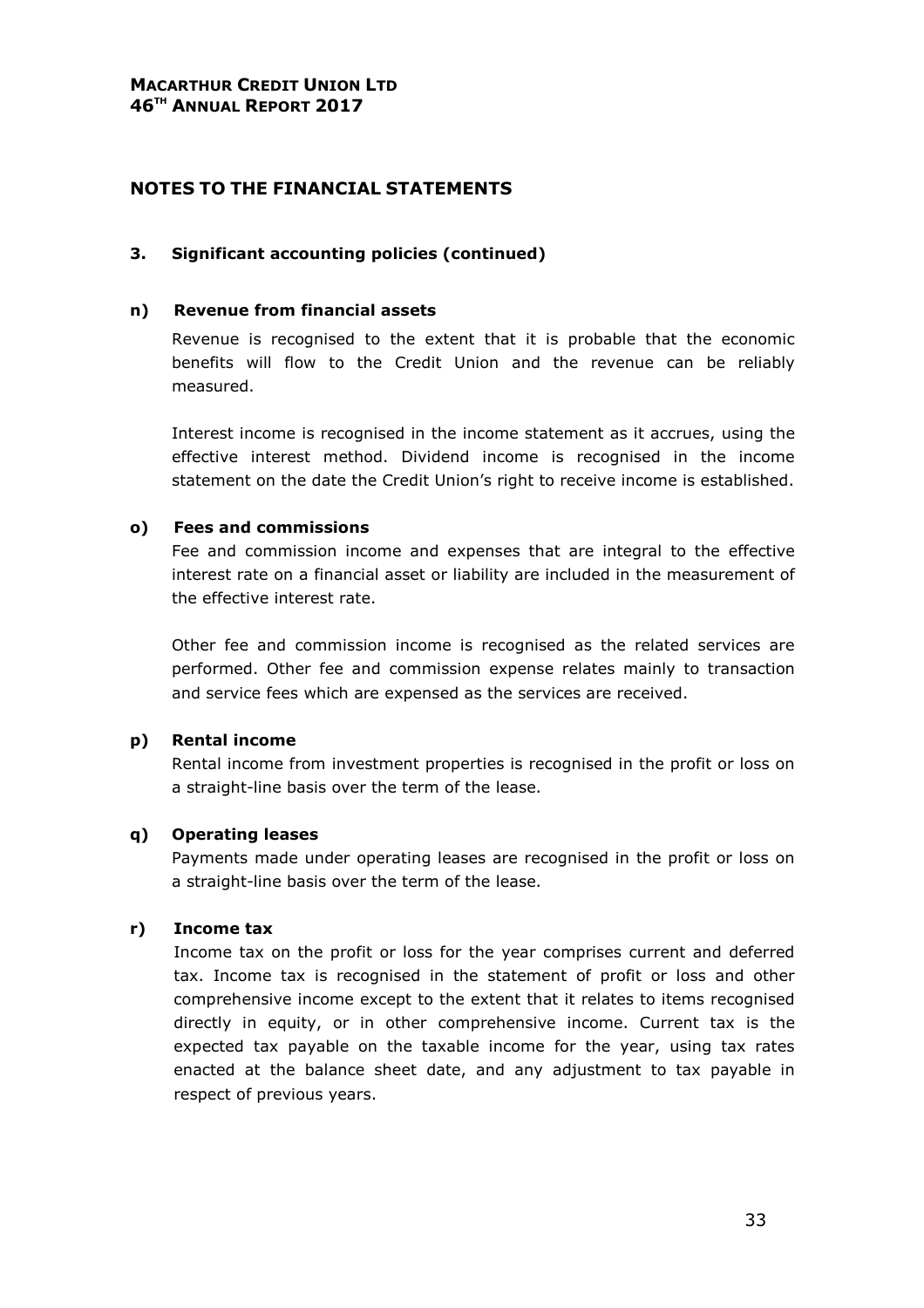# NOTES TO THE FINANCIAL STATEMENTS

#### 3. Significant accounting policies (continued)

#### r) Income tax (continued)

Deferred tax is provided using the balance sheet method, providing for temporary differences between the carrying amounts of assets and liabilities for financial reporting purposes and the amounts used for taxation purposes. Temporary differences arising from the initial recognition of assets or liabilities that affect neither accounting nor taxable profit are not provided for. The amount of deferred tax provided is based on the expected manner of realisation or settlement of the carrying amount of assets and liabilities, using tax rates enacted or substantively enacted at the balance sheet date.

A deferred tax asset is recognised only to the extent that it is probable that future taxable profits will be available against which the asset can be utilised. Deferred tax assets are reduced to the extent that it is no longer probable that the related tax benefit will be realised.

#### s) Goods and services tax

Revenue, expenses and assets are recognised net of the amount of goods and services tax ("GST") except where the amount of GST incurred is not recoverable from the Australian Taxation Office ("ATO").

In these circumstances, the GST is recognised as part of the cost of acquisition of the asset or as part of the expense.

Receivables and payables are stated with the amount of GST included. The net amount of GST recoverable from, or payable to, the ATO is included as a current asset or liability in the balance sheet.

Cash flows are included in the statement of cash flows on a gross basis. The GST components of cash flows arising from investing and financing activities which are recoverable from, or payable to, the ATO are classified as operating cash flows.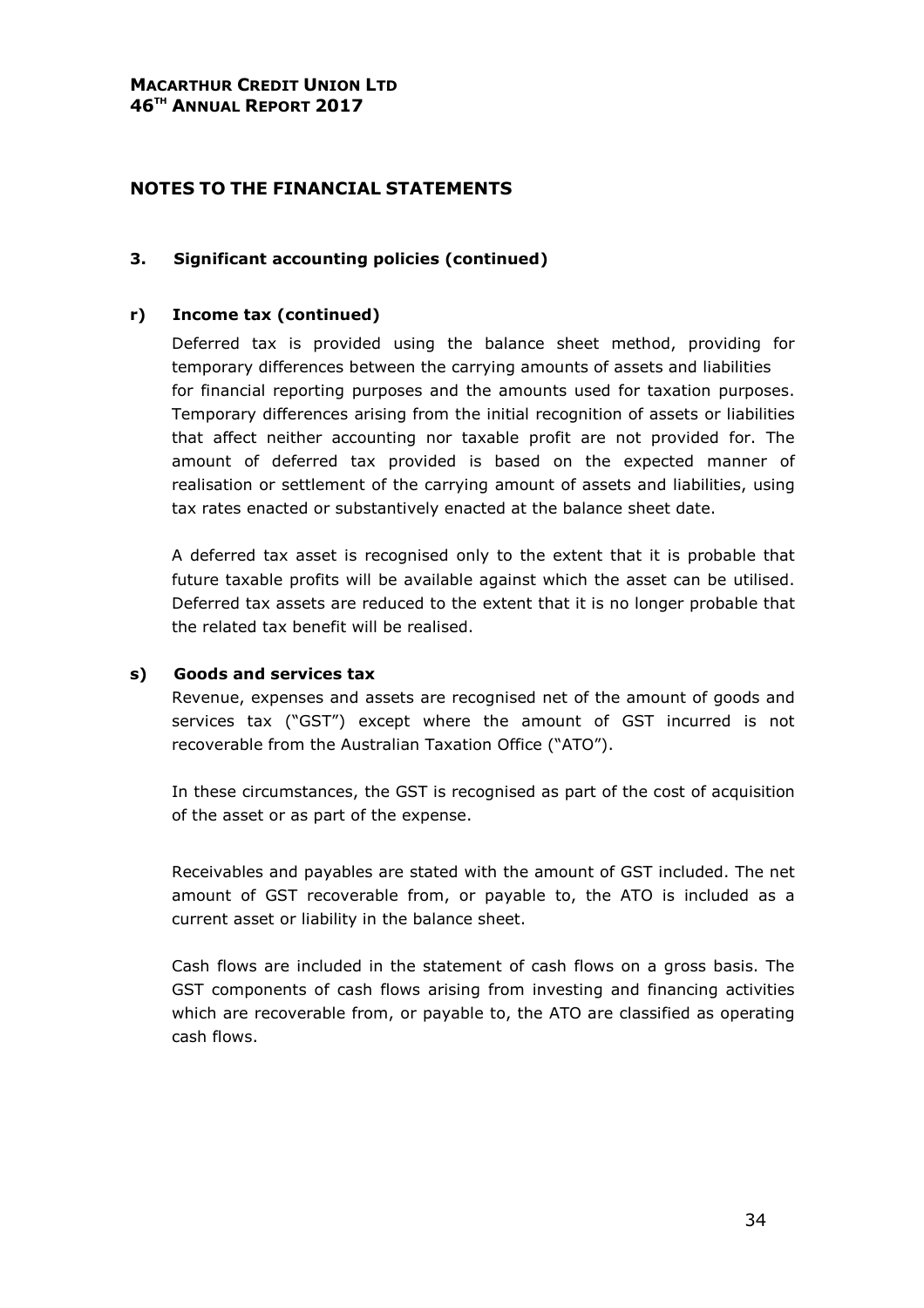#### 3. Significant accounting policies (continued)

#### t) New standards and interpretations not yet adopted

 A number of new standards, amendments to standards and interpretations are effective for annual periods beginning after 1 July 2016, and have not been applied in preparing these financial statements. Those standards with the most significant potential impact on the financial statements are outlined below:

#### AASB 9 Financial Instruments

 AASB 9 Financial Instruments, published in November 2014, replaces the existing guidance in AAB39 Financial Instruments: Recognition and Measurement. AASB 9 includes revised guidance on the classification and measurement of financial instruments, a new expected loss model for calculating impairment on financial assets, and new general hedging requirements. It also carries forward guidance on recognition and rerecognition of financial instruments from AASB 39.

 AASB 9 is effective for annual reporting periods beginning on or after 1 January 2018, with early adoption permitted. The Credit Union has not yet determined the impact on the new requirements on its financial statements.

#### AASB 15 Leases Revenue from contracts with customers

 AASB 15 (2015) Revenue from contracts with customers, establishes a comprehensive framework for the recognition of revenue and additional disclosures about revenue. AASB 15 is effective for annual reporting periods beginning on or after 1 January 2018, with early adoption permitted. The Credit Union does not expect the application of AASB 15 will have any impact on its financial statements.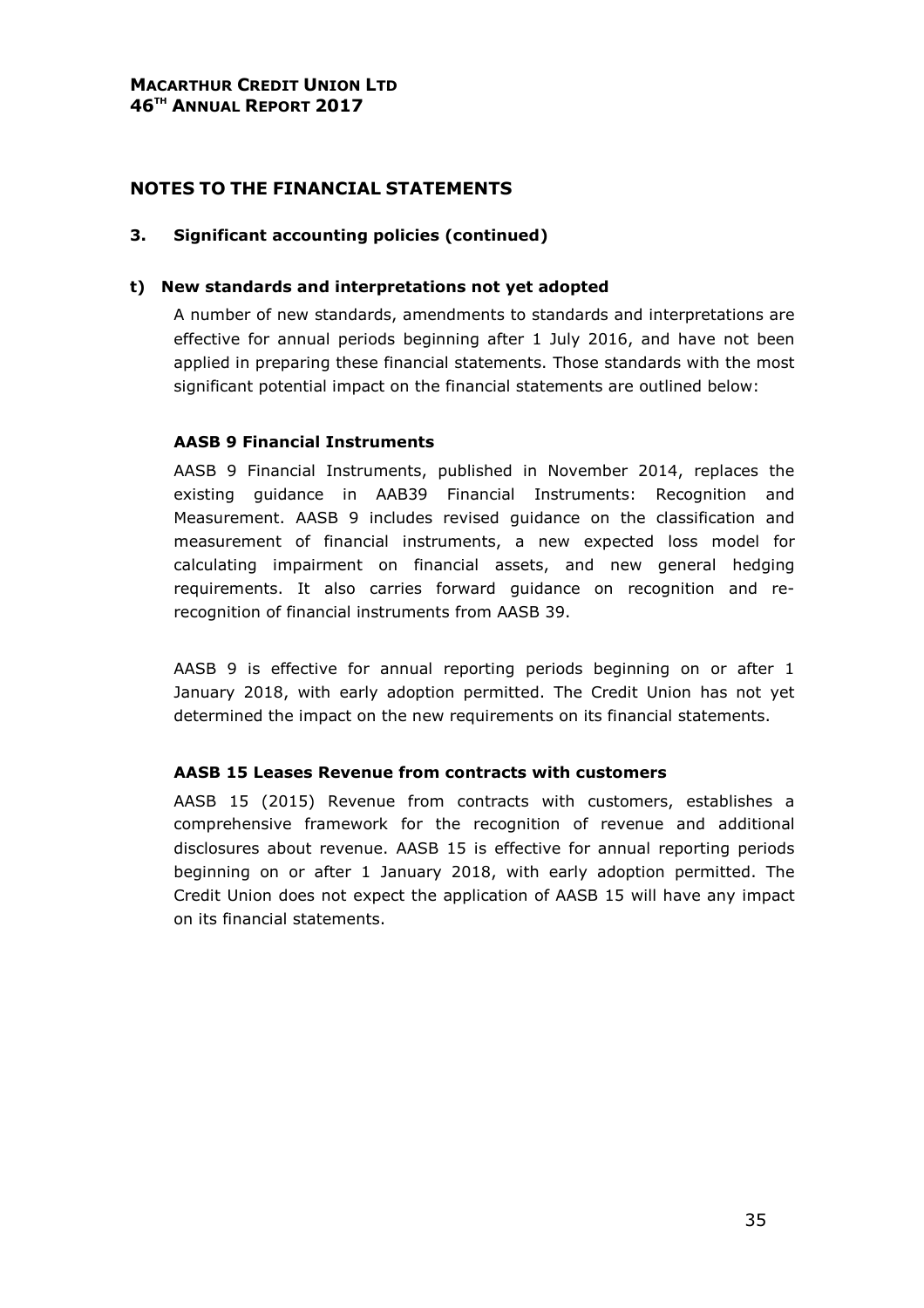#### 3. Significant accounting policies (continued)

#### t) New standards and interpretations not yet adopted

#### AASB 16 Leases

.

 AASB 16 Leases, replaces AASB 117 Leases. AASB 16 eliminates the current dual accounting model for lessees, which distinguishes between on-balance sheet finance leases and off-balance sheet operating leases. Instead, there is a single, onbalance sheet accounting model that is similar to current finance lease accounting. For lessees, the lease becomes an onbalance sheet liability that attracts interest, together with a new asset on the other side of the balance sheet.

 AASB 16 is effective for annual reporting periods beginning on or after 1 January 2019. The Credit Union has not yet determined the impact on the new requirements on its financial statements.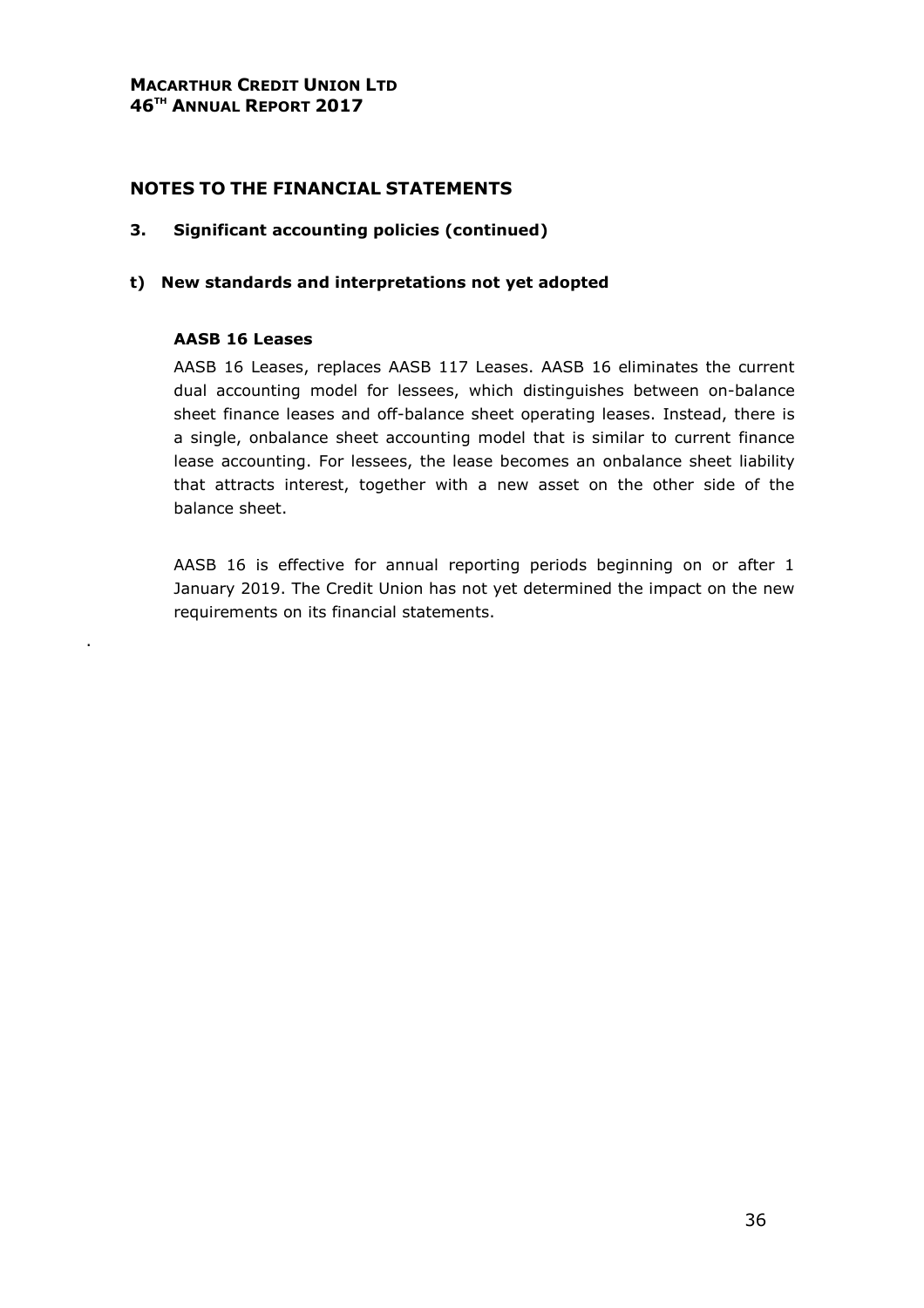|                                                     | 2017<br>\$ | 2016<br>\$ |
|-----------------------------------------------------|------------|------------|
| 4. Interest revenue and expense                     |            |            |
| <b>Interest revenue</b>                             |            |            |
| Deposits with other ADI's                           | 2,345,532  | 2,545,141  |
| Loans to members                                    | 7,089,624  | 7,501,419  |
|                                                     | 9,435,156  | 10,046,560 |
| <b>Interest expense</b><br>Deposits                 | 2,655,177  | 3,263,375  |
| Interest bearing liabilities                        | 1,640      | 1,610      |
|                                                     | 2,656,817  | 3,264,985  |
| <b>Net interest income</b>                          | 6,778,339  | 6,781,575  |
| 5. Fee and commission income                        |            |            |
| ATM fees                                            | 422,066    | 471,717    |
| Direct debit fees                                   | 40,064     | 83,025     |
| Loan fees                                           | 101,900    | 81,685     |
| Direct entry reference fees                         | 141,050    | 142,682    |
| Insurance commission                                | 53,270     | 75,461     |
| Cheque book issue fees                              | 13,521     | 18,551     |
| <b>BPAY transaction commission</b>                  | 65,841     | 76,048     |
| Other fee and commission income                     | 530,270    | 471,315    |
|                                                     | 1,367,982  | 1,420,484  |
| 6. Other income                                     |            |            |
| Dividends from available for sale equity securities | 87,123     | 86,424     |
| Rental income from investment properties            | 85,467     | 76,932     |
| Bad debts recovered                                 | 5,479      | 22,799     |
| Other revenue                                       | 75,924     | 10,544     |
|                                                     | 253,993    | 196,699    |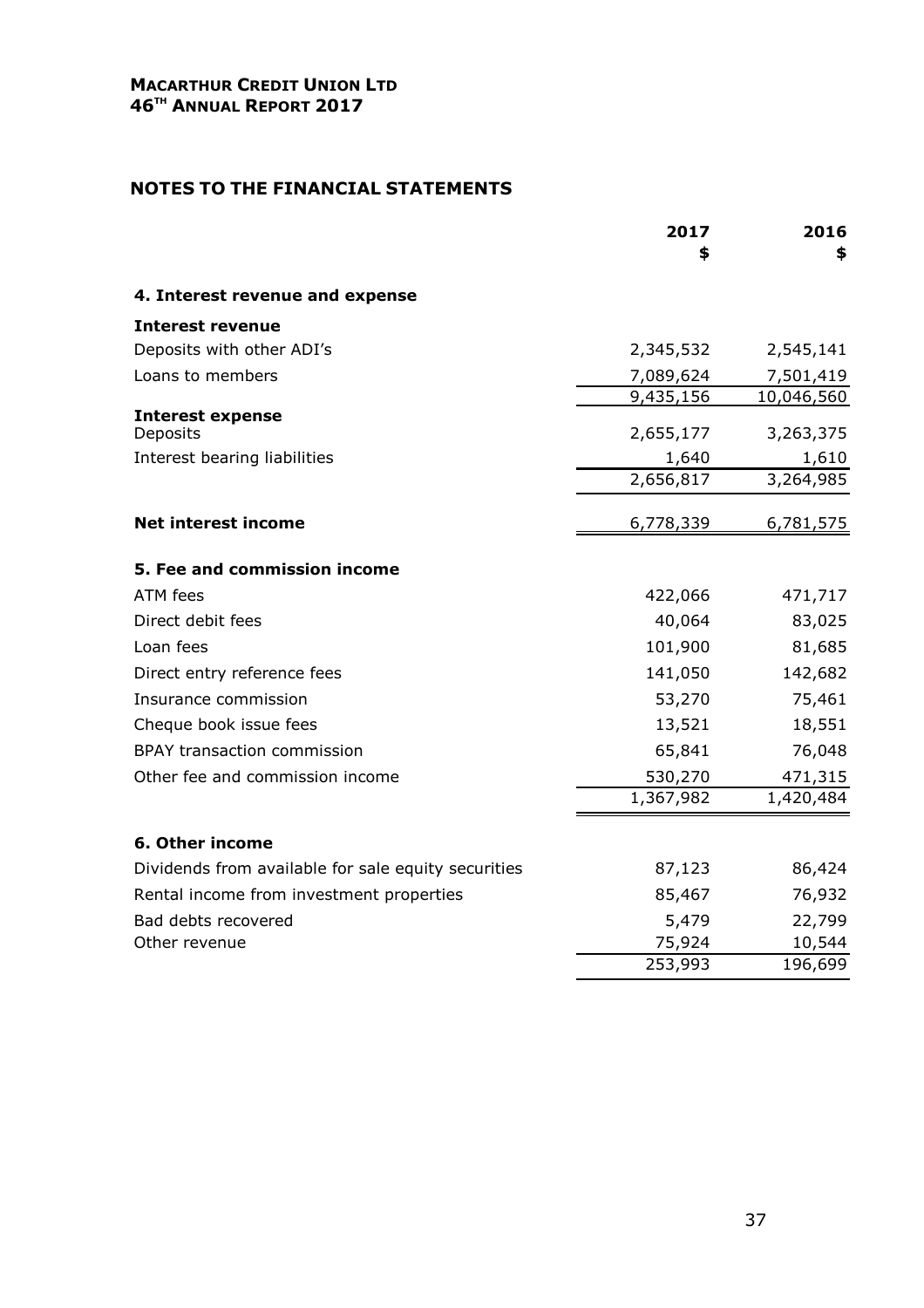|                                                 | 2017<br>\$          | 2016<br>\$          |
|-------------------------------------------------|---------------------|---------------------|
| 7. Other expenses                               |                     |                     |
| <b>Fee and commission expenses</b>              |                     |                     |
| ATM fees                                        | 242,758             | 281,953             |
| Card issue fees                                 | 49,608              | 49,416              |
| Dishonour fee expenses                          | 5,727               | 5,651               |
| Other fee and commission expenses               | 329,351             | 311,345             |
|                                                 | 627,444             | 648,365             |
| <b>Personnel expenses</b>                       |                     |                     |
| Wages and salaries                              |                     | 2,996,501 2,878,513 |
| Superannuation contributions                    | 266,230             | 250,929             |
| Payroll tax                                     | 136,278             | 129,517             |
| Provision for employee entitlements             | 33,876              | 43,724              |
|                                                 | 3,432,885 3,302,683 |                     |
|                                                 |                     |                     |
| <b>Depreciation &amp; amortisation expenses</b> |                     |                     |
| Plant and equipment                             | 105,570             | 103,867             |
| <b>Buildings</b>                                | 83,403              | 79,111              |
| Leasehold improvements                          | 90,050              | 26,520              |
| Investment properties                           | 11,573              | 4,804               |
| Intangible assets                               | 118,282             | 82,588              |
|                                                 | 408,878             | 296,890             |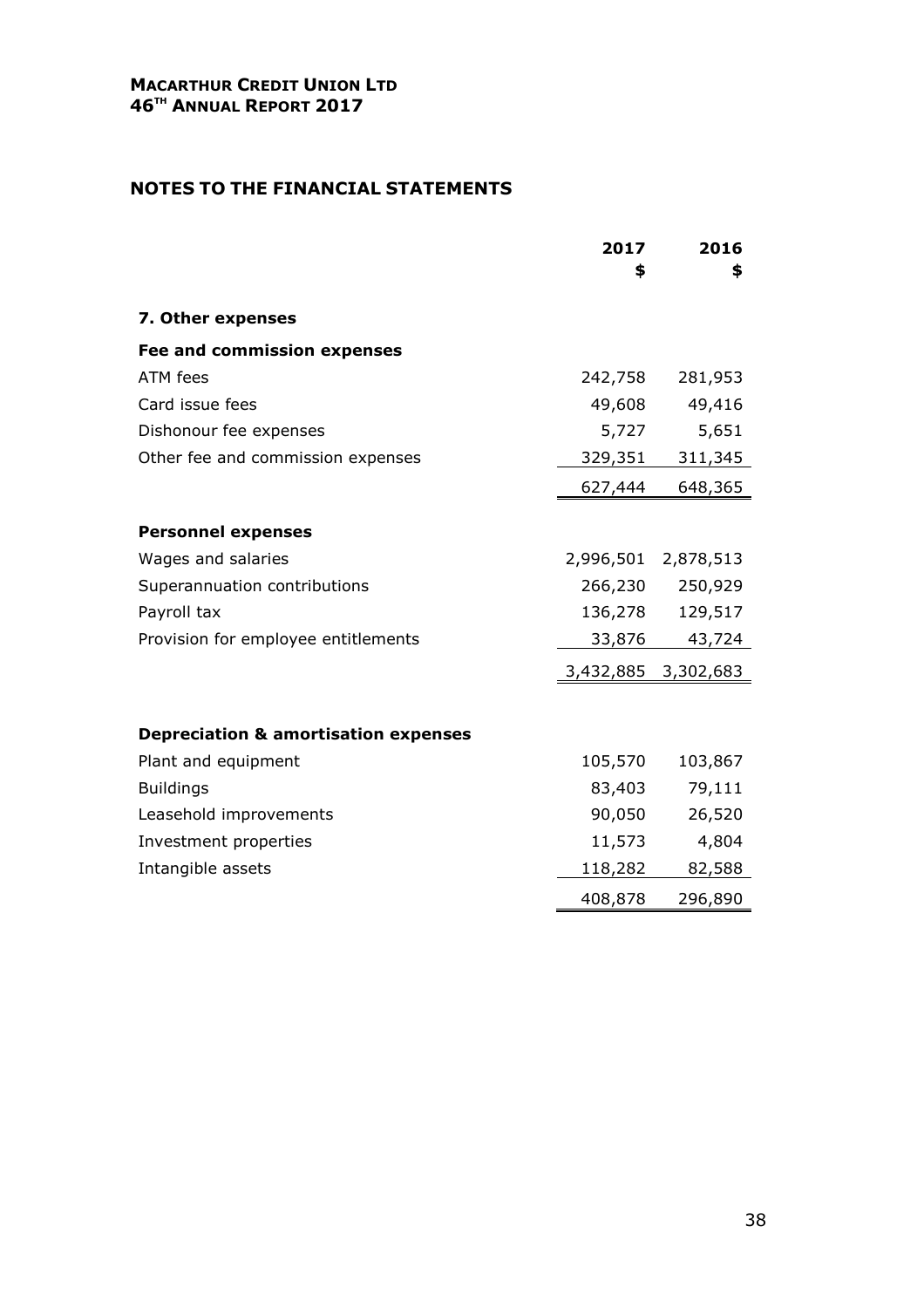|                                                                                  | 2017<br>\$ | 2016<br>\$           |
|----------------------------------------------------------------------------------|------------|----------------------|
| 8. Auditor's remuneration                                                        |            |                      |
| <b>Audit and review services</b>                                                 |            |                      |
| <b>Auditor of the Company</b>                                                    |            |                      |
| <b>KPMG</b>                                                                      |            |                      |
| Audit of financial statements                                                    | 61,080     | 59,590               |
| Other regulatory assurance services                                              | 30,430     | 31,700               |
|                                                                                  | 91,510     | 91,290               |
| <b>Other services</b><br><b>KPMG</b>                                             |            |                      |
| <b>Taxation services</b>                                                         | 9,020      | 15,003               |
|                                                                                  | 9,020      | 15,003               |
|                                                                                  | 100,530    | 106,293              |
| 9. Income tax expense                                                            |            |                      |
| a) Recognised in the income statement                                            |            |                      |
| <b>Current tax expense</b>                                                       |            |                      |
| Current year                                                                     | 145,462    | 271,911              |
| Adjustments for prior years                                                      |            | 8,252                |
|                                                                                  | 145,462    | $\overline{280,}163$ |
| <b>Deferred tax expense</b><br>Origination and reversal of temporary differences | 34,817     | (35, 939)            |
| Adjustments for prior years                                                      | (11, 592)  |                      |
|                                                                                  | 23,225     | (35,939)             |
| Total income tax expense in income statement                                     | 168,687    | 244,224              |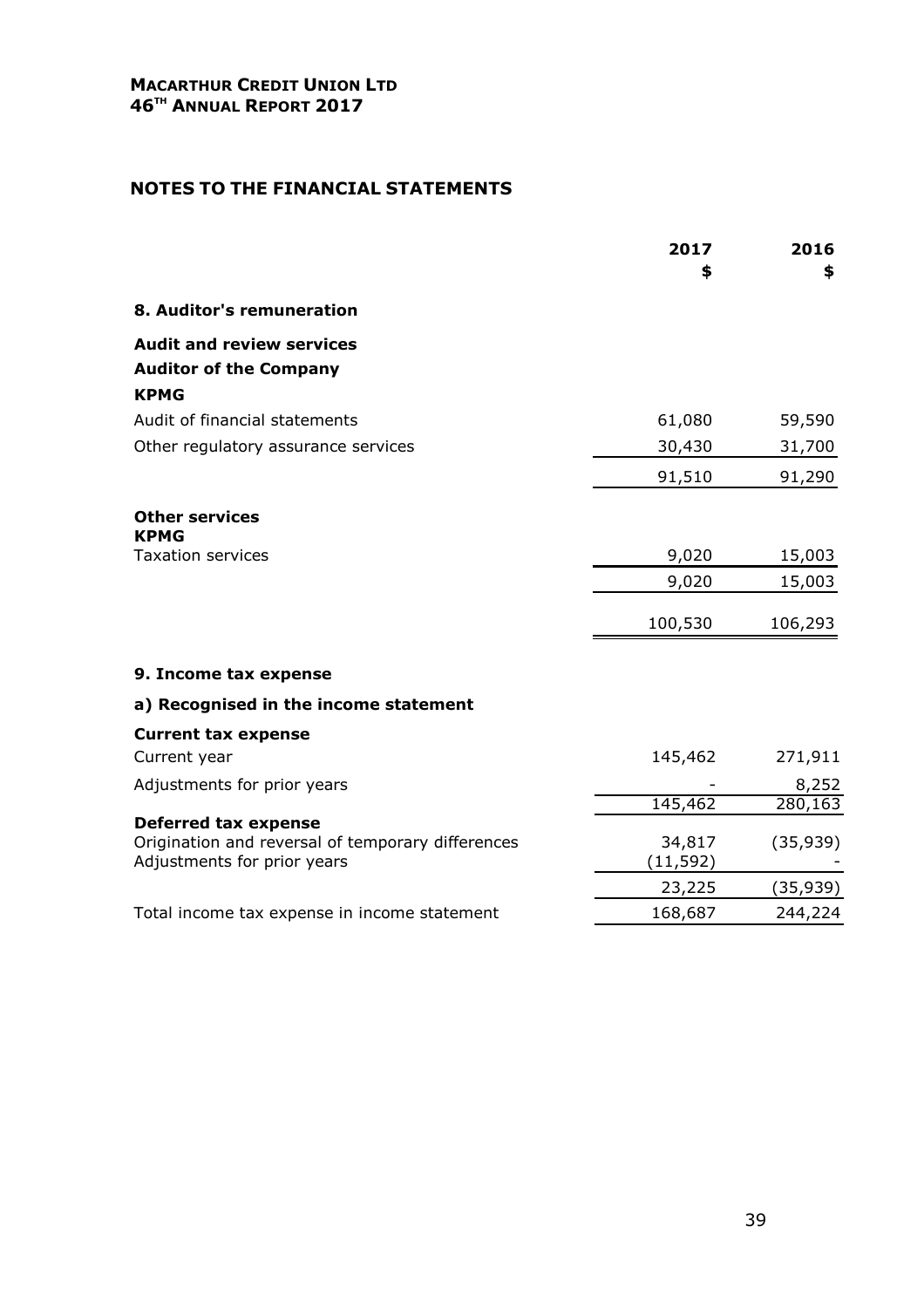|                                                                                                                                |    | 2017                            | 2016<br>S                         |
|--------------------------------------------------------------------------------------------------------------------------------|----|---------------------------------|-----------------------------------|
| 9. Income tax expense (continued)                                                                                              |    |                                 |                                   |
| b) Reconciliation between income tax expense and profit before tax                                                             |    |                                 |                                   |
| Profit before tax                                                                                                              |    | 723,254                         | 862,978                           |
| Income tax using the domestic corporation tax rate of<br>30%                                                                   |    | 216,976                         | 258,893                           |
| Increase in income tax expense due to:<br>Imputation gross-up on dividends received                                            |    | 11,201                          | 11,112                            |
| Non-deductible expenses                                                                                                        |    | 441                             | 18,776                            |
| Decrease in income tax expense due to:                                                                                         |    |                                 |                                   |
| Other deductible expenses                                                                                                      |    | (11,001)                        | (15, 770)                         |
| Franking credits on dividends received                                                                                         |    | (37, 338)                       | (37, 039)                         |
| Recognition of previously unrecognised capital loss                                                                            |    |                                 |                                   |
| (Over)/under provided in prior periods                                                                                         |    | (11, 592)                       | 8,252                             |
| Income tax expense                                                                                                             |    | 168,687                         | 244,224                           |
| 10. Cash and cash equivalents<br>Cash on hand<br>Cash at bank                                                                  |    | 429,885<br>947,805<br>1,377,690 | 386,755<br>3,400,154<br>3,786,909 |
| 11. Financial assets<br>a) Loans and receivables<br>Investments placed with other ADI's classified as<br>loans and receivables |    | 43,257,334                      | 48,005,422                        |
| Loans to members:<br>Overdrafts                                                                                                |    | 43,654                          | 46,256                            |
| Term loans                                                                                                                     |    | 155,441,976                     | 147,803,400                       |
| Loans to related parties                                                                                                       | 28 | 2,166,756                       | 3,104,024                         |
| Provision for impairment                                                                                                       | 12 | (78, 891)                       | (110,069)                         |
|                                                                                                                                |    | 157,573,495                     | 150,843,611                       |
| Total loans and receivables                                                                                                    |    | 200,830,829                     | 198,849,033                       |
| b) Held to maturity<br>Investments placed with other ADI's classified as                                                       |    |                                 |                                   |
| held to maturity                                                                                                               |    | 41,000,000                      | 34,500,000                        |
|                                                                                                                                |    | 41,000,000                      | 34,500,000                        |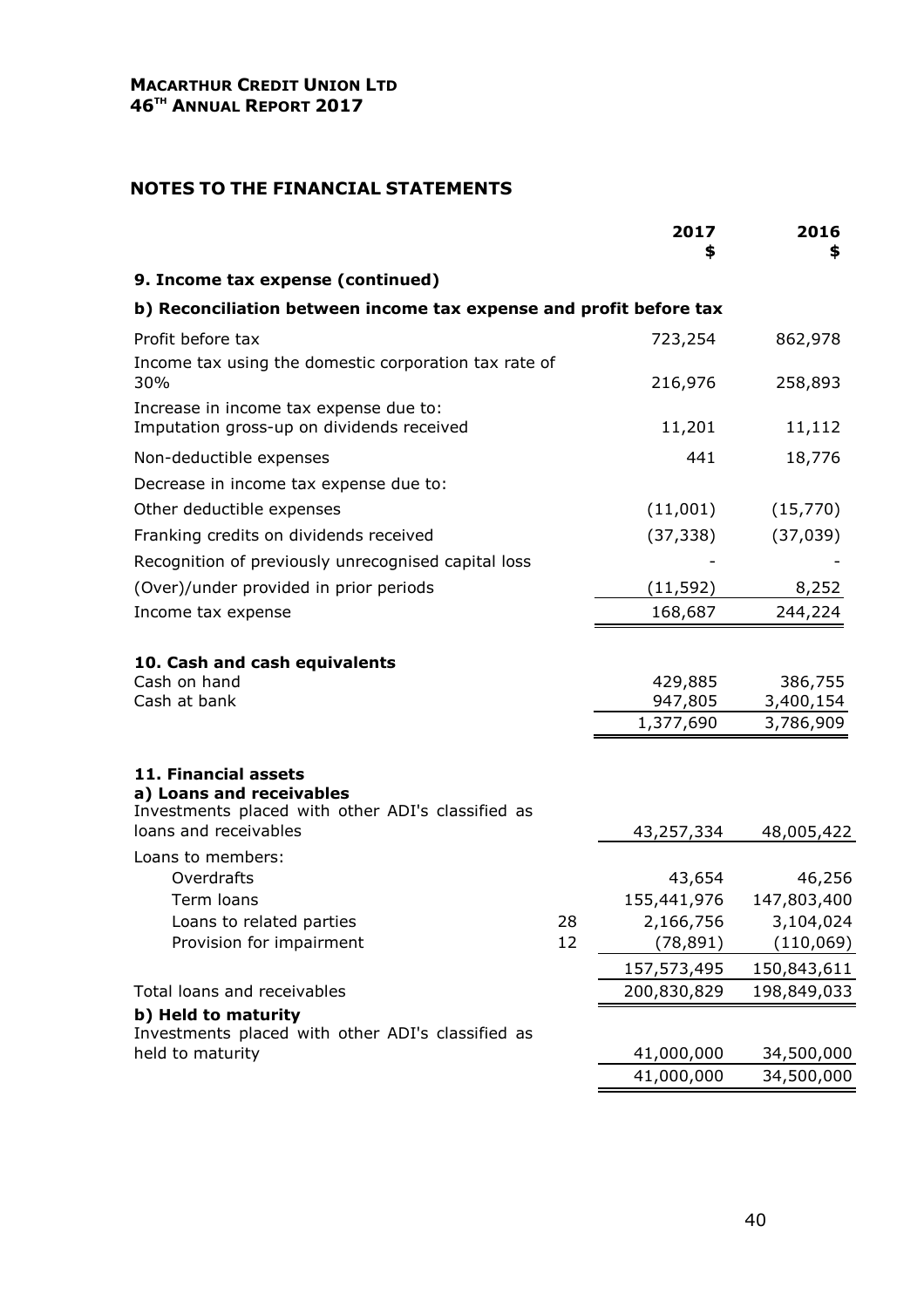#### MACARTHUR CREDIT UNION LTD 46<sup>TH</sup> ANNUAL REPORT 2017

#### NOTES TO THE FINANCIAL STATEMENTS

Further details of the risks associated with loans and receivables and the management of those risks are contained in Note 27. Details of loans to related parties are included at Note 28.

|                                                           | 2017      | 2016      |
|-----------------------------------------------------------|-----------|-----------|
|                                                           | \$        | \$        |
| 12. Loans and receivables-provision for impairment        |           |           |
| The provision for impairment comprises:                   |           |           |
| <b>Specific provision</b>                                 |           |           |
| Opening balance                                           | 99,810    | 59,398    |
| Addition to provision                                     | 21,201    | 68,967    |
| Loans written off, previously provided                    | (7, 732)  | (10, 138) |
| Reversal of provision                                     | (47,552)  | (18, 417) |
| Closing balance                                           | 65,727    | 99,810    |
| <b>Collective provision</b>                               |           |           |
| Opening balance                                           | 10,259    | 33,173    |
| Addition to provision                                     | 12,026    | 9,764     |
| Loans written off, previously provided                    | $\Omega$  | 0         |
| Reversal of provision                                     | (9, 121)  | (32, 678) |
| Closing balance                                           | 13,164    | 10,259    |
| Total provision for impairment                            | 78,891    | 110,069   |
| Analysis of net impairment loss on loans and receivables: |           |           |
| Movement in specific provision                            | (34, 083) | 40,412    |
| Movement in collective provision                          | 2,905     | (22, 914) |
| Loans written off directly against profit or loss         | 23,040    | 10,974    |
|                                                           | (8,138)   | 28,472    |

The Credit Union holds a general reserve for credit losses as an additional allowance for bad debts to comply with prudential requirements. Refer to Note 22 for details of this reserve.

#### 13. Other financial assets

#### Available for sale equity securities

|                         | 557,812 | 557,812 |
|-------------------------|---------|---------|
| Unlisted shares-at cost | 557,812 | 557,812 |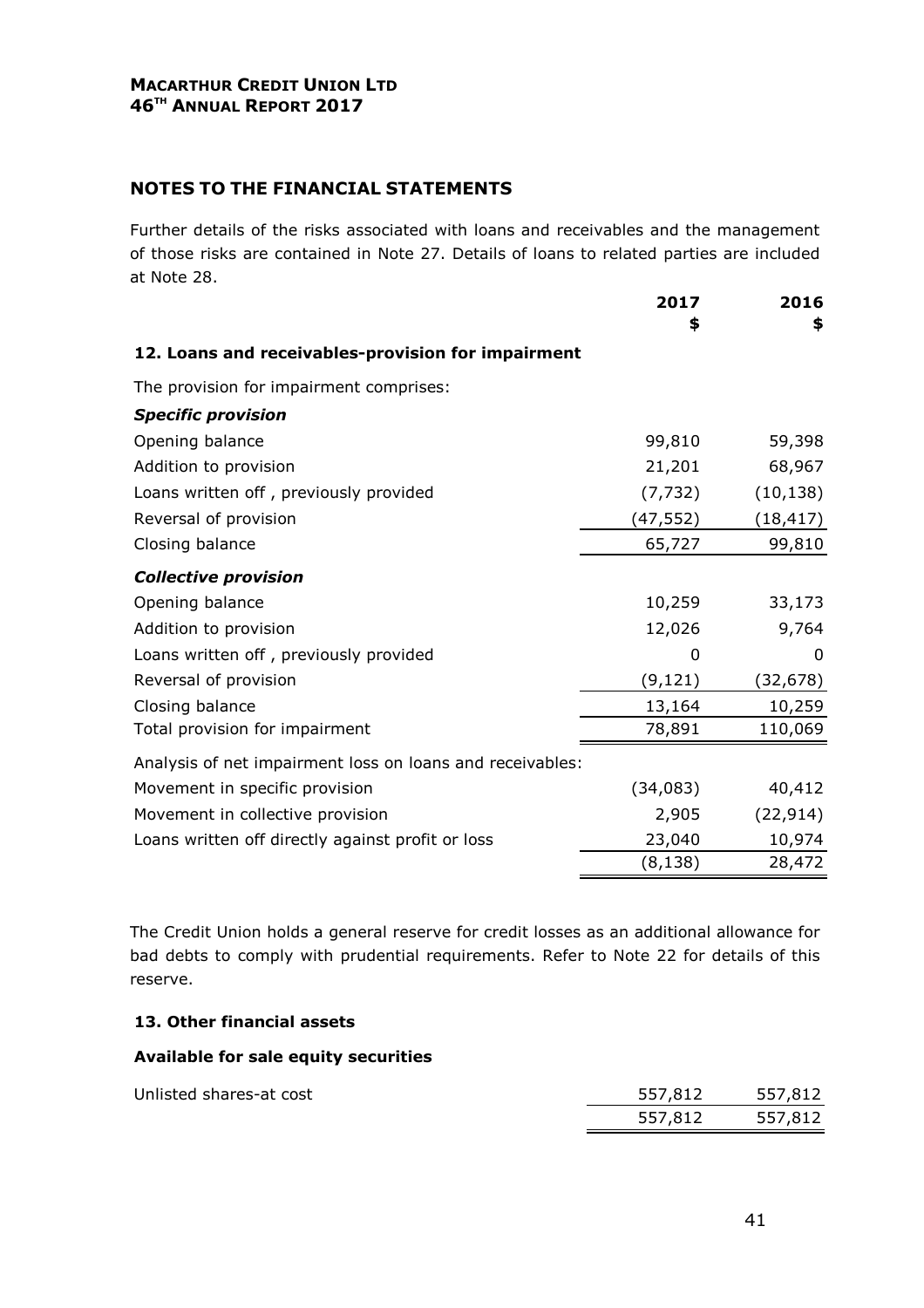#### NOTES TO THE FINANCIAL STATEMENTS

|                                                                                                               | 2017<br>\$ | 2016<br>\$     |
|---------------------------------------------------------------------------------------------------------------|------------|----------------|
| 14. Tax assets and liabilities                                                                                |            |                |
| Deferred tax assets and liabilities<br>Deferred tax assets and liabilities are attributable to the following: |            |                |
| <b>Deferred tax assets</b>                                                                                    |            |                |
| Property, plant & equipment                                                                                   |            | 13,426         |
| Provisions                                                                                                    | 273,536    | 272,727        |
| Accruals                                                                                                      | 31,890     | 24,787         |
| Intangibles                                                                                                   |            | 1,411          |
| Other                                                                                                         | 30,357     | 51,651         |
| Total deferred tax assets                                                                                     | 335,783    | 364,002        |
| <b>Deferred tax liabilities</b>                                                                               |            |                |
| Property, plant & equipment                                                                                   | (5, 142)   |                |
| Other                                                                                                         | (3,044)    | (1, 589)       |
| Total deferred tax liabilities                                                                                | (8, 186)   | (1, 589)       |
| Net deferred tax assets                                                                                       | 327,597    | <u>362,413</u> |

#### Current tax assets and liabilities

The current tax liability for the Credit Union of \$30,704 (2016: \$243,078) represents the amount of income tax payable in respect of the current and prior periods due to the Australian Taxation Office.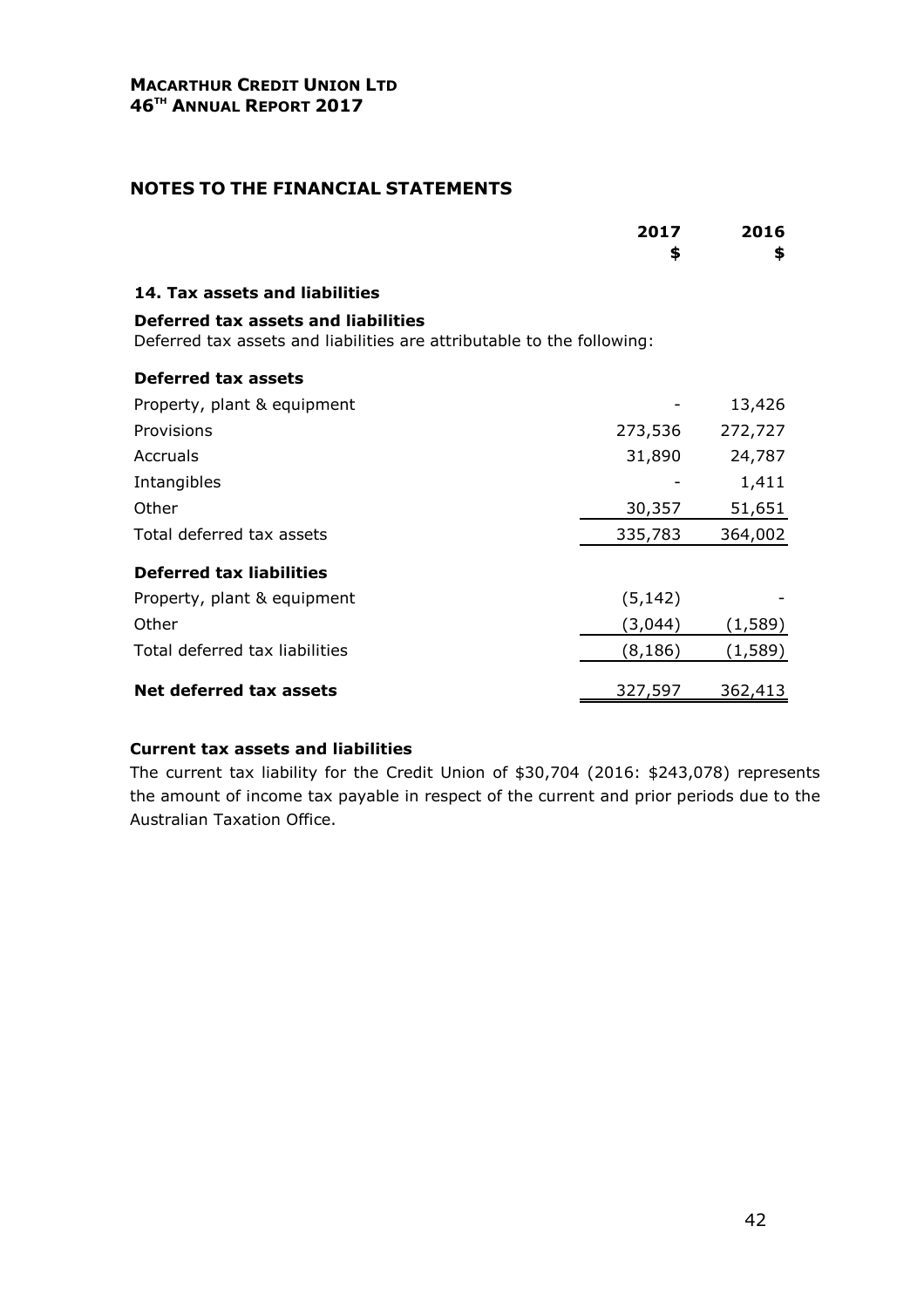|                                                      | 2017<br>\$  | 2016<br>\$  |
|------------------------------------------------------|-------------|-------------|
| 15. Property, plant and equipment                    |             |             |
| Freehold land and buildings<br>Freehold land-at cost |             |             |
| Buildings on freehold land-at cost                   | 357,107     | 357,107     |
|                                                      | 2,952,938   | 2,622,787   |
| Provision for depreciation                           | (1,535,660) | (1,452,578) |
|                                                      | 1,774,385   | 1,527,316   |
| Leasehold improvements                               |             |             |
| At cost                                              | 725,497     | 247,058     |
| Provision for depreciation                           | (127,963)   | (37,913)    |
|                                                      | 597,534     | 209,145     |
| Plant and equipment                                  |             |             |
| At cost                                              | 1,426,820   | 1,343,139   |
| Provision for depreciation                           | (849, 191)  | (845, 591)  |
|                                                      | 577,629     | 497,548     |
| Total property, plant and equipment                  |             |             |
| At cost                                              | 5,462,362   | 4,570,091   |
| Provision for depreciation                           | (2,512,814) | (2,336,082) |
|                                                      | 2,949,548   | 2,234,009   |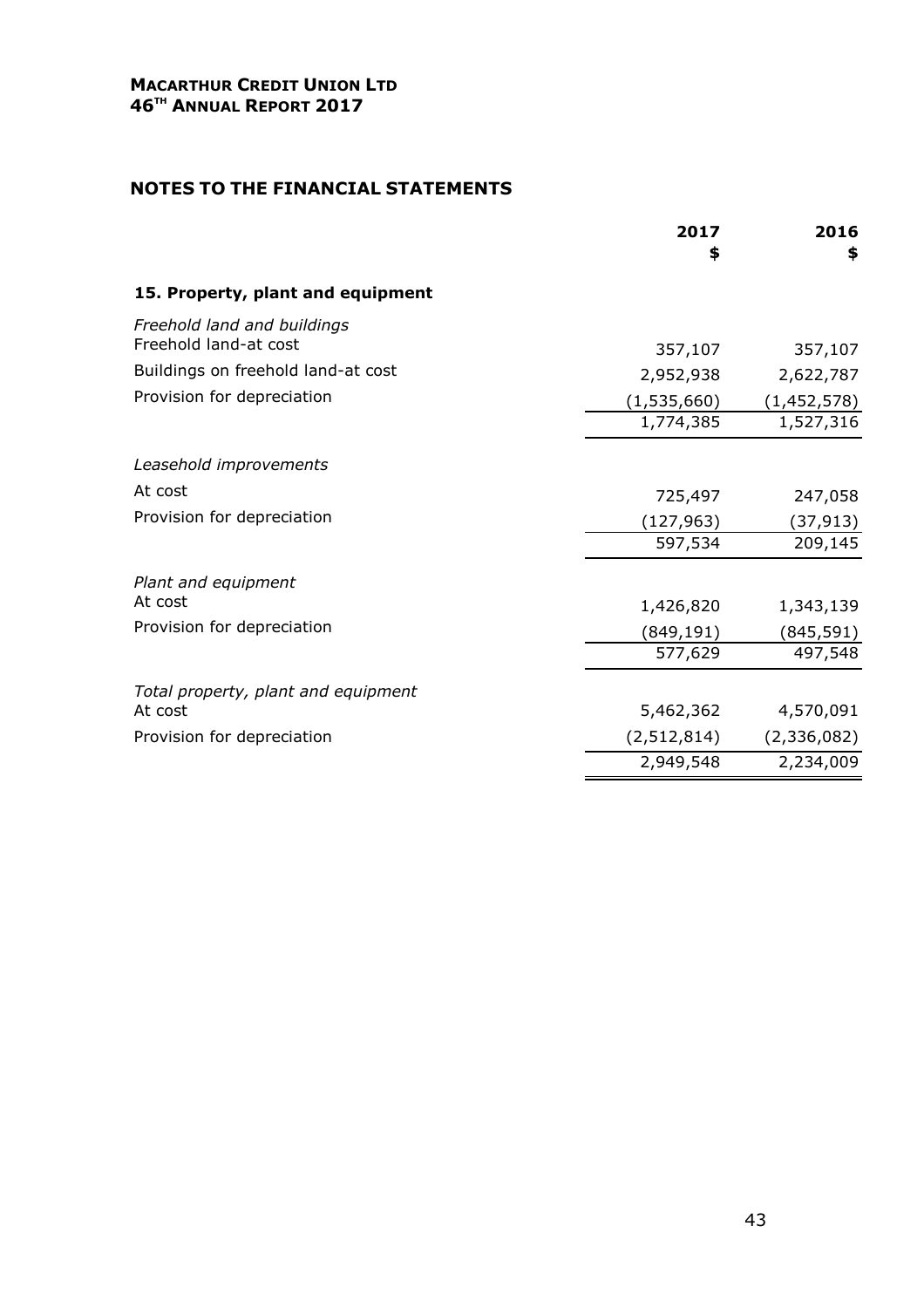#### 15. Property, plant and equipment (continued)

Reconciliations of the carrying amount for each class of property, plant and equipment are set out below:

| 2017                                      | Freehold land | Leasehold<br>and buildings improvements equipment | Plant and | Total                                                 |
|-------------------------------------------|---------------|---------------------------------------------------|-----------|-------------------------------------------------------|
| Carrying amount at the beginning          | \$            | \$                                                | \$        | \$                                                    |
| of the year                               | 1,527,316     | 209,145                                           |           | 497,548 2,234,009                                     |
| Additions                                 | 330,706       | 478,439                                           | 188,575   | 997,720                                               |
| <b>Disposals</b>                          | (234)         |                                                   | (2,924)   | (3, 158)                                              |
| Depreciation                              | (83, 403)     | (90,050)                                          |           | $(105, 570)$ $(279, 023)$                             |
| Carrying amount at the end of the<br>year | 1,774,385     | 597,534                                           |           | 577,629 2,949,548                                     |
| 2016                                      | Freehold land | Leasehold<br>and buildings improvements equipment | Plant and | Total                                                 |
| Carrying amount at the beginning          | \$            | \$                                                | \$        | \$                                                    |
| of the year                               | 1,867,768     | 235,664                                           |           | 510,331 2,613,763                                     |
| Additions                                 |               |                                                   | 102,266   | 102,266                                               |
| <b>Disposals</b><br>Depreciation          | (261, 341)    | (26,519)                                          |           | $(11, 182)$ $(272, 523)$<br>$(103, 867)$ $(209, 497)$ |
| Carrying amount at the end of the         | (79,111)      |                                                   |           |                                                       |
| year                                      | 1,527,316     | 209,145                                           |           | 497,548 2,234,009                                     |

During the year obsolete plant and equipment with a carrying value of \$3,158 (original cost \$136,320) was written off.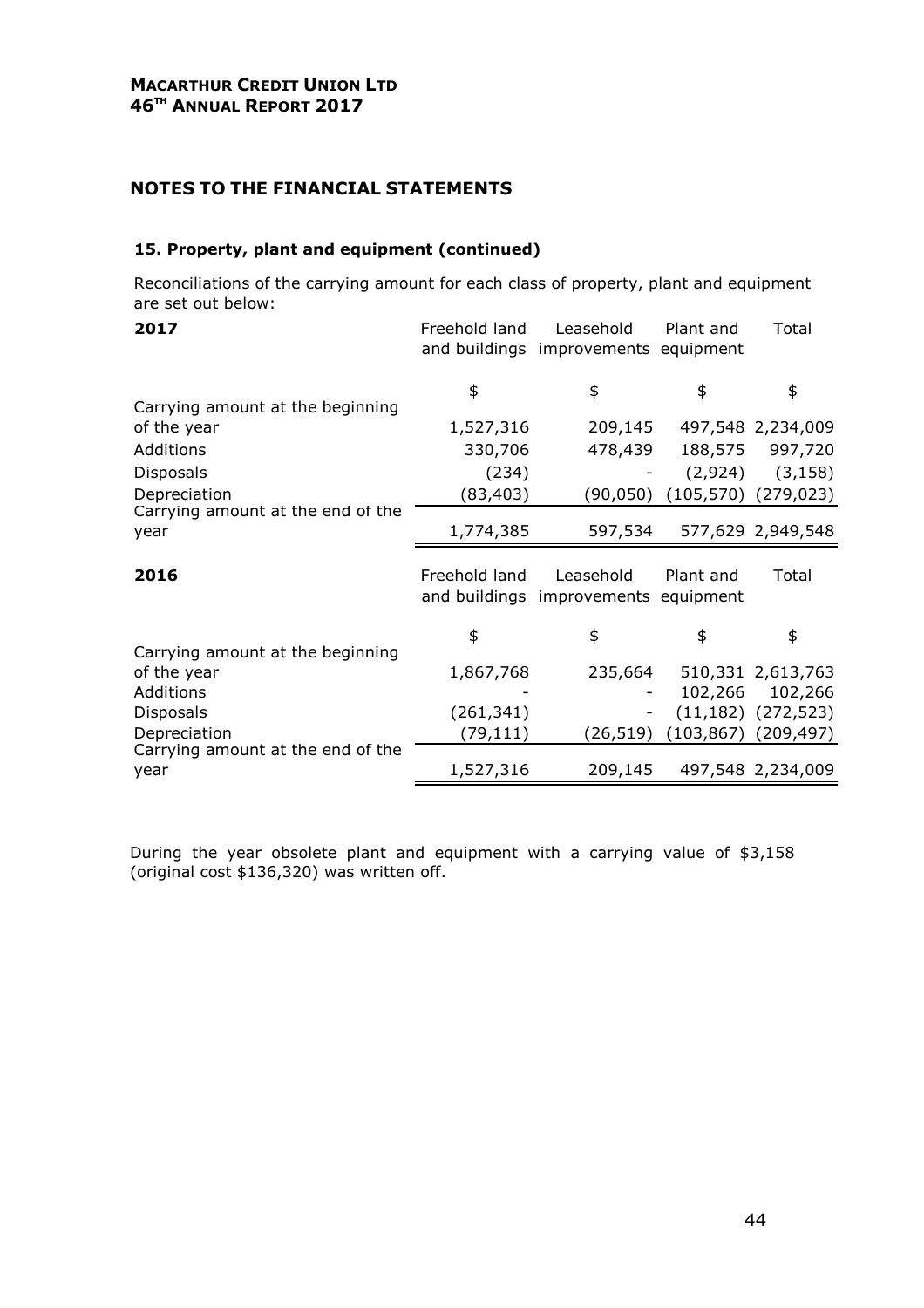|                                                                                  | 2017     | 2016     |
|----------------------------------------------------------------------------------|----------|----------|
|                                                                                  | \$       | \$       |
| 16. Investment property                                                          |          |          |
| Investment property-at cost                                                      | 201,112  | 197,797  |
| Provision for depreciation                                                       | (48,168) | (36,594) |
|                                                                                  | 152,944  | 161,203  |
| A reconciliation of the carrying amount of investment property is set out below: |          |          |
| Carrying amount at the beginning of the year                                     | 161,203  | 101,627  |
| Additions                                                                        | 3,314    | 64,380   |
| <b>Disposals</b>                                                                 |          |          |

Depreciation (11,573) (4,804) Carrying amount at the end of the year 152,944 161,203

Investment property comprises a commercial property which is leased to a third party. The carrying amount of investment property is cost less accumulated depreciation and any impairment losses.

#### 17. Intangibles

| Computer software-at cost  | 1,064,512                 | 974,356 |
|----------------------------|---------------------------|---------|
| Provision for amortisation | $(763, 942)$ $(775, 833)$ |         |
|                            | 300,570                   | 198,523 |

A reconciliation of the carrying amount of intangible assets is set out below:

| Carrying amount at the beginning of the year | 198,523    | 132,520   |
|----------------------------------------------|------------|-----------|
| Additions                                    | 220,329    | 148,591   |
| <b>Disposals</b>                             |            |           |
| Amortisation                                 | (118, 282) | (82, 588) |
| Carrying amount at year end                  | 300,570    | 198,523   |
|                                              |            |           |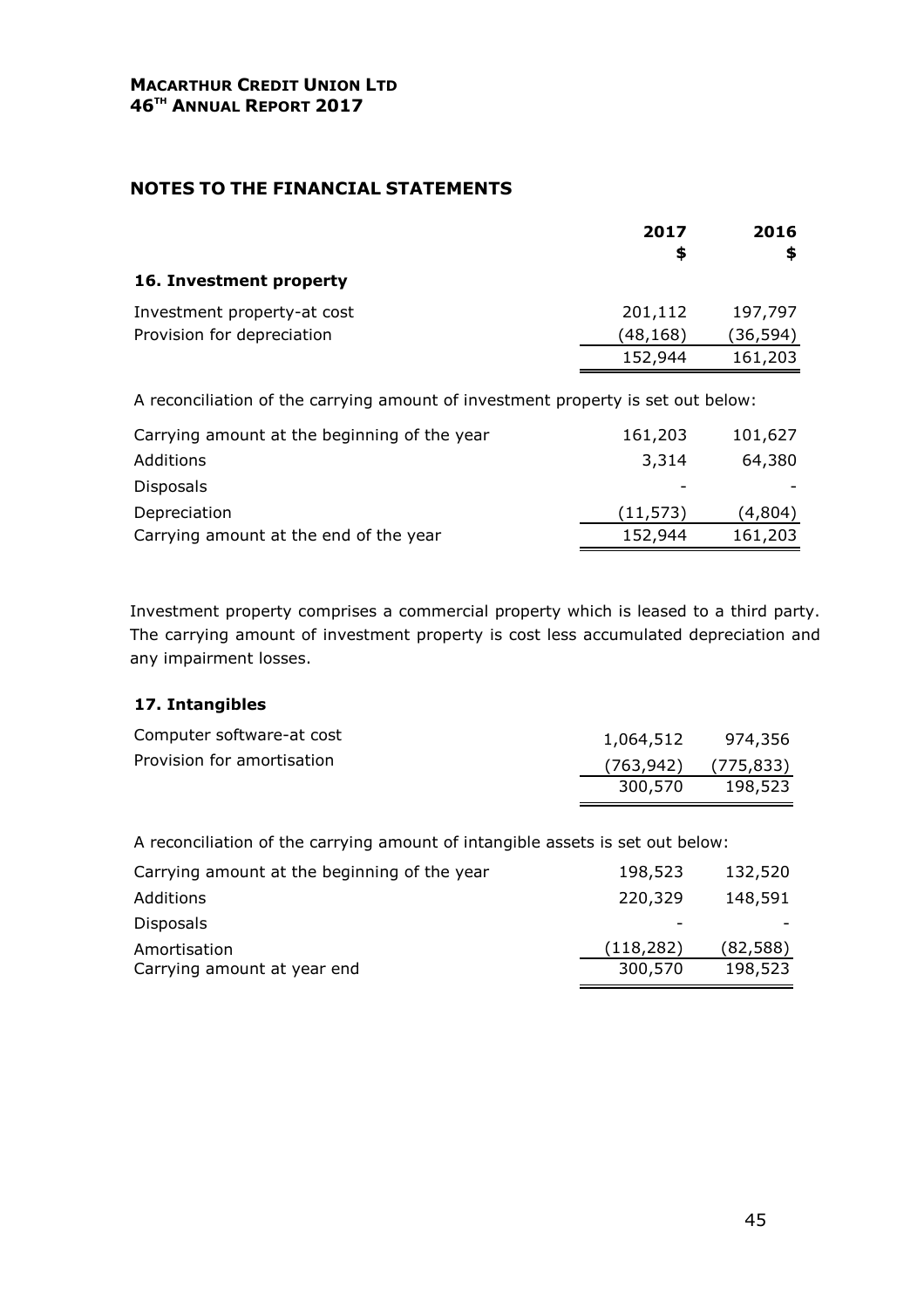|                                              | 2017<br>\$              | 2016<br>\$ |
|----------------------------------------------|-------------------------|------------|
| 18. Other assets                             |                         |            |
| Interest & fees receivable                   | 503,399                 | 561,976    |
| Prepayments                                  | 413,000                 | 312,436    |
| Other                                        | 865,372                 | 831,800    |
|                                              | 1,781,771               | 1,706,212  |
| 19. Deposits                                 |                         |            |
| Call deposits                                | 151,697,289 141,127,819 |            |
| Term deposits                                | 71,105,393 74,916,821   |            |
| Accrued interest payable                     | 230,373                 | 340,507    |
|                                              | 223,033,055 216,385,147 |            |
|                                              |                         |            |
| 20. Trade and other payables                 |                         |            |
| Trade creditors                              | 301,477                 | 239,023    |
| Sundry creditors                             | 631,306                 | 693,899    |
|                                              | 932,783                 | 932,922    |
| <b>21. Provisions</b>                        |                         |            |
| <b>Employee benefits</b>                     |                         |            |
| Annual leave                                 | 255,278                 | 286,836    |
| Long service leave-current                   | 396,686                 | 382,891    |
| Long service leave-non current               | 180,933                 | 129,295    |
|                                              | 832,897                 | 799,022    |
| <b>Other Provisions</b>                      |                         |            |
| <b>Onerous Contracts</b>                     |                         |            |
| Carrying amount at the beginning of the year | 101,190                 |            |
| Provisions made during the year              |                         | 101,190    |
| Provisions used during the year              | 101,190                 | 0          |
| Carrying amount at year end                  |                         | 101,190    |
| <b>Total Provisions</b>                      | 832,897                 | 900,212    |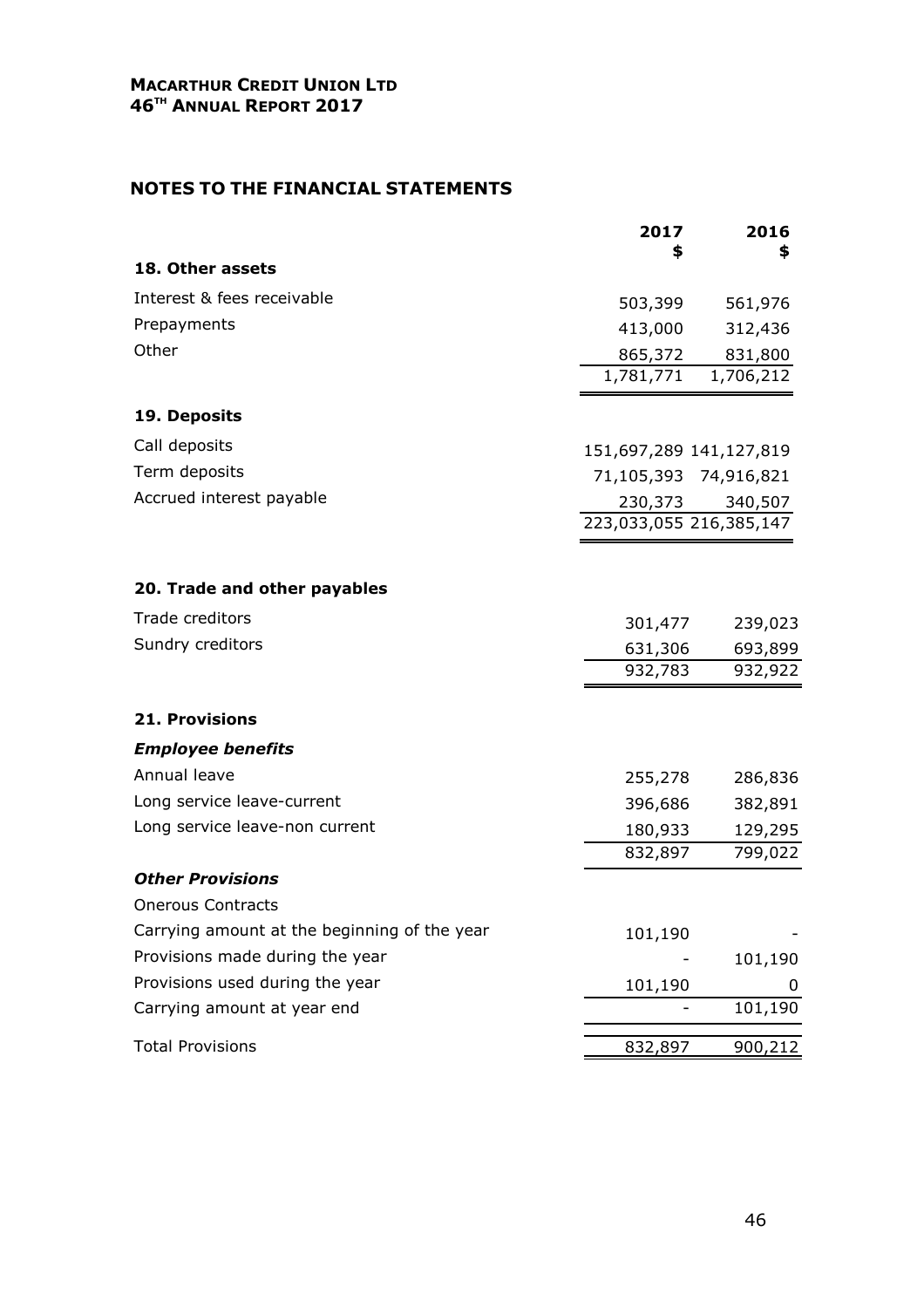|                                                         | <b>Note</b> | 2017       | 2016       |
|---------------------------------------------------------|-------------|------------|------------|
| 22. Equity                                              |             | \$         | \$         |
| a) Retained earnings                                    |             |            |            |
| Balance at the beginning of the year                    |             | 23,394,071 | 22,750,529 |
| Profit for the year                                     |             | 554,567    | 618,754    |
| Transfer to redeemed share capital account              | 22(b)(i)    | (1,740)    | (6,580)    |
| Transfer from/(to) general reserve for credit<br>losses | 22(b)(ii)   | 14,220     | 31,368     |
| Balance at the end of the year                          |             | 23,961,118 | 23,394,071 |
| b) Reserves                                             |             |            |            |
| Redeemed share capital account                          | 22(b)(i)    | 112,055    | 110,315    |
| General reserve for credit losses                       | 22(b)(ii)   | 376,149    | 390,369    |
|                                                         |             | 488,204    | 500,684    |
| (i) Redeemed share capital account                      |             |            |            |
| Balance at the beginning of the year                    |             | 110,315    | 103,735    |
| Member shares redeemed during year                      |             | 1,740      | 6,580      |
| Balance at the end of the year                          |             | 112,055    | 110,315    |
|                                                         |             |            |            |

The redeemed share capital account represents the value of member shares redeemed during the year. As the member shares are redeemable preference shares, the Corporations Act 2001 requires that any redemptions are made from retained earnings.

#### (ii) General reserve for credit losses

| Balance at the beginning and end of the year | 390,369  | 421,737   |
|----------------------------------------------|----------|-----------|
| Transfer (to) retained profits               | (14,220) | (31, 368) |
| Balance at the end of the year               | 376,149  | 390,369   |

The general reserve for credit losses contains an additional allowance for impairment, above that calculated in accordance with Note 12. The general reserve for credit losses together with the amounts calculated in accordance with Note 12 are held to comply with prudential requirements.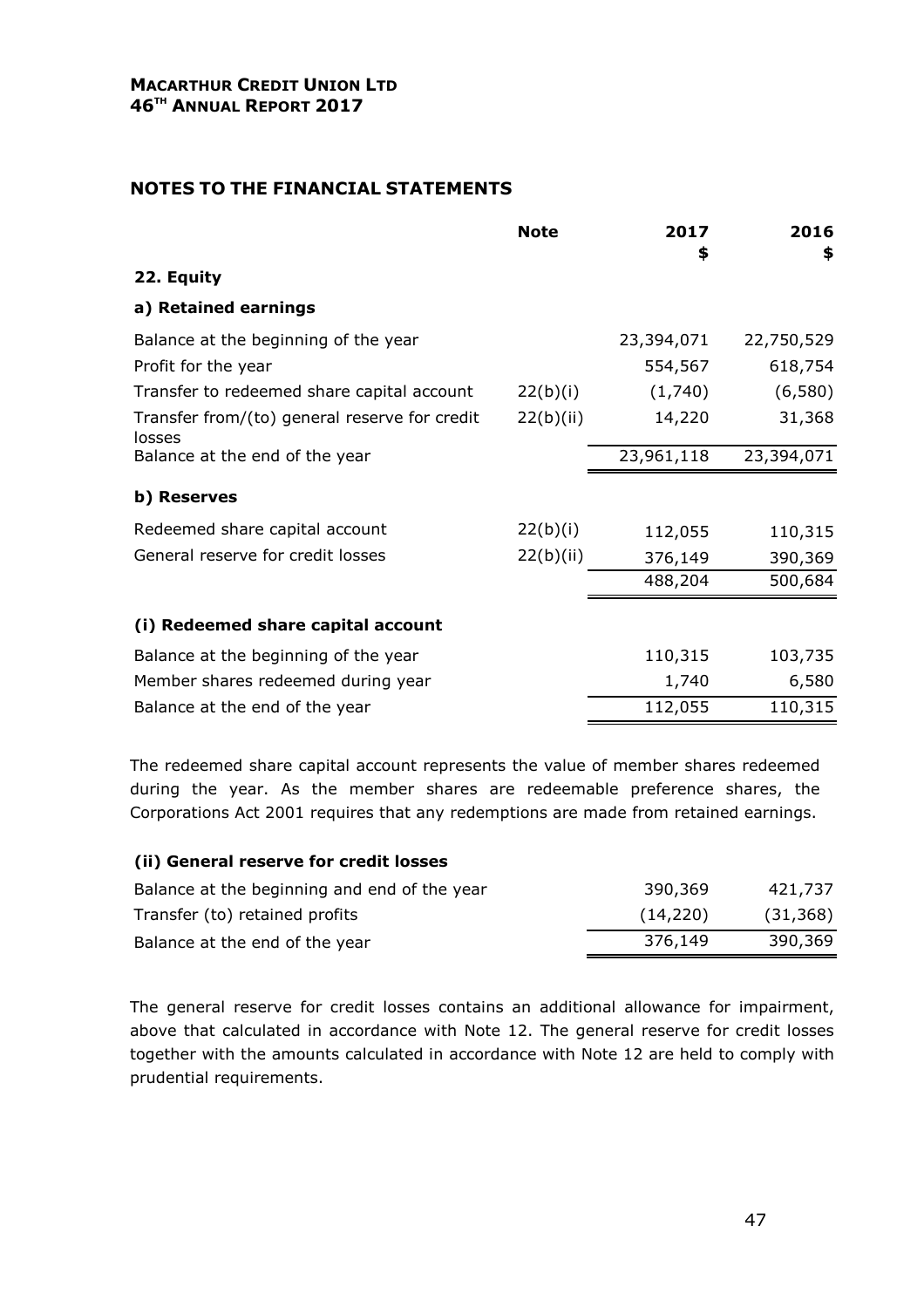#### NOTES TO THE FINANCIAL STATEMENTS

#### 23. Contingencies

In the normal course of business the Credit Union enters into various types of contracts that give rise to contingent or future obligations. These contracts generally relate to the financing needs of Members. The Credit Union uses the same credit policies and assessment criteria in making commitments and conditional obligations for these risks as it does for ordinary loans and advances.

|            | 2017    | 2016<br>S |
|------------|---------|-----------|
| Guarantees | 576,910 | 558,865   |

Financial guarantees written are conditional commitments issued by the Credit Union to guarantee the performance of a Member to a third party. The Credit Union holds security over all guarantees issued.

#### 24. Operating leases

#### a) Leases as lessee

#### Operating lease rentals are payable as follows:

| Within one year            |                     | 211,558 361,910 |
|----------------------------|---------------------|-----------------|
| Between one and two years  |                     | 219,007 373,828 |
| Between two and five years |                     | 575,475 680,448 |
|                            | 1,006,040 1,416,186 |                 |

The Credit Union has operating leases for the Narellan branch and the Tahmoor branch. The 5 year term of the Narellan lease will expire on the 15 September 2021, with no renewal option. The initial term of the Tahmoor lease will expire on 30 October 2019, with a 5 year renew option. The Somerset Ave Narellan lease terminated on 1 July 2017.

Lease payments are increased every year in line with the contracts. During the financial year ended 30 June 2017, \$275,938 was recognised as an expense in the income statement in respect of operating leases (2016: \$268,426).

#### b) Leases as lessor

The Credit Union leases premises in Argyle Street, Camden to LJ Hooker Camden. The initial term of the lease is for 3 years from 20 June 2015 with option for 2 additional 3 year terms.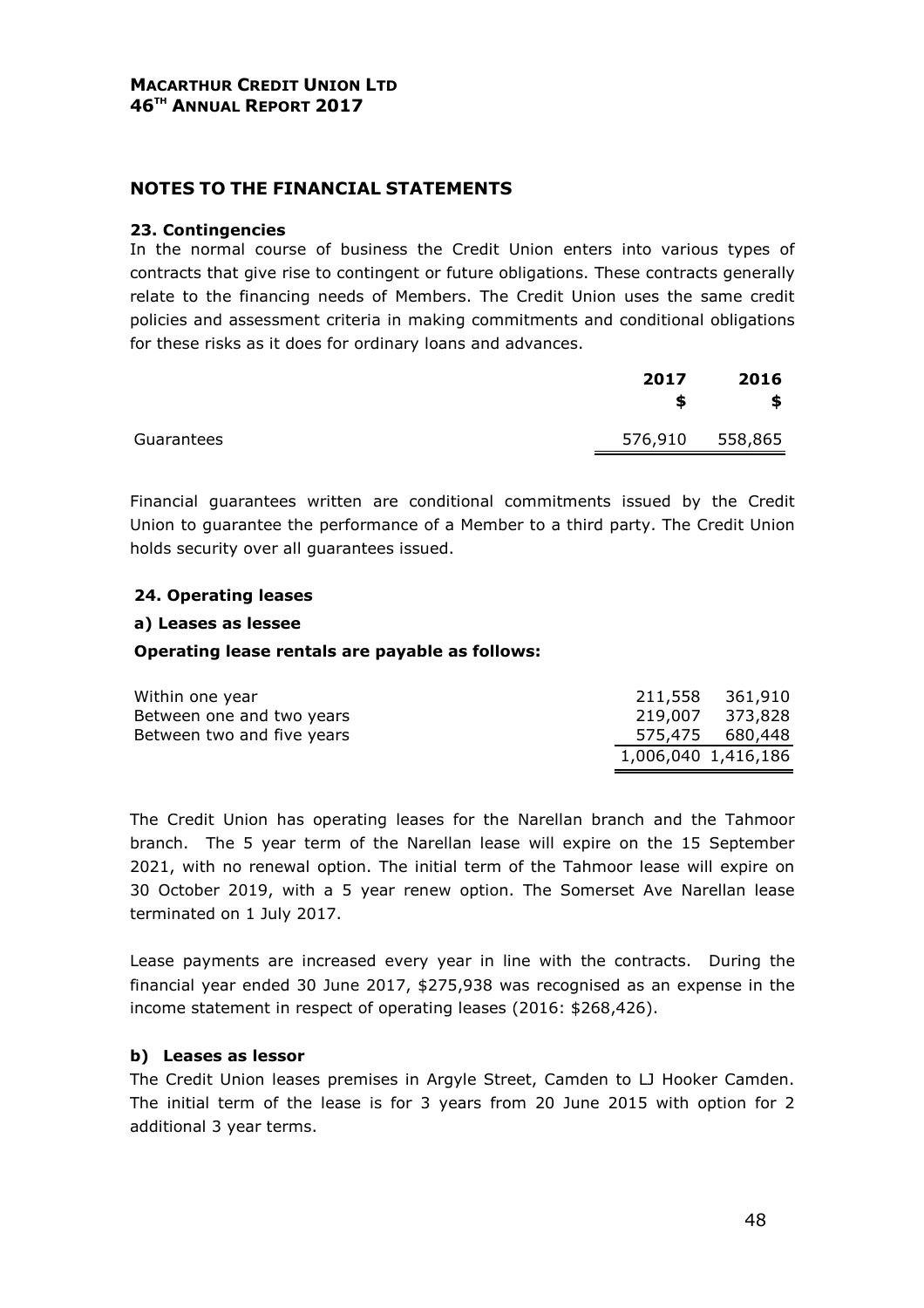#### NOTES TO THE FINANCIAL STATEMENTS

#### 24. Operating Leases (continued)

#### b) Leases as lessor (continued)

The Credit Union sub-let out Narellan shop 1A to Disability Macarthur (formerly Macarthur District Temporary Family Care) under an operating lease. The terms of this sublease terminated on 30 June 2017, with no option to renew.

The Credit Union leases roof space at its Argyle Street Camden property to Vodafone Network Pty Ltd upon which a mobile phone tower has been installed. The initial term of the lease was for 5 years from 30 September 2011 with options for 2 additional 5 year terms. The  $1<sup>st</sup>$  option was exercised and is due for review 30 September 2021.

|                                                     | 2017<br>S | 2016<br>S |
|-----------------------------------------------------|-----------|-----------|
| Operating lessor rentals are receivable as follows: |           |           |
| Within one year                                     | 66,820    | 75,766    |
| Between one and two years                           | 69,466    | 66,820    |
| Between two and five years                          | 225,630   | 216,872   |
|                                                     | 361,916   | 359,458   |

During the financial year ended 30 June 2017, \$85,467 was recognised as rental income in the income statement (2016: \$76,932) and \$1,009 in respect of repairs and maintenance was recognised as an expense in the income statement relating to investment properties (2016: \$Nil).

#### 25. Commitments

#### a) Outstanding loan commitments

| Loans approved but not yet funded  | 1,858,451             | 2,592,279 |
|------------------------------------|-----------------------|-----------|
| b) Loan redraw facilities          |                       |           |
| Undrawn value of redraw facilities | 21,038,944 19,060,898 |           |

Redraw facilities are contingent on members maintaining credit standards and ongoing repayment terms on amounts drawn.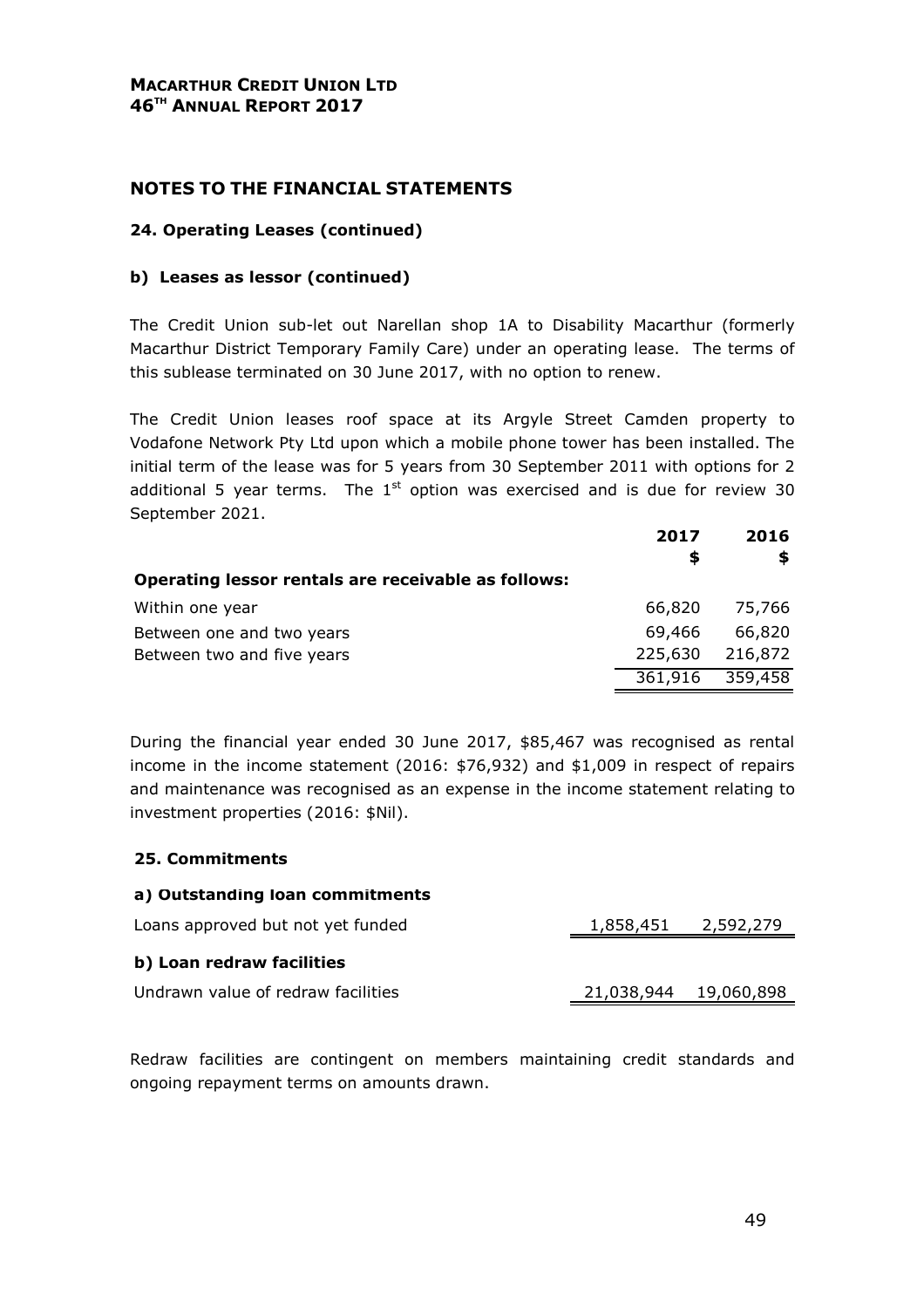#### NOTES TO THE FINANCIAL STATEMENTS

#### 25. Commitments (continued)

#### c) Industry support contract

The Credit Union is a member of the Credit Union Financial Support System ("CUFSS"), a company limited by guarantee to provide member Credit Unions with financial support in the event of any of them experiencing liquidity or capital adequacy difficulties. The significant conditions of participation are:

- The Credit Union has executed an equitable charge in favour of CUSCAL; and
- The Credit Union has deposited 3% of its total assets as deposits with CUSCAL.

There is a cap on the amount a member Credit Union would be required to contribute to the provision of a loan facility in the event of a Credit Union requiring assistance. The cap is equal to 3% of the contributing Credit Union's total assets.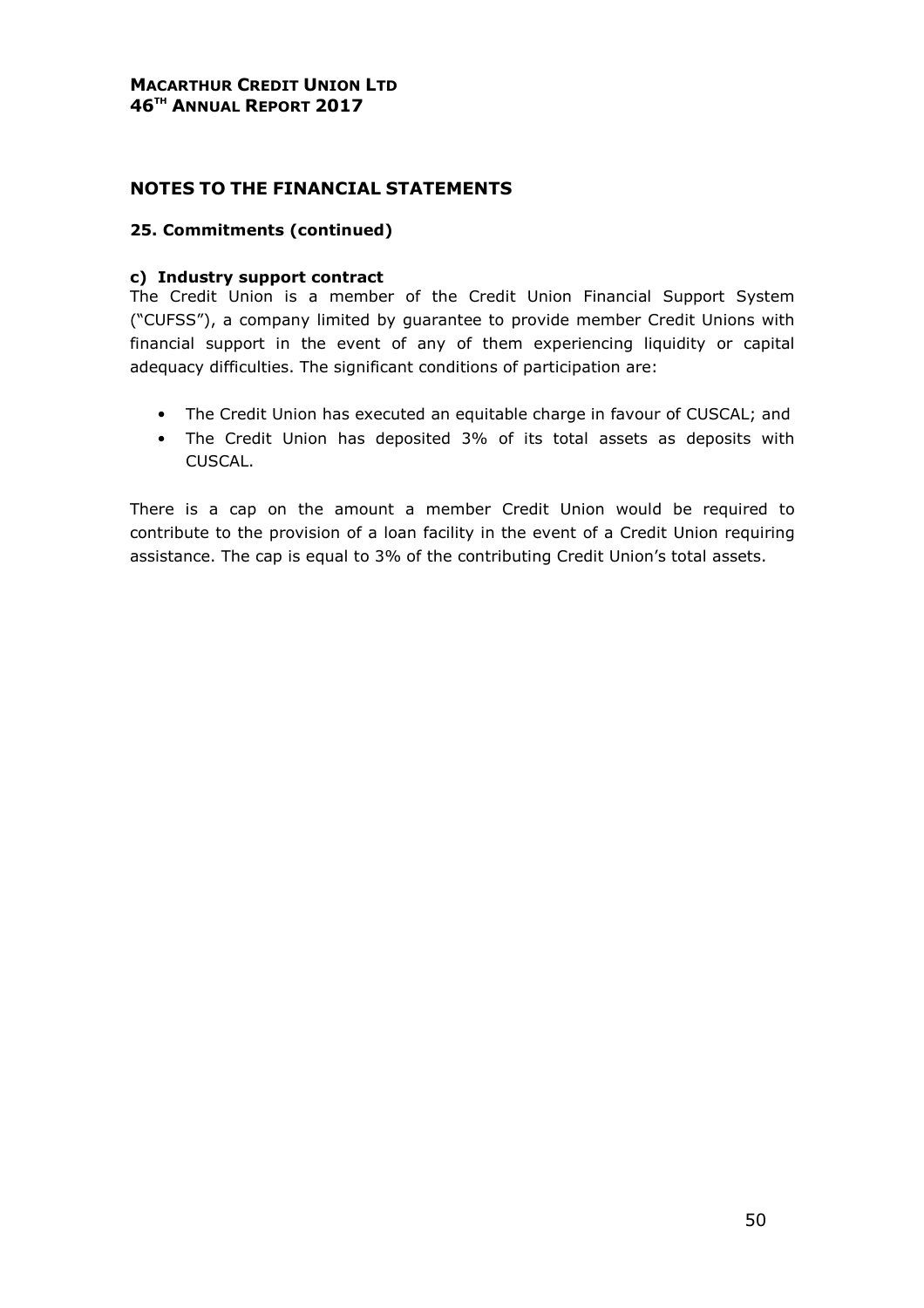|                                                                                                                                                                                                                                                                                                                                                                   | 2017                                                                                                                                   | 2016                                                                                                                              |
|-------------------------------------------------------------------------------------------------------------------------------------------------------------------------------------------------------------------------------------------------------------------------------------------------------------------------------------------------------------------|----------------------------------------------------------------------------------------------------------------------------------------|-----------------------------------------------------------------------------------------------------------------------------------|
| 26. Statement of cash flows                                                                                                                                                                                                                                                                                                                                       |                                                                                                                                        |                                                                                                                                   |
| flows<br>a)<br>Reconciliation of cash<br>from<br>operating activities                                                                                                                                                                                                                                                                                             |                                                                                                                                        |                                                                                                                                   |
| Profit after tax                                                                                                                                                                                                                                                                                                                                                  | 554,567                                                                                                                                | 618,754                                                                                                                           |
| Adjustments for:<br>Loss/(Gain) on sale of property, plant &<br>Onerous contracts<br>Depreciation and amortisation<br>Impairment loss on loans and receivables<br>Rental income                                                                                                                                                                                   | 3,158<br>(101, 190)<br>408,878<br>(8, 138)<br>(85, 467)                                                                                | (10,092)<br>101,190<br>296,890<br>28,472<br>(76, 932)                                                                             |
| Net cash from operating activities before<br>changes in assets and liabilities                                                                                                                                                                                                                                                                                    | 771,808                                                                                                                                | 958,282                                                                                                                           |
| Net loans funded<br>Movement in interest receivable<br>Movement in other receivables<br>Movement in prepayments<br>Movement in current tax liabilities<br>Movement in net deferred tax assets<br>Net increase in deposits<br>Movement in accrued interest payable<br>Movement in trade creditors<br>Movement in sundry creditors<br>Movement in employee benefits | (6, 721, 746)<br>58,577<br>(33, 572)<br>(100, 564)<br>(212, 374)<br>34,816<br>6,758,042<br>(110, 134)<br>62,454<br>(62, 593)<br>33,875 | (10, 972, 156)<br>349,661<br>487,440<br>(55, 460)<br>103,250<br>(35, 938)<br>9,623,005<br>(74, 031)<br>22,783<br>68,491<br>43,726 |
| Net cash from operating activities                                                                                                                                                                                                                                                                                                                                | 478,589                                                                                                                                | 519,053                                                                                                                           |
| <b>Reconciliation</b><br>b)<br>οf<br>cash<br>cash<br>and<br>equivalents                                                                                                                                                                                                                                                                                           |                                                                                                                                        |                                                                                                                                   |
| Cash and cash equivalents comprises:<br>Cash on hand and at bank                                                                                                                                                                                                                                                                                                  | 1,377,690                                                                                                                              | 3,786,909                                                                                                                         |
|                                                                                                                                                                                                                                                                                                                                                                   |                                                                                                                                        |                                                                                                                                   |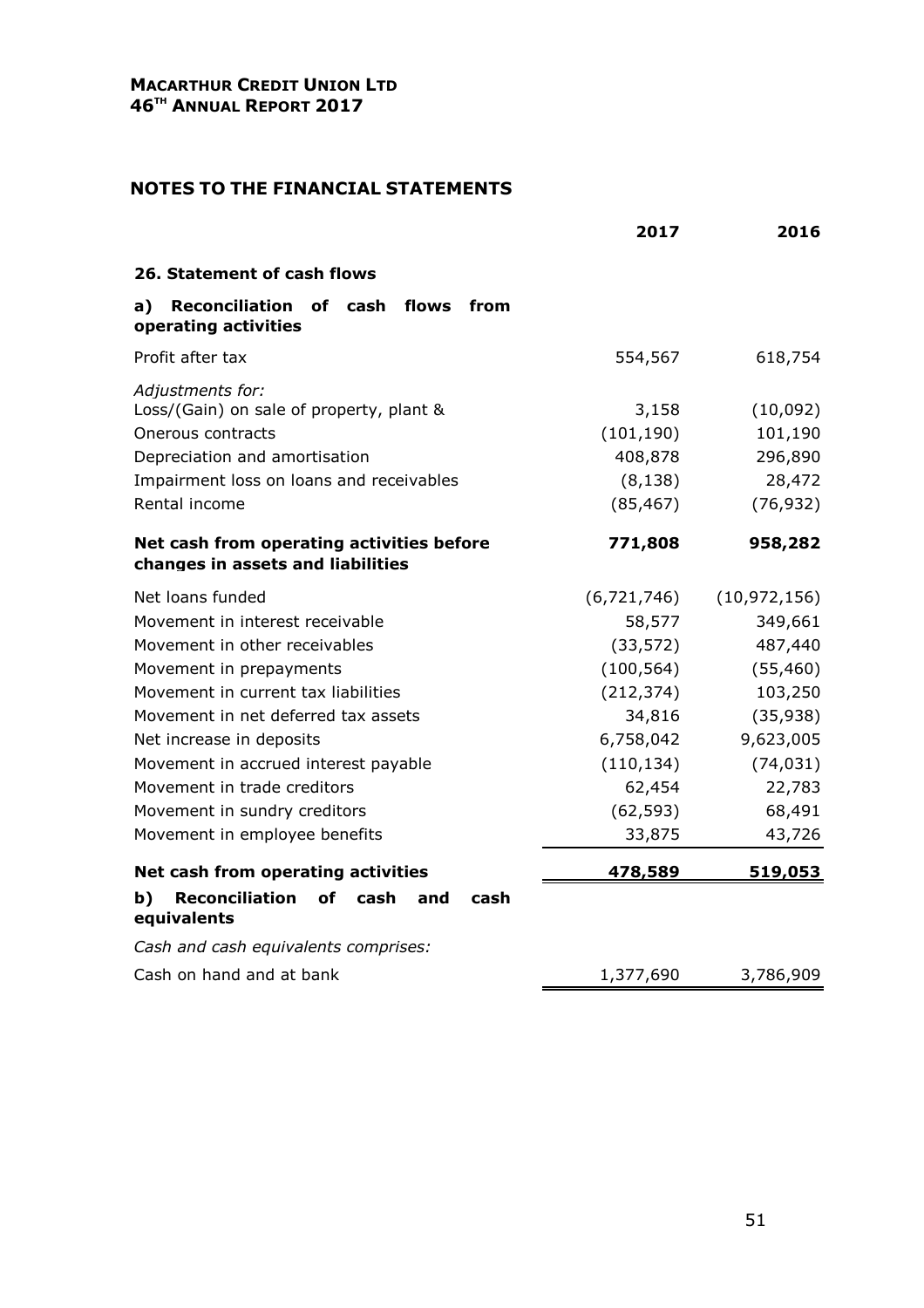#### NOTES TO THE FINANCIAL STATEMENTS

#### 27. Financial risk management

#### Introduction and overview

The Credit Union has exposure to the following risks from its use of financial instruments:

- credit risk
- liquidity risk
- market risk

This note presents information about the Credit Union's exposure to each of the above risks, the Credit Union's objectives, policies and processes for measuring and managing risk, and the Credit Union's management of capital.

#### Risk management framework

The board of directors has an overall responsibility for the establishment and oversight of the Credit Union's risk management framework. The board has established the Executive, Audit, Risk and Governance committees which are responsible for developing and monitoring the Credit Union's risk management policies. These board committees report regularly to the board of directors on their activities.

The Credit Union's risk management policies are established to identify and analyse the risks faced by the Credit Union, to set appropriate risk limits and controls, and to monitor risks and adherence to limits. Risk management policies and systems are reviewed regularly to reflect changes in market conditions, products and services offered. The Credit Union, through its training and management standards and procedures, aims to develop a disciplined and constructive control environment, in which all employees understand their roles and obligations.

The Credit Union's Executive, Audit, Risk and Governance committees are responsible for monitoring compliance with the Credit Union's risk management policies and procedures, and reviewing the adequacy of the risk management framework in relation to the risks faced by the Credit Union. The Executive, Audit, Risk and Governance committees are assisted in these functions by the Risk and Compliance Manager and outsourced internal audit. Internal audit undertakes both regular and ad-hoc reviews of risk management controls and procedures, the results of which are reported to the Audit Committee.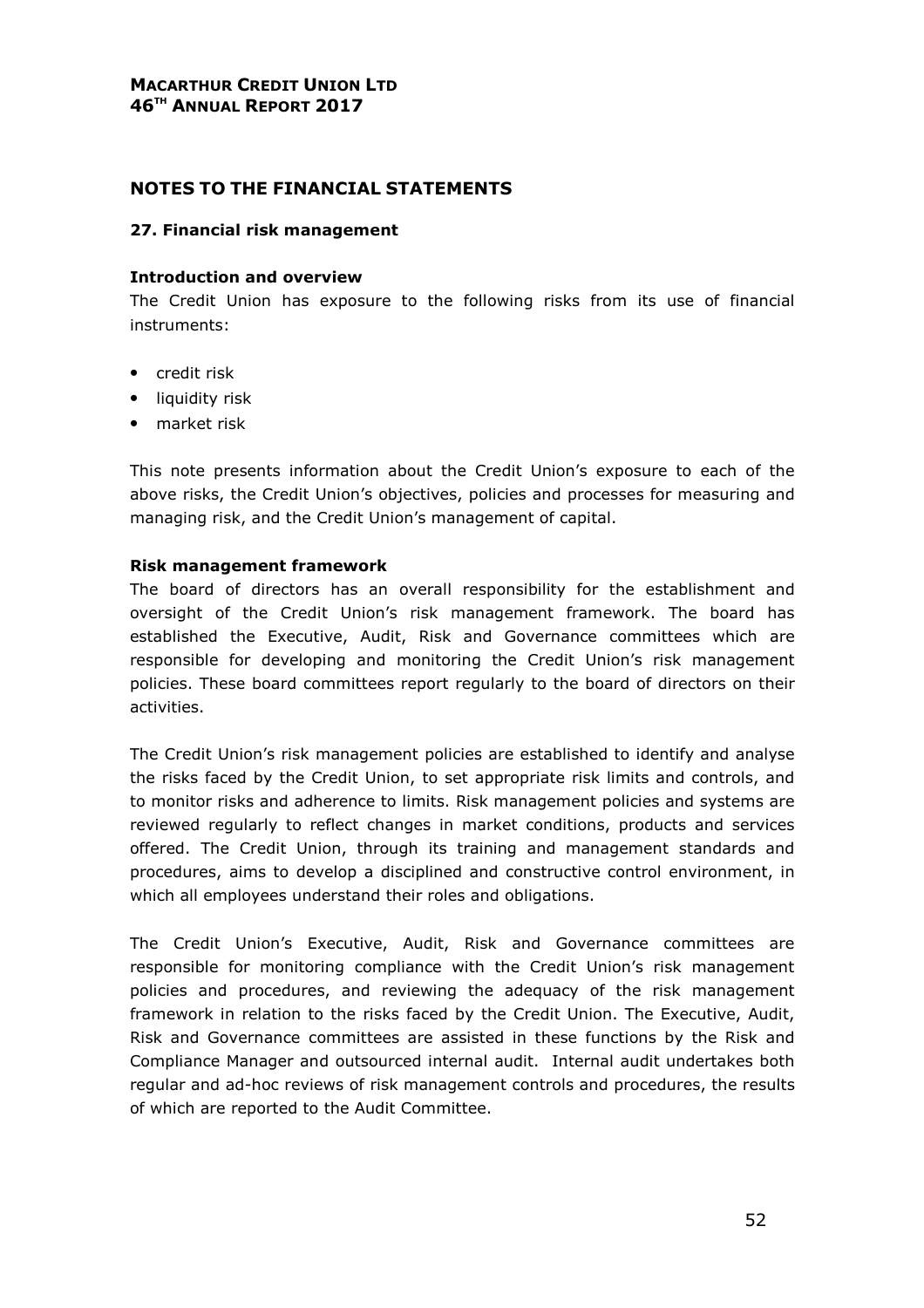#### NOTES TO THE FINANCIAL STATEMENTS

#### 27. Financial risk management (continued)

#### a) Credit risk

Credit risk is the risk of financial loss to the Credit Union if a member or counterparty to the financial instrument fails to meet its contractual obligations, and arises principally from the Credit Union's loans and other receivables to members and deposits with other authorised deposit-taking institutions.

The Credit Union has established a credit risk management system incorporating methodologies with respect to monitoring and grading credit quality, measuring asset impairment, valuing security and provisioning.

#### Management of credit risk

The Board of Directors has delegated responsibility for the management of credit risk to the CEO. The Sales Manager, reporting to the Executive Manager Member Services, is responsible for oversight of the Credit Union's credit risk, including:

- Formulation of credit policies covering collateral requirements, credit assessment risk grading and reporting, documentary and legal procedures, and compliance with regulatory and statutory requirements.
- Establishing delegation structures for the approval of loans. Delegation limits are allocated to the Branch Manager and Branch Administrators. Larger loans require the approval of the CEO or the Board of Directors as appropriate.
- In reviewing credit risk a member's character and capacity to service the loan commitment is assessed.
- Compliance reviews are undertaken by the Credit Control staff in conjunction with the Credit Union's Risk and Compliance Manager. The reviews centre on compliance with the Credit Union's Policies and Procedures, specifically the assessment of loan serviceability.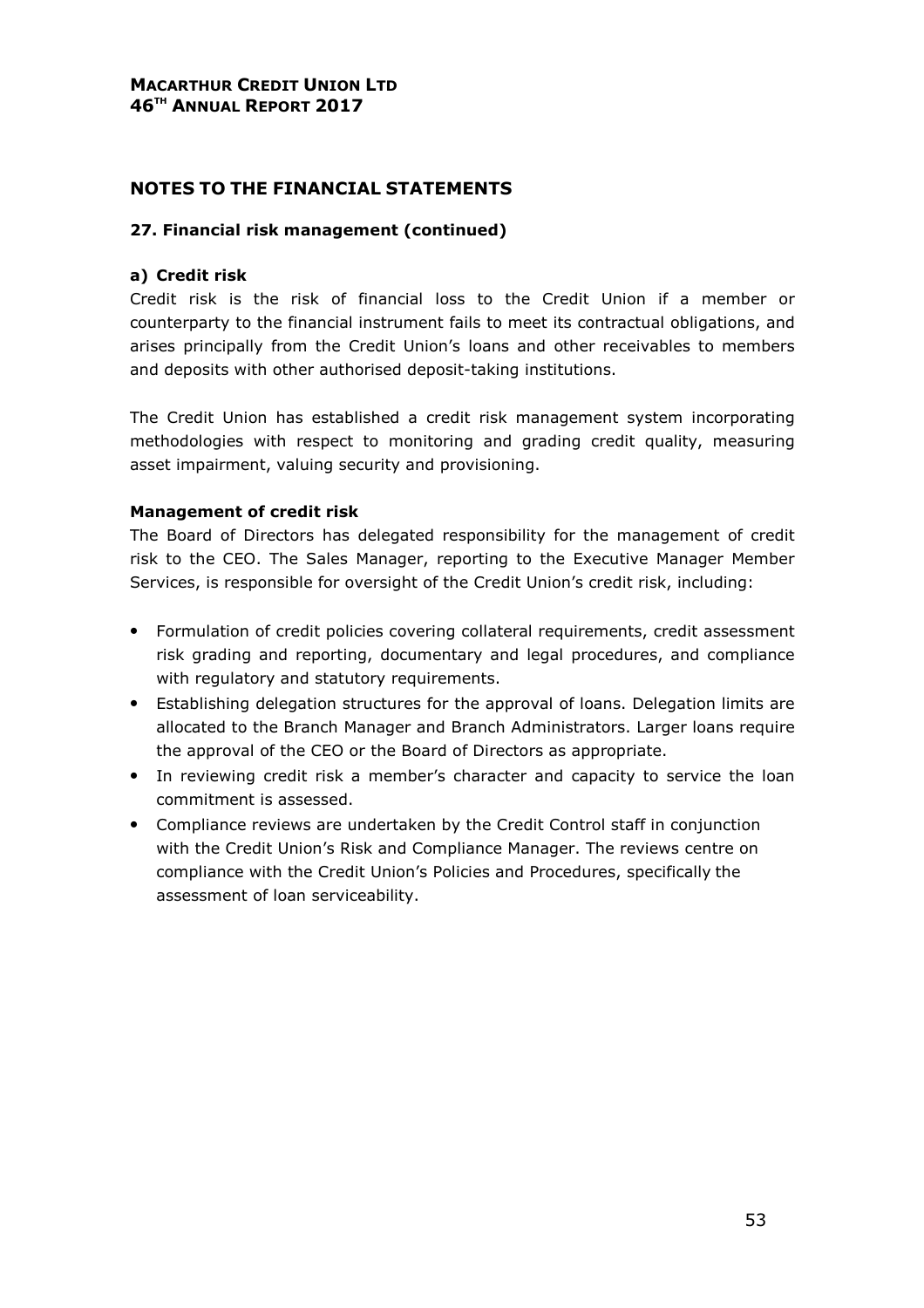#### 27. Financial risk management (continued)

#### a) Credit risk (continued)

#### Exposure to credit risk

 The carrying amount of the Credit Union's financial assets represents the maximum credit exposure. The Credit Union's maximum exposure to credit risk at the reporting date was:

|                                              | Loans and receivables to<br>members |             | <b>Loans and receivable</b><br>with other ADI's |            | <b>Held to maturity</b><br>investments |                          | Cash and cash<br>equivalents |           |
|----------------------------------------------|-------------------------------------|-------------|-------------------------------------------------|------------|----------------------------------------|--------------------------|------------------------------|-----------|
|                                              | 2017                                | 2016        | 2017                                            | 2016       | 2017                                   | 2016                     | 2017                         | 2016      |
|                                              | \$                                  |             |                                                 |            |                                        |                          |                              |           |
| <b>Carrying Amount</b>                       | 157,573,495                         | 150,843,611 | 43,257,334                                      | 48,005,422 | 41,000,000                             | 34,500,000               | 1,377,690                    | 3,786,909 |
| <b>Individually impaired</b>                 |                                     |             |                                                 |            |                                        |                          |                              |           |
| Gross amount                                 | 65,727                              | 99,810      |                                                 |            |                                        |                          |                              |           |
| Provision for impairment                     | (65, 727)                           | (99, 810)   |                                                 |            |                                        |                          |                              |           |
| Carrying amount                              |                                     |             |                                                 |            |                                        |                          |                              |           |
| <b>Collectively impaired</b>                 |                                     |             |                                                 |            |                                        |                          |                              |           |
| Days in arrears:                             |                                     |             |                                                 |            |                                        |                          |                              |           |
| Less than 30 days                            |                                     |             |                                                 |            |                                        |                          |                              |           |
| Greater than 30 days and less than 90 days   | 550,966                             | 462,305     |                                                 |            |                                        |                          |                              |           |
| Greater than 90 days and less than 182 days  | 31,968                              | 25,408      |                                                 |            |                                        |                          |                              |           |
| Greater than 182 days and less than 273 days |                                     | 19,777      |                                                 |            |                                        |                          |                              |           |
| Greater than 273 days and less than 365 days | 12,736                              |             |                                                 |            |                                        |                          |                              |           |
| Greater 365 days                             | 9,250                               | 6,260       |                                                 |            |                                        |                          |                              |           |
| Provision for impairment                     | (13, 164)                           | (10, 259)   |                                                 |            |                                        |                          |                              |           |
| Carrying amount                              | 591,756                             | 503,491     |                                                 |            | $\overline{\phantom{0}}$               | $\overline{\phantom{0}}$ |                              |           |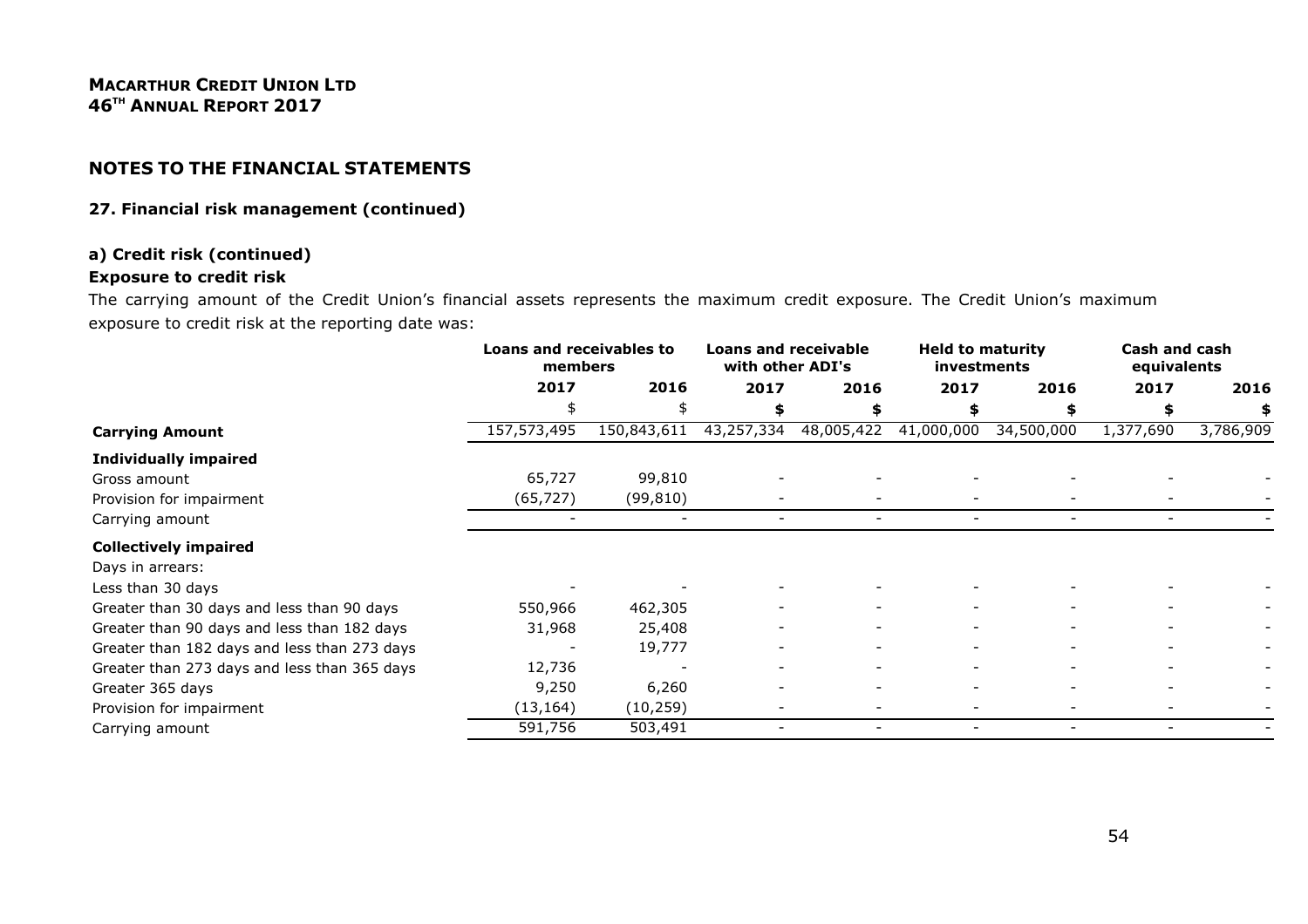# NOTES TO THE FINANCIAL STATEMENTS

#### 27. Financial risk management (continued)

#### a) Credit risk (continued)

#### Exposure to credit risk (continued)

|                                              | <b>Loans and receivables to</b><br>members |                          | <b>Loans and receivable</b><br>with other ADI's |                          | <b>Held to maturity</b><br>investments |                          | Cash and cash<br>equivalents |           |
|----------------------------------------------|--------------------------------------------|--------------------------|-------------------------------------------------|--------------------------|----------------------------------------|--------------------------|------------------------------|-----------|
|                                              | 2017                                       | 2016                     | 2017                                            | 2016                     | 2017                                   | 2016                     | 2017                         | 2016      |
|                                              | S                                          |                          | \$                                              | \$                       | S                                      |                          | S                            | \$        |
| Past due but not impaired                    |                                            |                          |                                                 |                          |                                        |                          |                              |           |
| Days in arrears:                             |                                            |                          |                                                 |                          |                                        |                          |                              |           |
| Less than 30 days                            | 1,556,154                                  | 1,857,730                |                                                 |                          |                                        |                          |                              |           |
| Greater than 30 days and less than 90 days   |                                            |                          |                                                 |                          |                                        |                          |                              |           |
| Greater than 90 days and less than 182 days  |                                            |                          |                                                 |                          |                                        |                          |                              |           |
| Greater than 182 days and less than 273 days |                                            |                          |                                                 |                          |                                        |                          |                              |           |
| Greater than 273 days and less than 365 days |                                            |                          |                                                 |                          |                                        |                          |                              |           |
| Greater 365 days                             |                                            |                          |                                                 |                          |                                        |                          |                              |           |
| Carrying amount                              | 1,556,154                                  | 1,857,730                | $\overline{\phantom{0}}$                        | $\overline{\phantom{0}}$ | $\overline{\phantom{0}}$               | $\overline{\phantom{0}}$ | $\overline{\phantom{0}}$     |           |
| Neither past due nor impaired                |                                            |                          |                                                 |                          |                                        |                          |                              |           |
| Secured by mortgage                          | 145,011,392                                | 137,316,649              |                                                 |                          |                                        |                          |                              |           |
| Secured by other                             | 7,548,633                                  | 8,652,100                |                                                 |                          |                                        |                          |                              |           |
| Unsecured                                    | 2,865,559                                  | 2,513,641                |                                                 |                          |                                        |                          |                              |           |
| APRA regulated ADI's                         |                                            | $\overline{\phantom{a}}$ | 43,257,334                                      | 48,005,422               | 41,000,000                             | 34,500,000               | 1,377,690                    | 3,786,909 |
| Carrying amount                              | 155,425,584                                | 148,482,390              | 43,257,334                                      | 48,005,422               | 41,000,000                             | 34,500,000               | 1,377,690                    | 3,786,909 |
| Includes loans with renegotiated terms       |                                            |                          |                                                 |                          |                                        |                          |                              |           |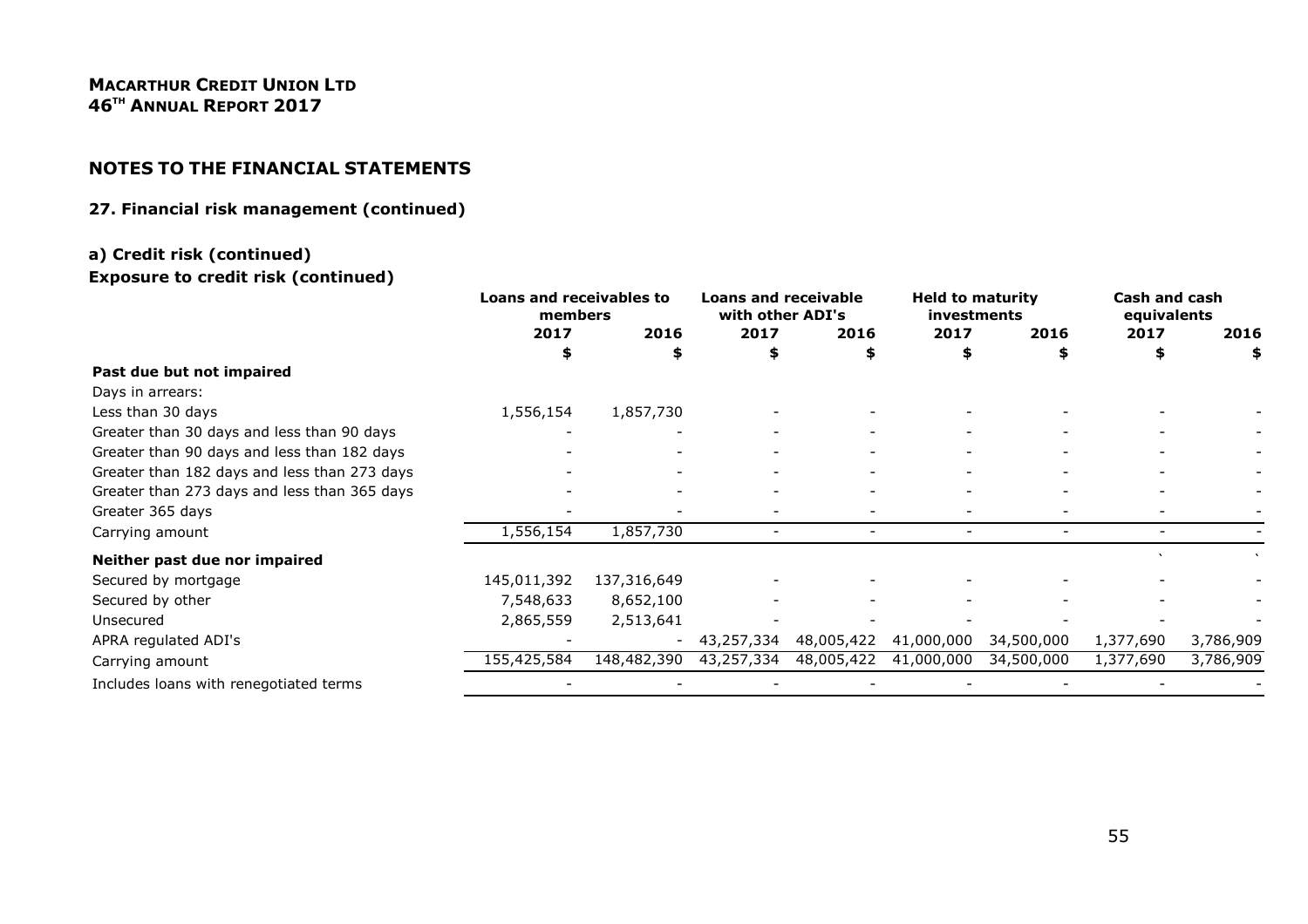#### NOTES TO THE FINANCIAL STATEMENTS

#### 27. Financial risk management (continued)

#### a) Credit risk (continued)

#### Impaired loans

Impaired loans are loans for which the Credit Union determines that it is probable that it will be unable to collect all principal and interest due according to the contractual terms of the loan agreement.

#### Past due loans but not impaired loans

Loans where contractual interest or principal payments are past due but the Credit Union believes that impairment is not appropriate on the basis of the level of security/collateral available and/or the stage of collection of amounts owed to the Credit Union.

#### Loans with renegotiated terms

Restructured loans have renegotiated terms due to deterioration in the borrower's financial position and where the Credit Union has made concessions outside of its normal policies and procedures. Once the loan has been restructured it remains in this category independent of satisfactory performance after restructuring.

#### Provision for impairment

The Credit Union establishes a provision for impairment losses that represents its estimate of incurred losses in its loan portfolio. The main components of this provision are a specific provision that relates to individually significant exposures subject to individual assessment for impairment, and a collective provision established for groups of homogeneous assets in respect of losses that have been incurred but have not been identified on loans that are not subject to individual assessment for impairment.

When a loan is classified as impaired, the Credit Union has become aware of a specific event that gives rise to potential impairment. Generally, this event would be one such as a declaration of bankruptcy or other notification from a member confirming financial difficulty. It is considered that all loans with arrears greater than 30 days demonstrate evidence of potential impairment. On this basis, a percentage of the outstanding balance is provided for as the collective provision for impairment.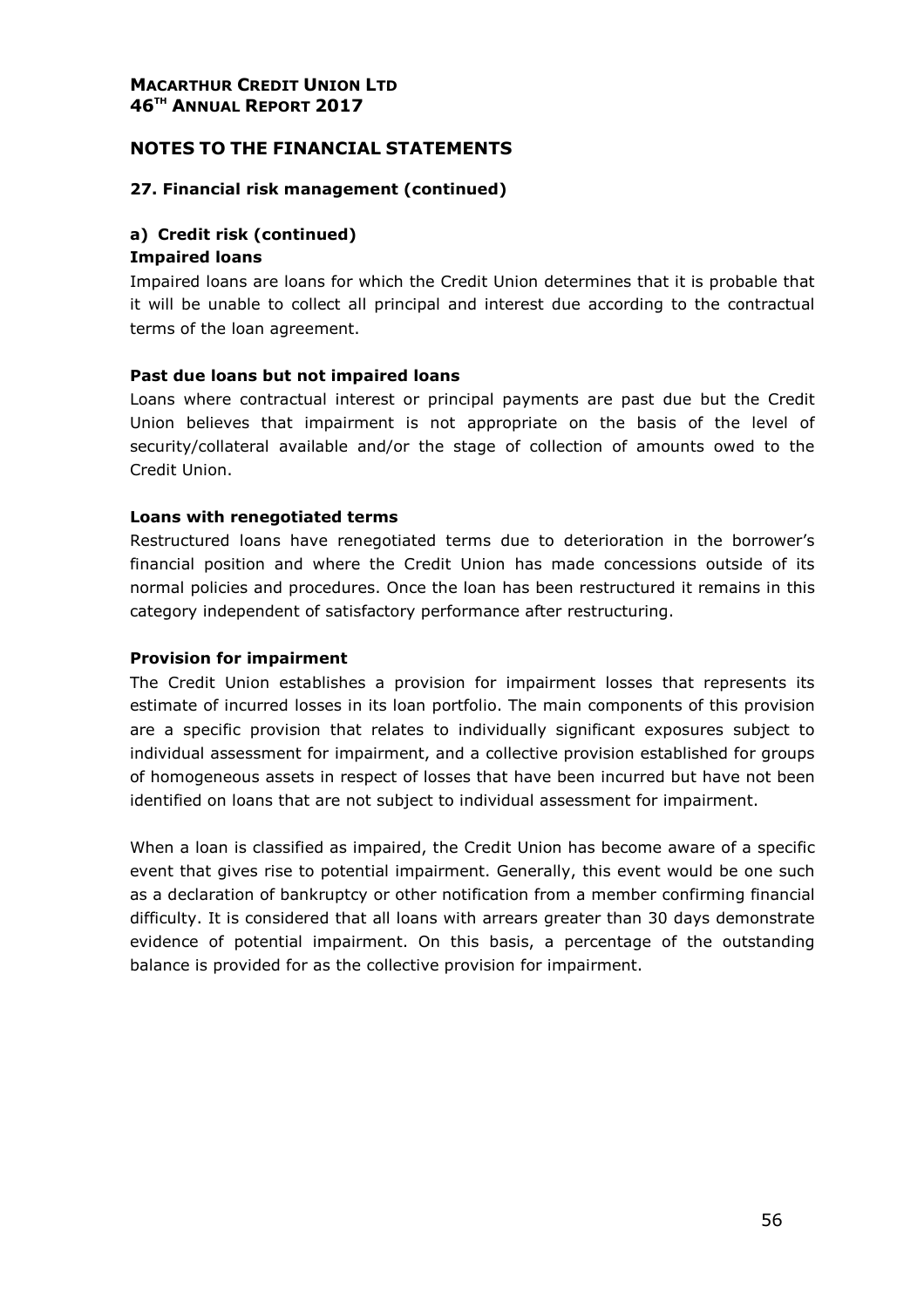#### NOTES TO THE FINANCIAL STATEMENTS

#### 27. Financial risk management (continued)

## a) Credit risk (continued)

#### Write off policy

The Credit Union writes off a loan balance (and any related allowances for impairment losses) when the loans are determined to be uncollectible. This determination is reached after consideration of information such as the occurrence of significant changes in the borrowers' financial position such that the borrower can no longer pay the obligation, or that proceeds from collateral will not be sufficient to pay back the entire exposure.

#### Collateral and other credit enhancements

The Credit Union holds collateral against loans and advances to members in the form of mortgage interests over property, other registered securities over assets, and guarantees. Mortgage insurance contracts are entered into in order to manage the credit risk around the residential loan mortgage portfolio. Estimates of fair value are based on the value of collateral assessed at the time of borrowing, and generally are not updated except when a loan is individually assessed as impaired.

An estimate of the fair value of collateral and other security enhancements held against financial assets is shown below:

|                                    | 2017<br>\$ | 2016<br>\$ |
|------------------------------------|------------|------------|
| Against Individually impaired:     |            |            |
| Property value                     |            |            |
| Against past due but not impaired: | -          |            |
| Property value                     | 3,594,000  | 3,529,000  |
| Other                              |            |            |
| <b>Total</b>                       | 3,594,000  | 3,529,000  |
|                                    |            |            |

#### Repossessed collateral

In the event of member default on a mortgage facility, any loan security is usually held as mortgagee in possession and therefore the Credit Union does not usually hold any real estate or other assets acquired through the enforcement of security.

The Credit Union did not take possession of any property assets during the year (2016: \$Nil).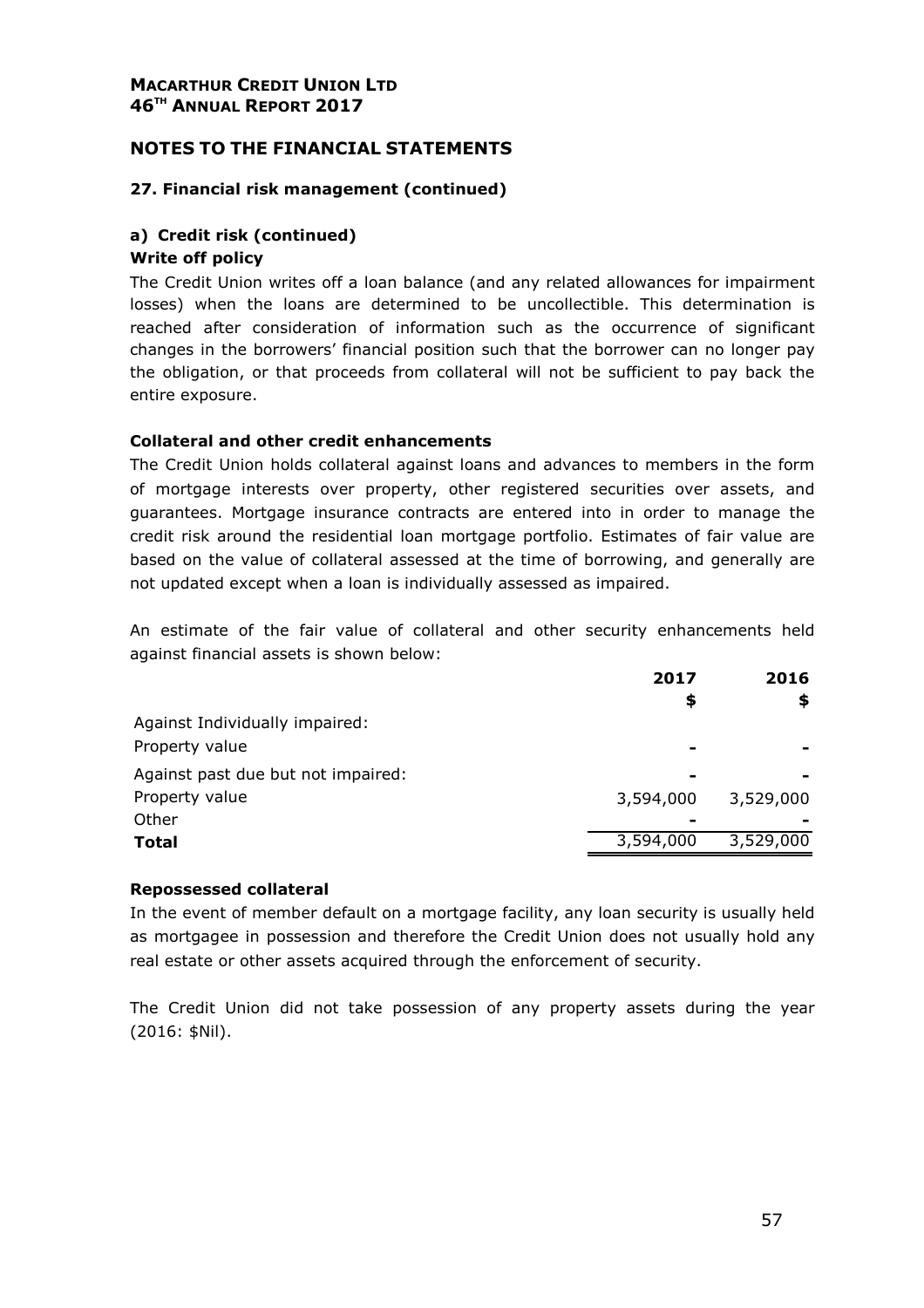#### 27. Financial risk management (continued)

#### a) Credit risk (continued)

#### Concentration of loans and other receivables

The Credit Union's maximum single exposure to an individual or groupings of individual loans should be no more than 10% of capital. Within the Credit Union's investment portfolio, the maximum capital exposure to any one Bank, rated Authorised Deposittaking Institution (ADI), unrated Mutual ADI, and their related counterparties, is based on the long term rating published by the relevant ratings agency as follows:

| $\bullet$   | AA            | 50%        |
|-------------|---------------|------------|
| $\bullet$ A |               | 40%        |
|             | $\bullet$ RBB | 30%        |
|             | • Unrated     | <b>20%</b> |

 The Credit Union operates predominately in the finance industry within the Macarthur region of New South Wales.

#### b) Liquidity risk

Liquidity risk is recognised by the Credit Union as the risk associated with having difficulty in meeting financial obligations as they fall due.

#### Management of liquidity risk

Liquidity risk is managed by regular monitoring of the volatility and maturity structure of the deposits and loans portfolios and identifying other risks, such as concentration within the deposits and loans portfolios, and maintaining a forward commitments register. The Credit Union reviews on a daily basis the liquidity profile of its financial assets and liabilities, and details of other projected cash flows arising from projected future business. A portfolio of short term liquid assets is maintained, comprising of short term liquid investment securities. The Credit Union's liquidity position is reviewed on both a daily and weekly basis. Reporting to the board is undertaken on a monthly basis.

#### Exposure to liquidity risk

The key measure used by the Credit Union for managing liquidity risk is the Minimum Liquidity Holdings (MLH) ratio as prescribed by the Credit Union's prudential regulator, the Australian Prudential Regulation Authority (APRA). This ratio measures the total of liquid assets as a percentage of the Credit Union's liability base. The Credit Union is to maintain a minimum 9% of total adjusted liabilities as liquid assets capable of being converted to cash within two business days.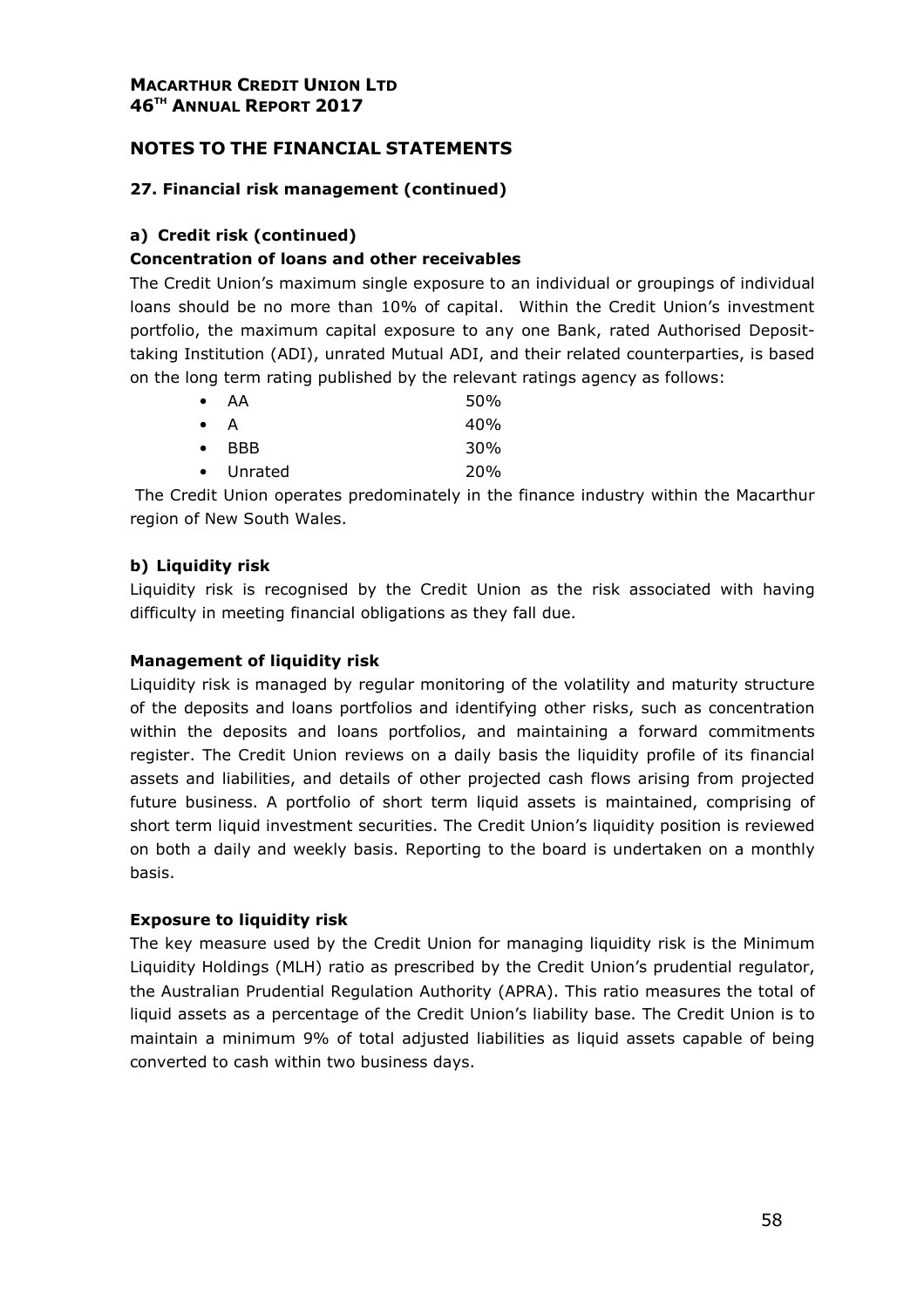#### MACARTHUR CREDIT UNION LTD 46<sup>TH</sup> ANNUAL REPORT 2017

#### NOTES TO THE FINANCIAL STATEMENTS

#### 27. Financial risk management (continued)

#### b) Liquidity risk (continued)

#### Exposure to liquidity risk (continued)

Details of the Credit Union's MLH ratio at balance date and during the reporting period are as follows:

|                                   | 2017   | 2016   |
|-----------------------------------|--------|--------|
| As at 30 June                     | 23.10% | 24.34% |
| Average liquidity for the year    | 25.08% | 21.64% |
| Minimum liquidity during the year | 23.10% | 20.07% |
| Maximum liquidity during the year | 26.38% | 24.34% |

The Credit Union has a minimum internal MLH ratio limit of 15%.

The residual contractual maturities of the Credit Union's financial liabilities are detailed as follows:

|                                    | Carrying    | Gross nominal     | Less than 1     |                | 3 months to 1  |              |
|------------------------------------|-------------|-------------------|-----------------|----------------|----------------|--------------|
| 2017                               | amount      | (outflow)/ inflow | month           | 1 to 3 months  | year           | 1 to 5 years |
|                                    |             |                   | \$              |                |                | \$           |
| <b>Financial Liabilities</b>       |             |                   |                 |                |                |              |
| Deposits                           | 223,033,055 | (224, 229, 144)   | (169,089,454)   | (31,030,164)   | (21, 876, 395) | (2,233,131)  |
| Trade and other payables           | 932,783     | (932,783)         | (932, 783)      |                |                |              |
|                                    | 223,965,838 | (225,161,927)     | (170, 022, 237) | (31,030,164)   | (21,876,395)   | (2,233,131)  |
| Unrecognised loan                  |             |                   |                 |                |                |              |
| commitments                        | 2,858,451   | (2,858,451)       | (2,858,451)     |                |                |              |
| Total financial liabilities        | 226,824,289 | (228,020,378)     | (172,880,688)   | (31,030,164)   | (21,876,395)   | (2,233,131)  |
|                                    |             |                   |                 |                |                |              |
|                                    | Carrying    | Gross nominal     | Less than 1     |                | 3 months to 1  |              |
| 2016                               | amount      | (outflow)/ inflow | month           | 1 to 3 months  | year           | 1 to 5 years |
|                                    |             |                   |                 |                |                | \$           |
| <b>Financial Liabilities</b>       |             |                   |                 |                |                |              |
| Deposits                           | 216,385,147 | (217, 733, 936)   | (159,611,740)   | (31, 973, 974) | (23, 761, 400) | (2,386,822)  |
| Trade and other payables           | 932,922     | (932,922)         | (932, 922)      |                |                |              |
|                                    | 217,318,069 | (218,666,858)     | (160, 544, 662) | (31,973,974)   | (23,761,400)   | (2,386,822)  |
| Unrecognised loan                  |             |                   |                 |                |                |              |
| commitments                        | 2,592,279   | (2,592,279)       | (2,592,279)     |                |                |              |
| <b>Total financial liabilities</b> | 219,910,348 | (221,259,137)     | (163, 136, 941) | (31,973,974)   | (23, 761, 400) | (2,386,822)  |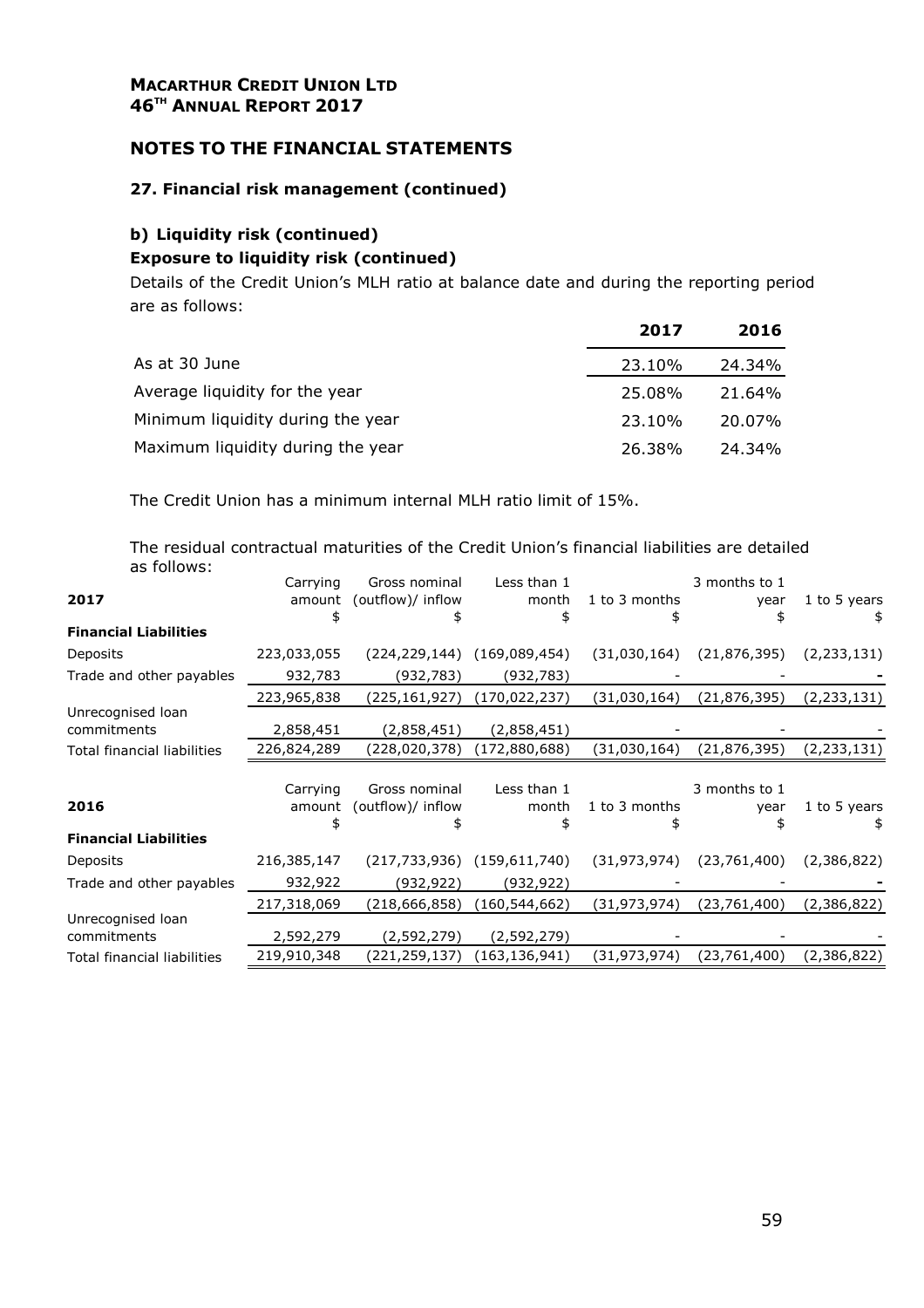#### NOTES TO THE FINANCIAL STATEMENTS

#### 27. Financial risk management (continued)

#### b) Liquidity risk (continued)

The previous table shows the undiscounted cash flows on the Credit Union's financial liabilities on the basis of their earliest possible contractual maturity. The Credit Union's expected cash flows on these instruments vary significantly from this analysis. For example, at call deposits from members are expected to maintain a stable or increasing balance and unrecognised loan commitments are not expected to be drawn down immediately. The gross nominal inflow/(outflow) disclosed in the previous table is the contractual, undiscounted cash flow on the financial liability.

#### c) Market risk

Market risk is the risk that changes in market prices, such as interest rates and equity prices will affect the Credit Union's income or the value of its holdings of financial instruments. The objective of market risk management is to manage and control market risk exposures within acceptable parameters, while optimising the return on risk.

#### Management of market risk

The Credit Union has exposure to non traded interest rate risk generated by banking products such as loans and deposits. The Credit Union does not operate a trading book. Overall authority for market risk is vested in the Audit Committee. The Audit Committee is responsible for the development of detailed risk management policies and for the day to day review of their implementation.

#### Exposure to interest rate risk

The principal risk to which the Credit Union is exposed is the risk of loss from fluctuations in the future cash flows or fair values of financial instruments because of a change in market interest rates. Interest rate risk is managed principally through monitoring gaps in the maturity profiles of interest rate sensitive assets and liabilities. This is illustrated in the following table, where the assets and liabilities are allocated according to their maturity/repricing time buckets. Where possible, the maturity profiles of assets and liabilities are matched in these time buckets.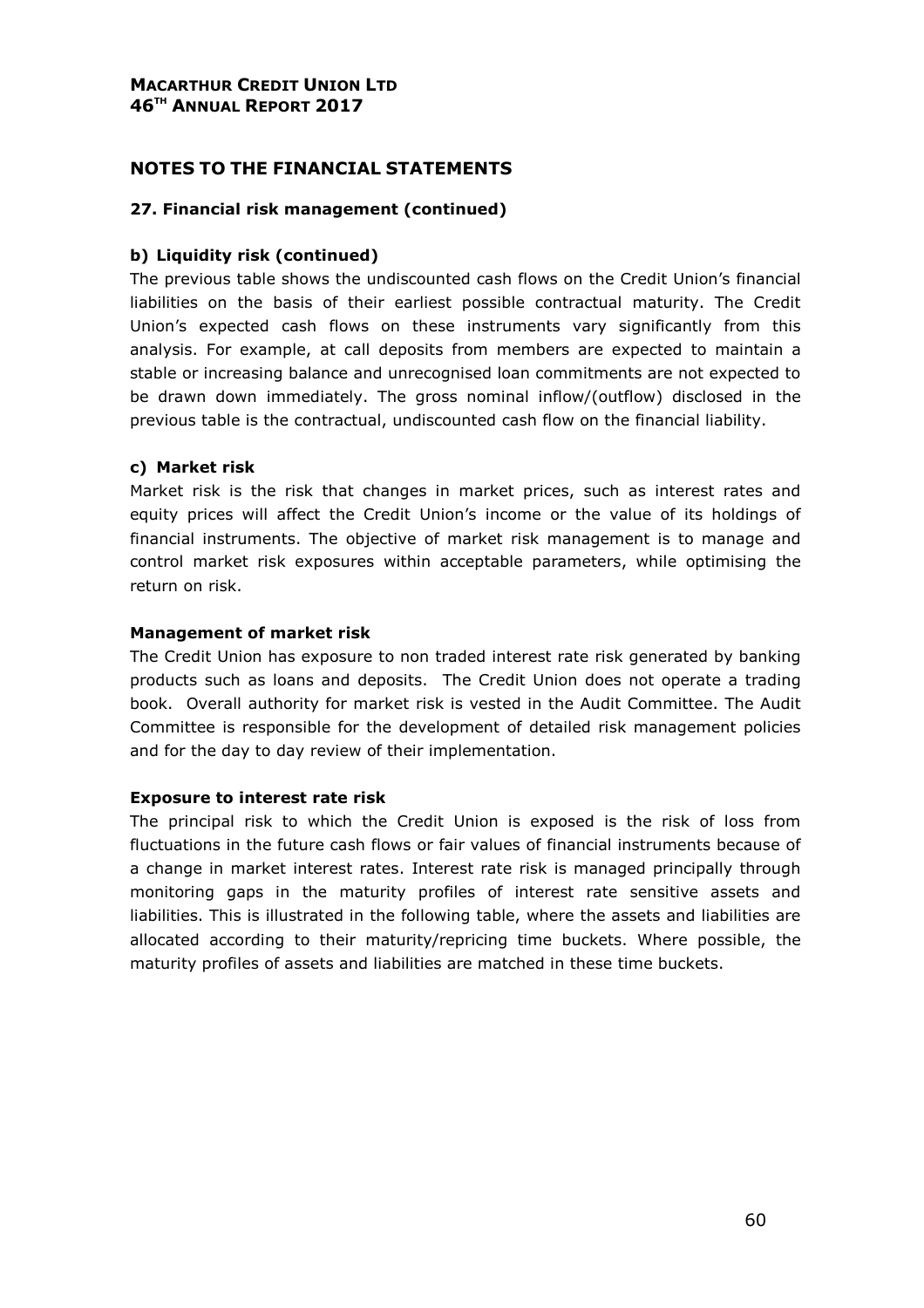#### 27. Financial risk management (continued)

# c) Market risk (continued)

A summary of the Credit Union's interest rate gap position is as follows. This table sets out the period in which the interest rate on the various financial instruments reprice.

| 2017                                                              | Carrying<br>amount                     | Less than 3<br>months                  | $3$ to $6$<br>months        | 6 months<br>to 1 year        | $1$ to $2$<br>years     | $2$ to $3$<br>years      | $3$ to $4$<br>years  | $4$ to 5<br>years     |
|-------------------------------------------------------------------|----------------------------------------|----------------------------------------|-----------------------------|------------------------------|-------------------------|--------------------------|----------------------|-----------------------|
| Financial instruments                                             |                                        |                                        |                             |                              |                         |                          |                      |                       |
| <b>Financial assets</b><br>Cash and Cash                          |                                        |                                        |                             |                              |                         |                          |                      |                       |
| Equivalents<br>Loans and Receivables<br>Held to Maturity          | 1,377,690<br>200,830,829<br>41,000,000 | 1,377,690<br>133,307,414<br>41,000,000 | 12,884,415                  | 19,786,822                   | 20,845,028              | 13,775,447               | 13,652               | 218,051               |
| Total financial assets                                            | 243,208,519                            | 175,685,104                            | 12,884,415                  | 19,786,822                   | 20,845,028              | 13,775,447               | 13,652               | 218,051               |
| <b>Financial liabilities</b><br>At Call Deposits<br>Term Deposits | 151,697,289<br>71,335,766              | 151,697,289<br>47,718,392              | 15,758,092                  | 5,673,281                    | 2,186,001               |                          |                      |                       |
| Total financial liabilities                                       | 223,033,055                            | 199,415,681                            | 15,758,092                  | 5,673,281                    | 2,186,001               |                          |                      |                       |
| Gap<br>Cumulative gap                                             | 20,175,464                             | (23,730,577)<br>(23,730,577)           | (2,873,677)<br>(26,604,254) | 14,113,541<br>(12, 490, 713) | 18,659,027<br>6,168,314 | 13,775,447<br>19,943,761 | 13,652<br>19,957,413 | 218,051<br>20,175,464 |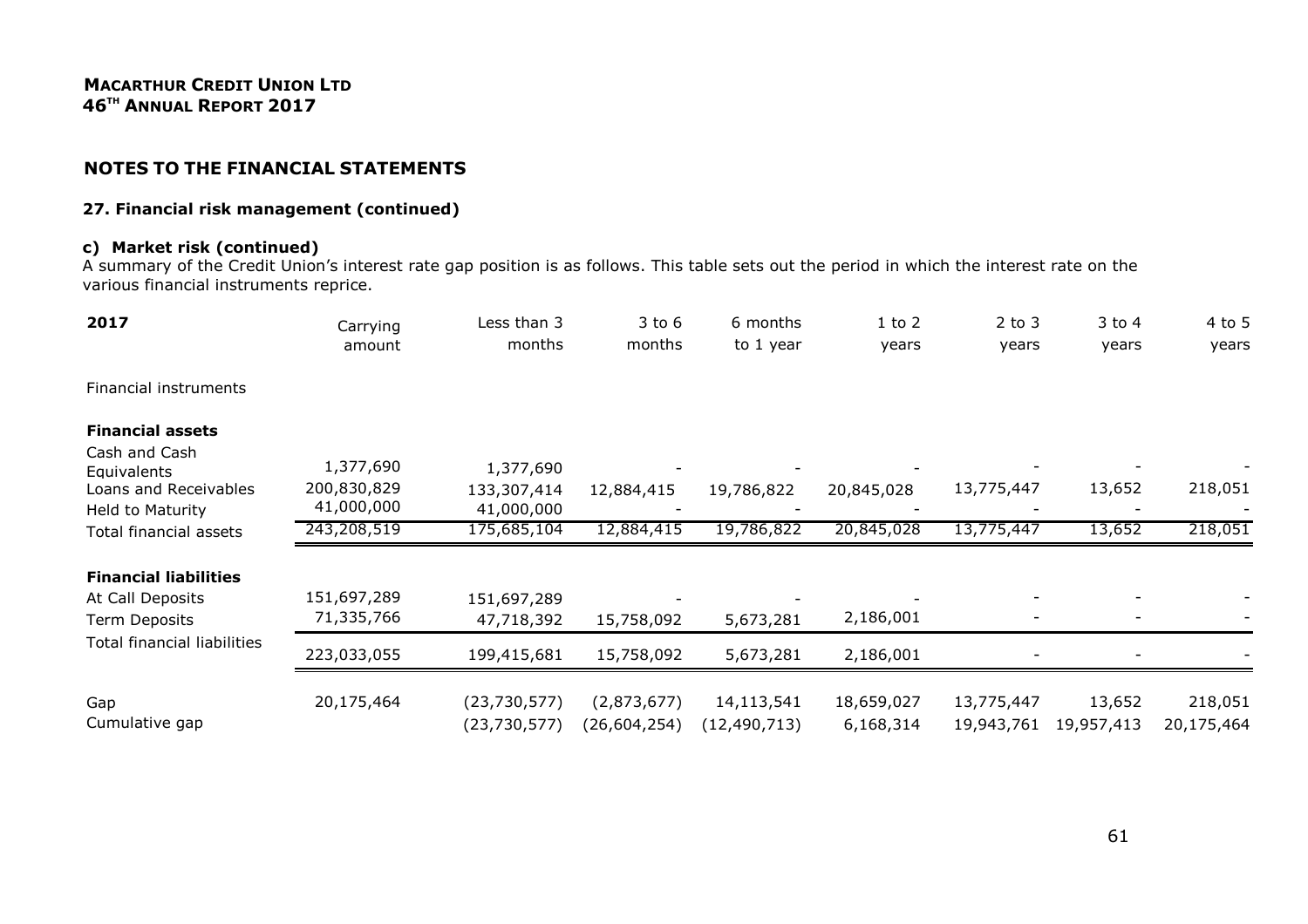#### 27. Financial risk management (continued)

## c) Market risk (continued)

A summary of the Credit Union's interest rate gap position is as follows. This table sets out the period in which the interest rate on the various financial instruments reprice.

| 2016                               | Carrying<br>amount        | Less than 3<br>months     | $3$ to $6$<br>months | 6 months<br>to 1 year | $1$ to $2$<br>years | $2$ to $3$<br>years |
|------------------------------------|---------------------------|---------------------------|----------------------|-----------------------|---------------------|---------------------|
| Financial instruments              |                           |                           |                      |                       |                     |                     |
| <b>Financial assets</b>            |                           |                           |                      |                       |                     |                     |
| Cash and Cash<br>Equivalents       | 3,786,909                 | 3,786,909                 |                      |                       |                     |                     |
| Loans and Receivables              | 198,849,033               | 140,861,655               | 17,813,697           | 18,773,378            | 12,686,989          | 8,713,314           |
| Held to Maturity                   | 34,500,000<br>237,135,942 | 34,500,000<br>179,148,564 | 17,813,697           | 18,773,378            | 12,686,989          | 8,713,314           |
| Total financial assets             |                           |                           |                      |                       |                     |                     |
| <b>Financial liabilities</b>       |                           |                           |                      |                       |                     |                     |
| At Call Deposits                   | 141,127,819               | 141,127,819               |                      |                       |                     |                     |
| Term Deposits                      | 75,257,328                | 49,717,055                | 16,511,216           | 6,697,470             | 2,331,587           |                     |
| <b>Total financial liabilities</b> | 216,385,147               | 190,844,874               | 16,511,216           | 6,697,470             | 2,331,587           |                     |
| Gap                                | 20,750,795                | (11,696,310)              | 1,302,481            | 12,075,908            | 10,355,402          | 8,713,314           |
| Cumulative gap                     |                           | (11,696,310)              | (10, 393, 829)       | 1,682,079             | 12,037,481          | 20,750,795          |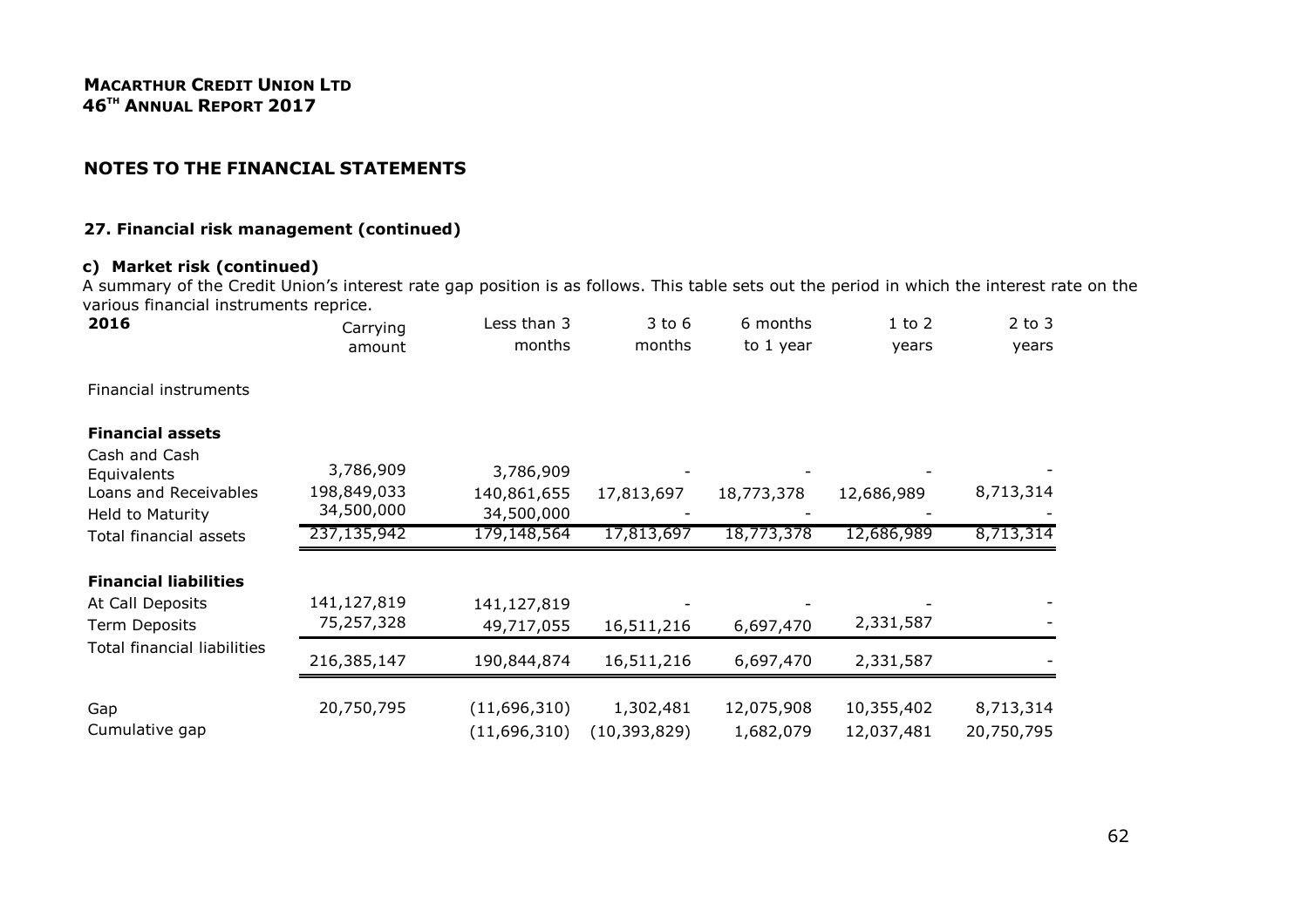# NOTES TO THE FINANCIAL STATEMENTS

#### 27. Financial risk management (continued)

#### c) Market risk (continued)

In preparing and managing these maturity profiles, it is assumed that the contractual maturity period of assets and liabilities equates to their actual repricing.

The day to day monitoring of these gaps is undertaken by senior management, with the results of this monitoring reported to the Board of Directors on a monthly basis.

The Credit Union's potential exposure to movements in interest rates is measured as the cumulative gap in maturity time brackets as a percentage of pre-tax profit. This measures the impact of a 2% movement (either upwards or downwards) in market interest rates. At 30 June 2017, the exposure was \$67,731 (2016 \$180,137). This exposure reflects the potential impact on the Credit Union's annual profit.

The Credit Union uses Value At Risk (VAR) as its measure of interest rate risk exposure. A summary of the gap position of the Credit Union's banking book, expressed as a percentage of regulatory capital, as at 30 June 2017:

|               | 2017     | 2016     |
|---------------|----------|----------|
| As at 30 June | $0.29\%$ | $0.79\%$ |

In addition, the Credit Union uses a wide range of stress tests to model the financial impact of a variety of exceptional market scenarios on the banking book.

#### d) Fair value

Fair value reflects the amount for which an asset could be exchanged or a liability settled, between knowledgeable, willing parties in an arm's length transaction. Quoted prices or rates are used to determine fair value where an active market exists. If the market for a financial instrument is not active, fair values are estimated using present value or other valuation techniques.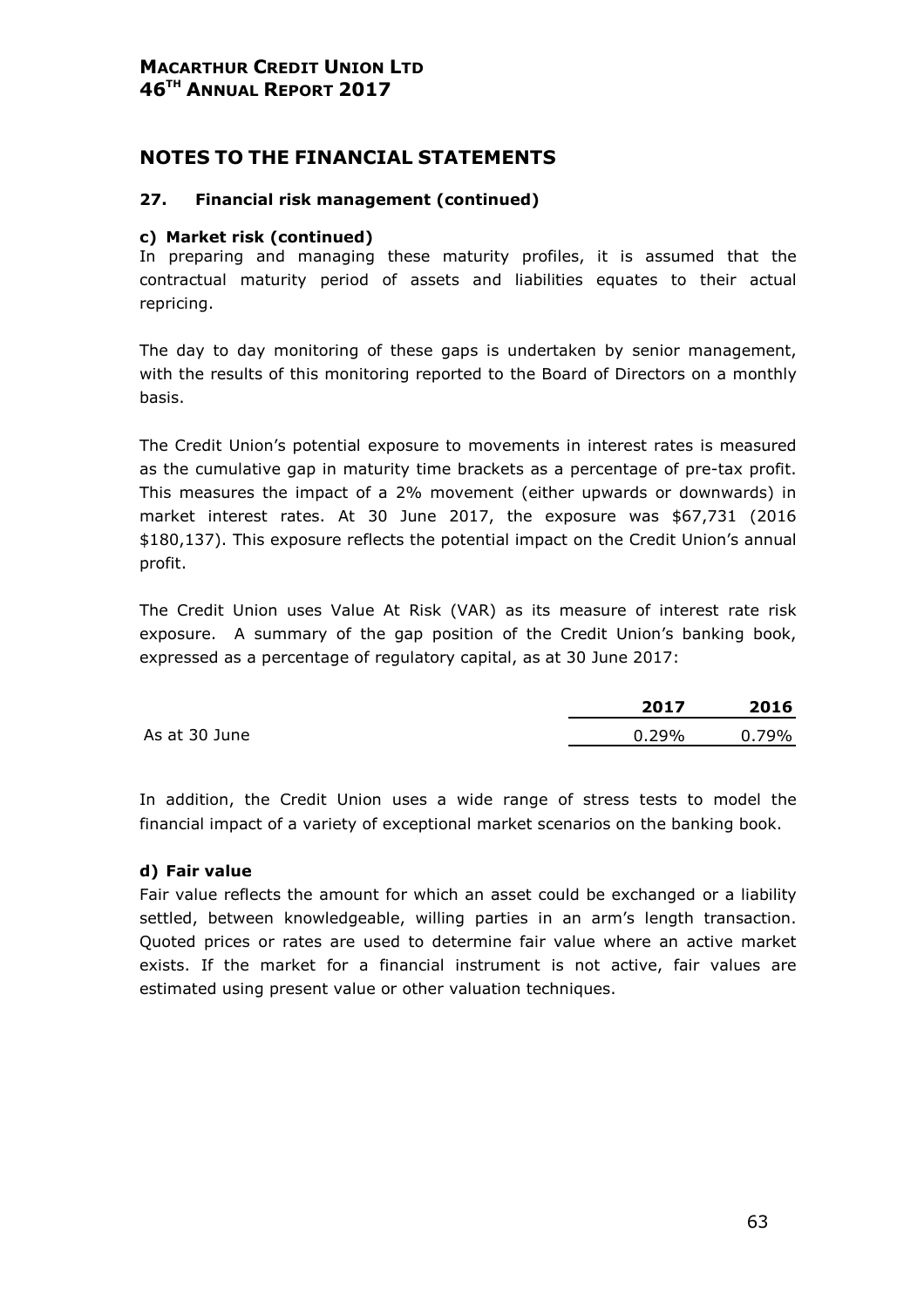# NOTES TO THE FINANCIAL STATEMENTS

#### 27. Financial risk management (continued)

#### d) Fair value (continued)

Fair values have been determined for measurement and/or disclosure purposes based on the following methods:

- Financial instruments carried at amortised cost
- The fair values of liquid assets and other assets maturing within 12 months approximate their carrying amounts. This assumption is applied to liquid assets and the short-term elements of all other financial assets and financial liabilities.
- The fair value of at call deposits with no specific maturity is approximately their carrying amount as they are short term in nature or are payable on demand.
- The fair value of term deposits at amortised cost is estimated by reference to current market rates offered on similar deposits.
- The fair value of variable rate financial instruments, including loan assets and liabilities carried at amortised cost are approximated by their carrying value. In the case of loan assets held at amortised cost, changes in the fair value do not reflect changes in credit quality, as the impact of credit risk is largely recognised separately by deducting the amount of an allowance for credit losses.
- The fair value of fixed rate loans at amortised cost is estimated by reference to current market rates offered on similar loans.

#### Fair value hierarchy

The following tables show the fair values of financial assets and financial liabilities, including their levels in the fair value hierarchy. The different levels have been defined as follows:

Level 1: quoted prices (unadjusted) in active markets for identical assets or liabilities.

Level 2: inputs other than quoted prices included within Level 1 that are observable for the asset or liability, either directly (i.e., as prices) or indirectly (i.e., derived from prices).

Level 3: inputs for the asset or liability that are not based on observable market data (unobservable inputs).

It does not include fair value information for financial assets and liabilities not measured at fair value if the carrying amount is a reasonable approximation of fair value.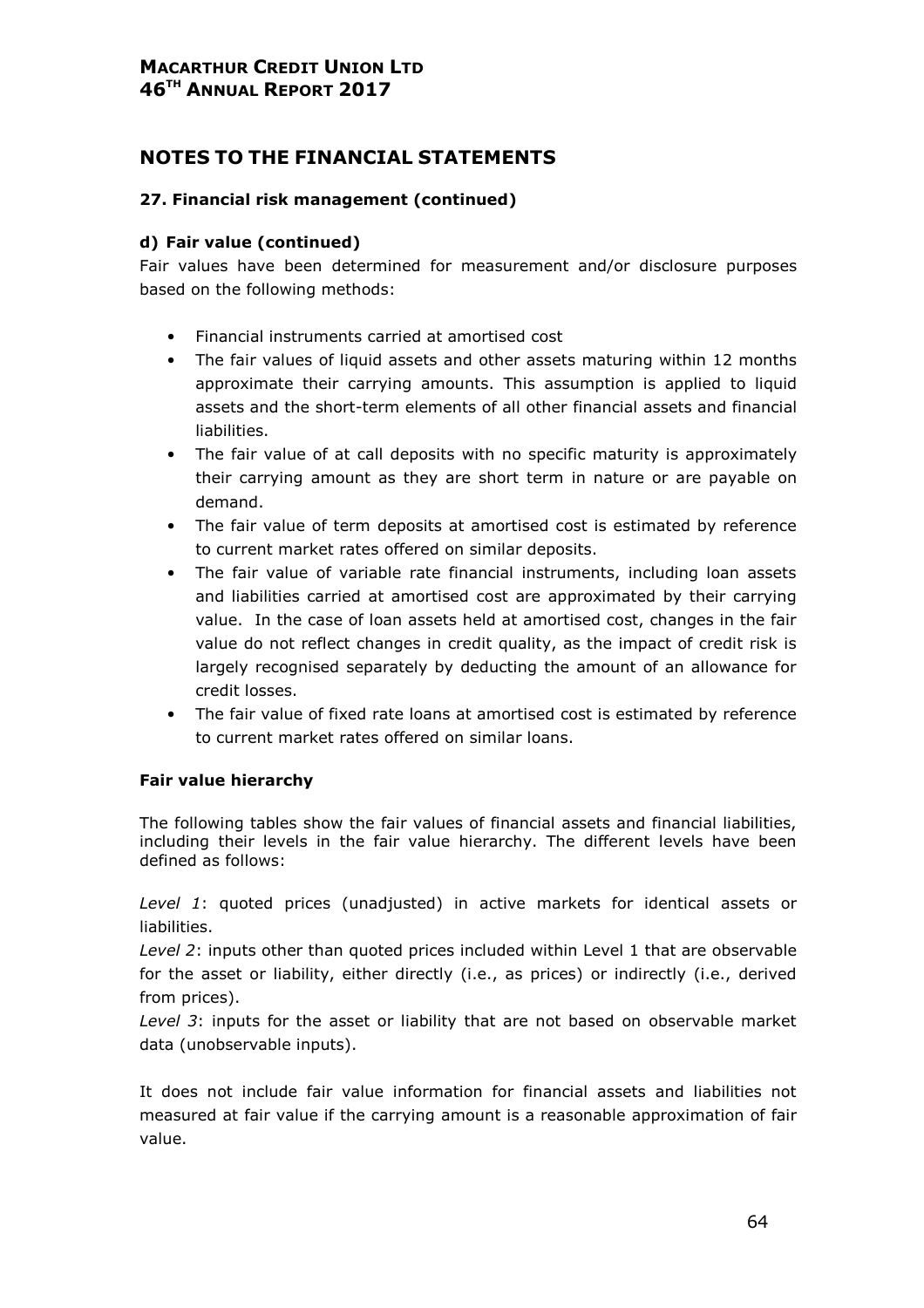#### 27. Financial risk management (continued)

#### d) Fair value (continued)

| 30 June 2017                                     | <b>Note</b> | Carrying<br>Amount | Level 1<br>\$ | Level 2<br>\$ | Level 3<br>\$ |
|--------------------------------------------------|-------------|--------------------|---------------|---------------|---------------|
| Financial assets not measured at fair value      |             |                    |               |               |               |
| Loans to members                                 | 11(a)       | 157,573,495        |               | 157,516,201   |               |
|                                                  |             | 157,573,495        | ۰             | 157,516,201   |               |
| Financial liabilities not measured at fair value |             |                    |               |               |               |
| Deposits                                         | 19          | 223,033,055        |               | 223,018,875   |               |
|                                                  |             | 223,033,055        | ۰             | 223,018,875   |               |
| 30 June 2016                                     | <b>Note</b> | Carrying<br>Amount | Level 1<br>\$ | Level 2<br>\$ | Level 3<br>\$ |
| Financial assets not measured at fair value      |             |                    |               |               |               |
| Loans to members                                 | 11(a)       | 150,843,611        |               | 150,907,070   |               |
|                                                  |             | 150,843,611        |               | 150,907,070   |               |
| Financial liabilities not measured at fair value |             |                    |               |               |               |
| Deposits                                         | 19          | 216,385,147        |               | 216,317,047   |               |
|                                                  |             | 216,385,147        |               | 216,317,047   |               |
|                                                  |             |                    |               |               |               |

#### Interest rates used for determining fair value

The interest rates used to discount estimated cash flows, when applicable, are based on current market rates at the reporting date which incorporate an appropriate credit spread, and were as follows:

|                  | 2017              | 2016          |
|------------------|-------------------|---------------|
| Loans to members | $3.89\% - 4.09\%$ | 4.29% - 4.74% |
| Deposits         | $1.85\%$ - 2.15%  | 1.85% - 2.15% |

#### e) Capital management - regulatory capital

The Credit Union's regulator, the Australian Prudential Regulation Authority (APRA) sets and monitors capital requirements for the Credit Union as a whole. The Credit Union reports to APRA under Basel II capital requirements and has adopted the standardised approach for credit risk and operational risk.

In implementing current capital requirements APRA requires the Credit Union to maintain a prescribed ratio of total capital to total risk weighted assets.

The Credit Union's regulatory capital is analysed in two tiers:

- Tier 1 capital, which includes ordinary share capital, general reserves and retained earnings, and other regulatory adjustments relating to items that are included in equity but are treated differently for capital adequacy purposes.
- Tier 2 capital, which includes qualifying subordinated liabilities, collective impairment allowances and the element of the fair value reserve relating to unrealised gains on readily marketable securities classified as available for sale.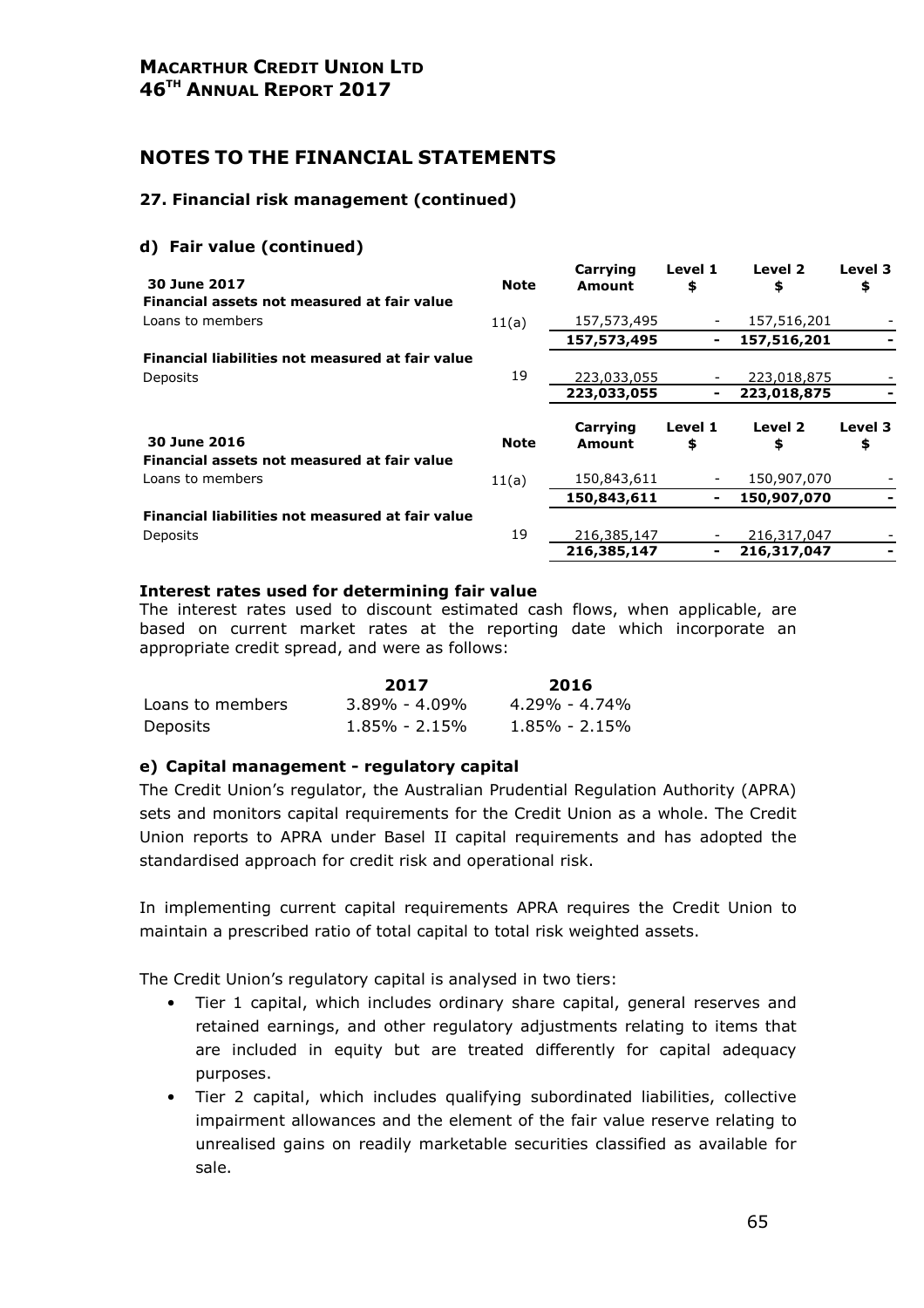# NOTES TO THE FINANCIAL STATEMENTS

#### 27. Financial risk management (continued)

#### e) Capital management - regulatory capital (continued)

Risk weighted assets are determined according to specified requirements that seek to reflect the varying levels of risk attached to assets and off balance sheet exposures. The Credit Union's policy is to maintain a strong capital base so as to maintain member, creditor and market confidence and to sustain future development of the business. The Credit Union has complied with all externally imposed capital requirements throughout the period.

There have been no material changes in the Credit Union's management of capital during the period.

APRA has set a prudential capital requirement (PCR) for each Approved Deposittaking Institution (ADI) which must be met at all times. Subject to the minimum capital requirements of 8%, PCR's are set at a level proportional to each ADI's overall risk profile. A key principle of APRA's capital management framework is that ADI's should have a process for assessing their overall capital adequacy in relation to their risk profile and strategy for maintaining capital levels. This process is referred to as the Internal Capital Adequacy Assessment Process (ICAAP).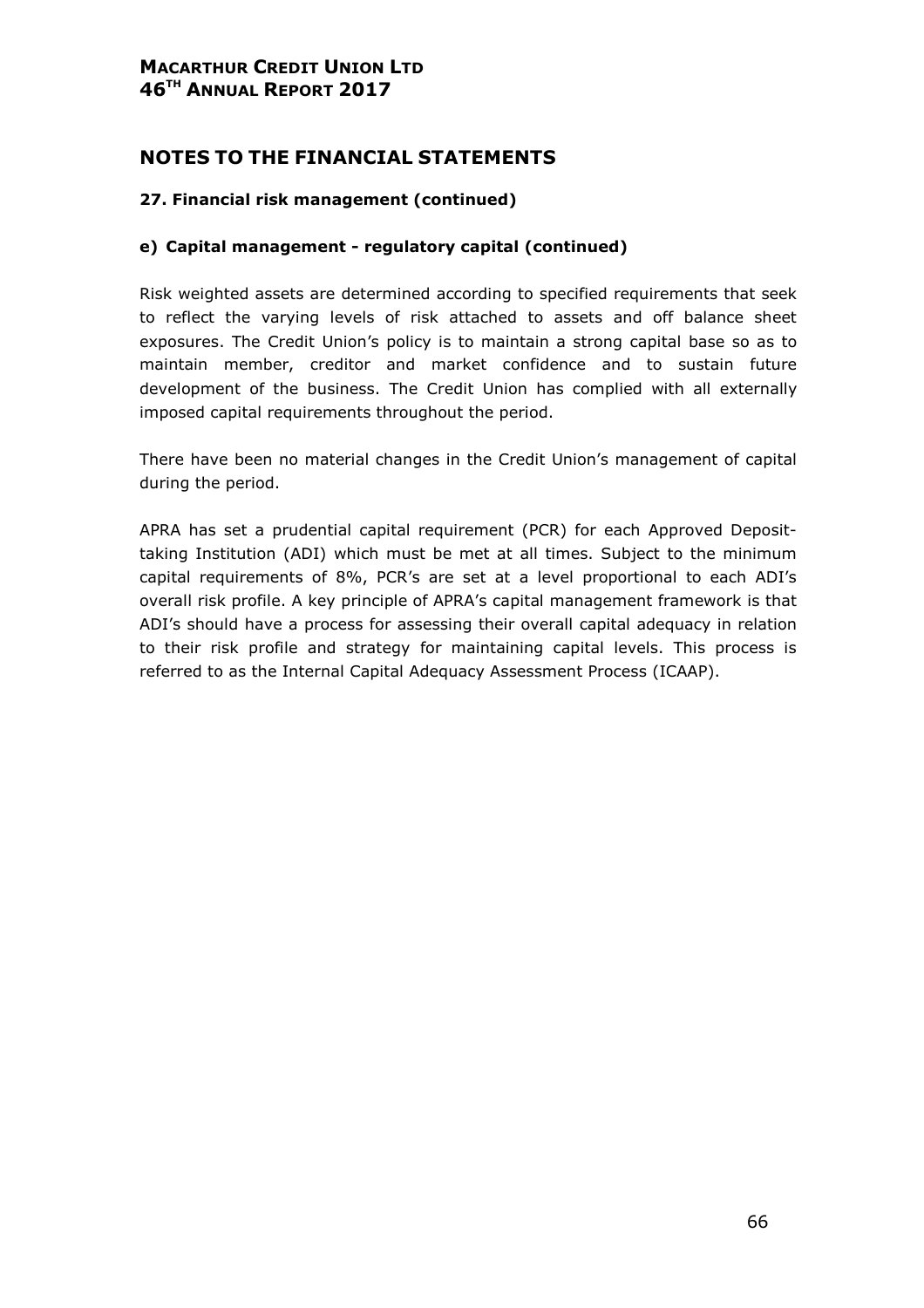## MACARTHUR CREDIT UNION LTD 46<sup>TH</sup> ANNUAL REPORT 2017

# NOTES TO THE FINANCIAL STATEMENTS

#### 27. Financial risk management (continued)

# e) Capital management - regulatory capital (continued)

The Credit Union's regulatory capital position at 30 June was as follows:

| 2017          | 2016             |
|---------------|------------------|
|               | \$               |
|               |                  |
|               | 23,504,386       |
| (1, 185, 979) | (1,090,299)      |
| 22,887,194    | 22,414,087       |
|               |                  |
| 376,149       | 390,369          |
|               |                  |
| 376,149       | 390,369          |
| 23,263,343    | 22,804,456       |
| 120,857,267   | 117,164,947      |
|               |                  |
| 105,945,314   | 102,375,208      |
| 14,911,953    | 14,789,739       |
|               |                  |
| 19.25%        | 19.46%           |
| 18.94%        | 19.13%           |
|               | \$<br>24,073,173 |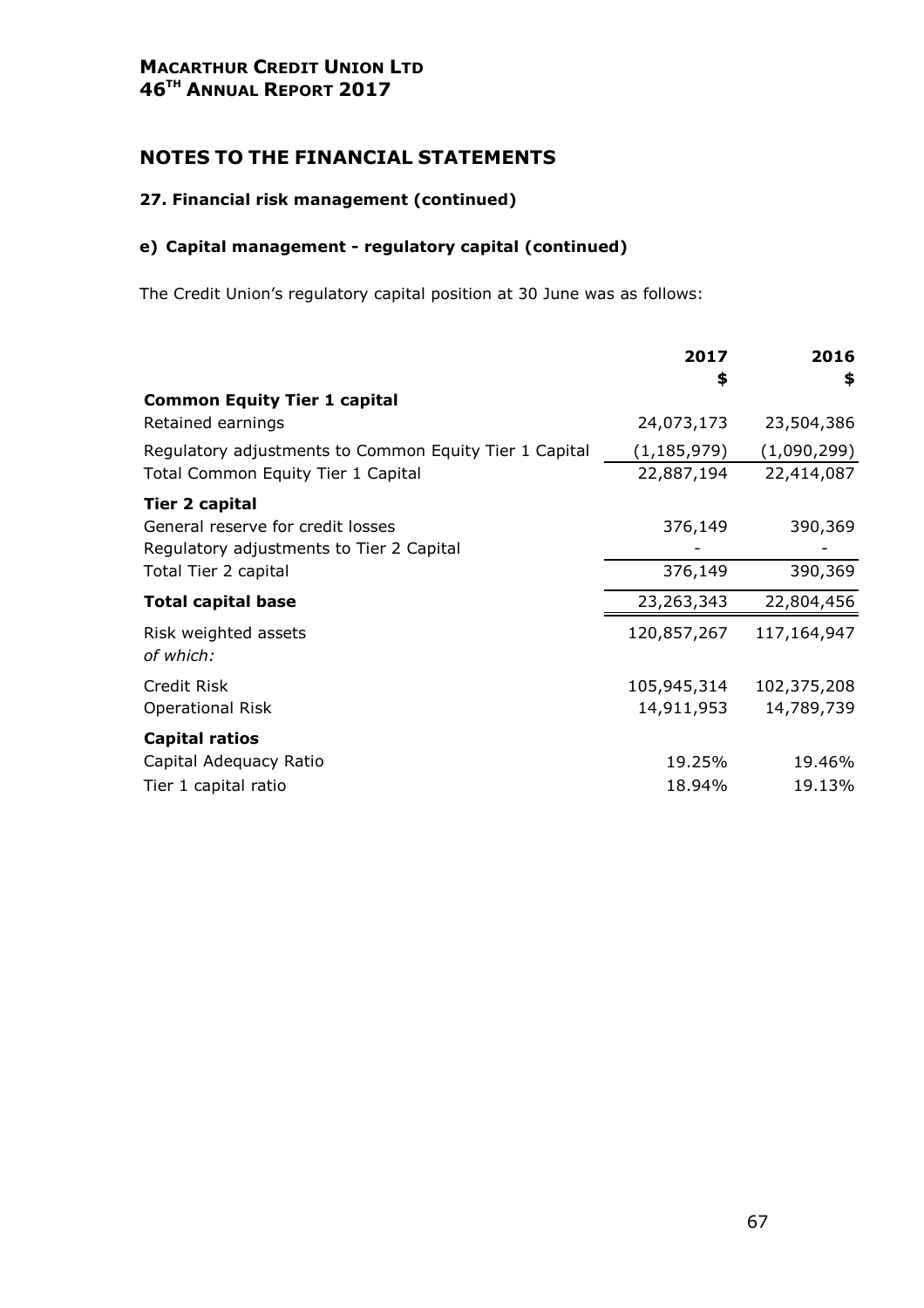# NOTES TO THE FINANCIAL STATEMENTS

#### 28. Related parties

The following were key management personnel of the Credit Union at any time during the reporting period, and unless otherwise indicated were key management personnel for the entire period:

#### Non-executive directors

- Greg Wright
- Phillip Rankin (Resigned 8 November 2016)
- Neville Hoskin
- Lloyd Pollard
- Geoffrey Ellis
- Deborah Vardy
- Glenn Becker
- Katie Palmer (Appointed 8 November 2016)

#### Associate Directors

• Alistair McLean (Appointed 28 December 2016)

#### Executives

- David Cadden (CEO)
- Paul Brooks (Executive Manager, Finance & Support Services)
- Rebecca Brookes (Executive Manager, Member Services)

#### Remuneration of key management personnel ("KMP")

The aggregate compensation of KMP comprises amounts paid, payable or provided for during the year. These amounts are as follows:

|                              | 2017<br>S | 2016      |
|------------------------------|-----------|-----------|
| Short term employee benefits | 653,223   | 990,354   |
| Post employment benefits-    |           |           |
| Superannuation contributions | 63,108    | 89,103    |
| Other long term benefits     | 24,178    | 16,199    |
| Total                        | 740,509   | 1,095,656 |
|                              |           |           |

A restructure of the executive team occurred as of 1 July 2016, with a reduction in the number of executives from six to three.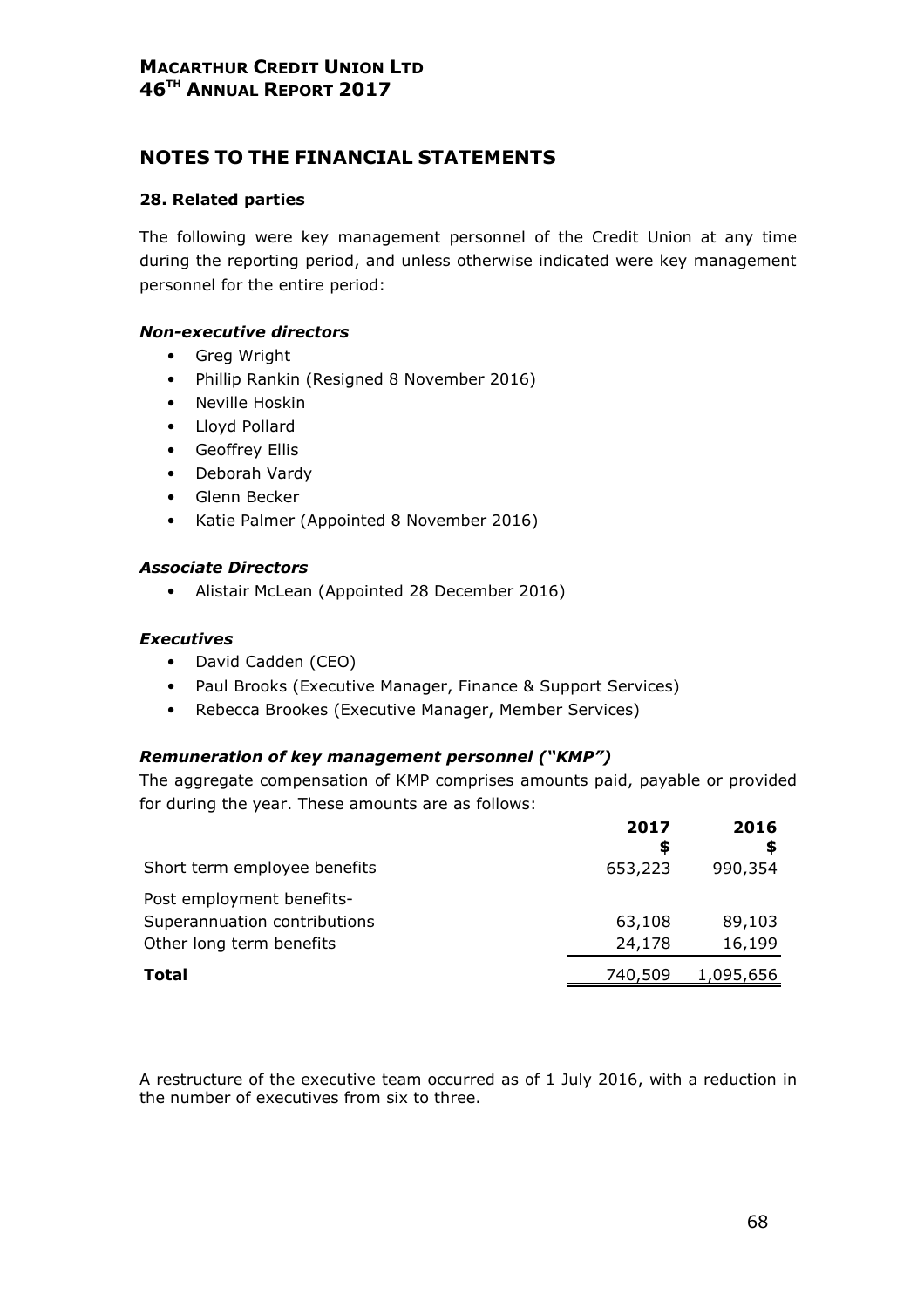# NOTES TO THE FINANCIAL STATEMENTS

#### 28. Related parties (continued) Remuneration of key management personnel ("KMP")(Continued)

Remuneration shown as "Short term employee benefits" in the above table is defined as cash salaries, paid annual leave, movements in annual leave provision, bonuses and the value of non-monetary benefits received. All remuneration to directors was approved by the members at the previous Annual General Meeting of the Credit Union.

#### Loans to key management personnel

|                                                                               | 2017<br>\$ | 2016<br>\$ |
|-------------------------------------------------------------------------------|------------|------------|
| The aggregate value of loans to KMP at balance date<br>amounted to:           | 2,166,756  | 3,104,024  |
| The aggregate value of loans disbursed to KMP<br>during the year amounted to: | 713,126    | 441,275    |
| Interest and fees earned on loans to KMP                                      | 94,004     | 166,333    |
| Less: KMP loan balance at date of resignation or<br>restructure ^             | 746,667    | 625,644    |
| Repayments during the year                                                    | 997,731    | 1,124,343  |

The Credit Union's policy for lending to KMP is that all loans are approved on the same terms and conditions that apply to members.

There are no benefits or concessional terms and conditions applicable to related parties of KMP. There are no loans to related parties which are impaired.

 $\land$  As previously noted a restructure of the executive team took place as of 1 July 2016, therefore the loan balances of those KMP were also removed from the loans balance.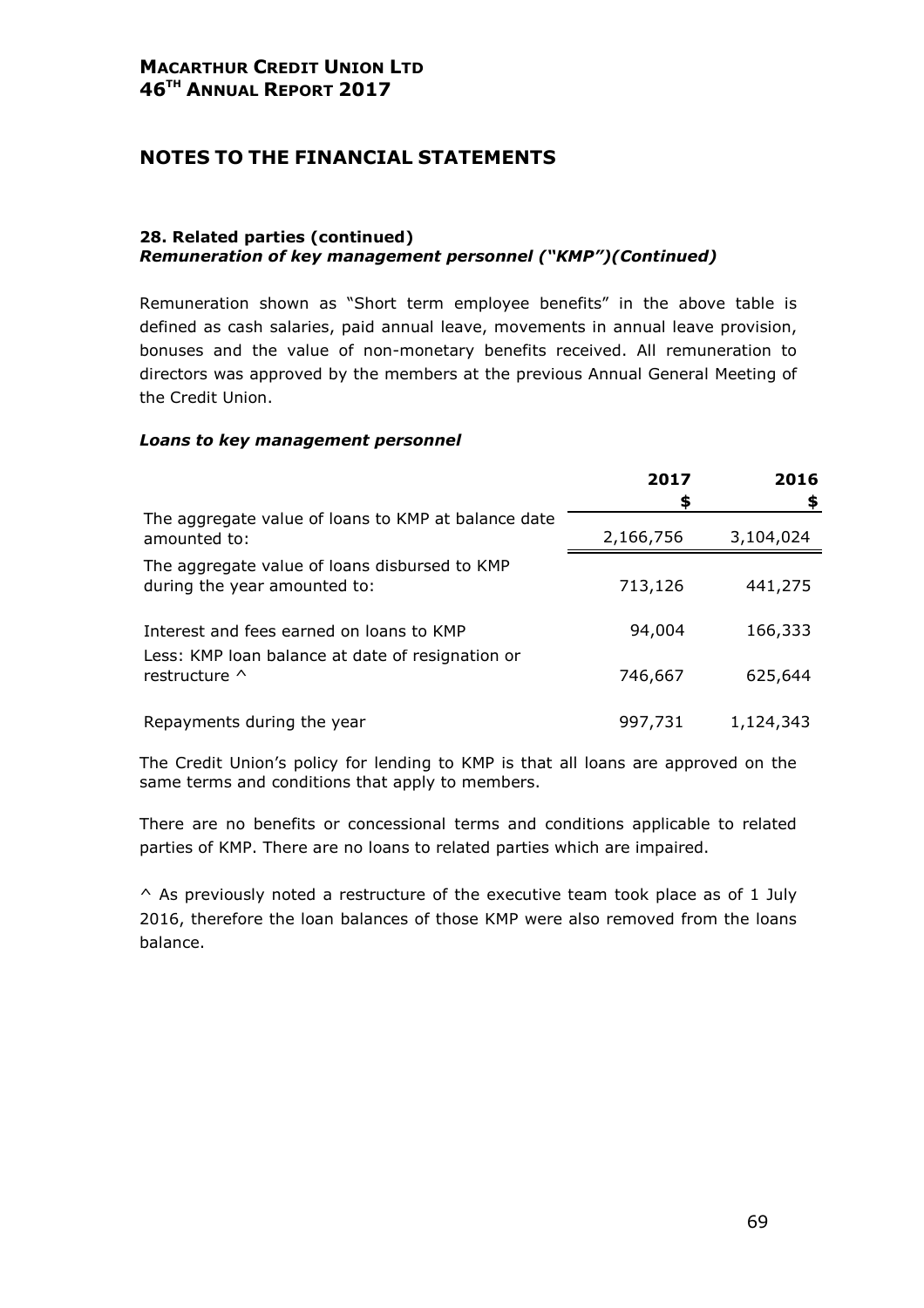# NOTES TO THE FINANCIAL STATEMENTS

#### 29. Economic dependency

The Credit Union has an economic dependency on the following suppliers of services.

#### Credit Union Services Corporation (Australia) Limited ("CUSCAL")

CUSCAL supplies the Credit Union with rights to member cheques, access cards and provides services in the form of settlement with bankers for member cheques, EFT, visa card transactions and the production of access cards for use by members. It also provides central banking facilities to the Credit Union.

In addition, CUSCAL operates the switching computer used to link access cards operated through the RediATM network and other approved ATM and EFT suppliers to the Credit Union's IT systems.

#### TransAction Solutions Pty Limited ("TAS")

TAS provides computing services to the Credit Union. The Credit Union has a management contract with the bureau to supply computer support staff and services to meet the day to day needs of the Credit Union and compliance with relevant prudential standards.

#### Service Contracts

All service contracts are capable of being cancelled within 12 months.

#### 30. Subsequent events

There have been no matters or circumstances that have arisen since the end of the financial year which significantly affected or may significantly affect the operations, or state of affairs of the Credit Union in subsequent financial years.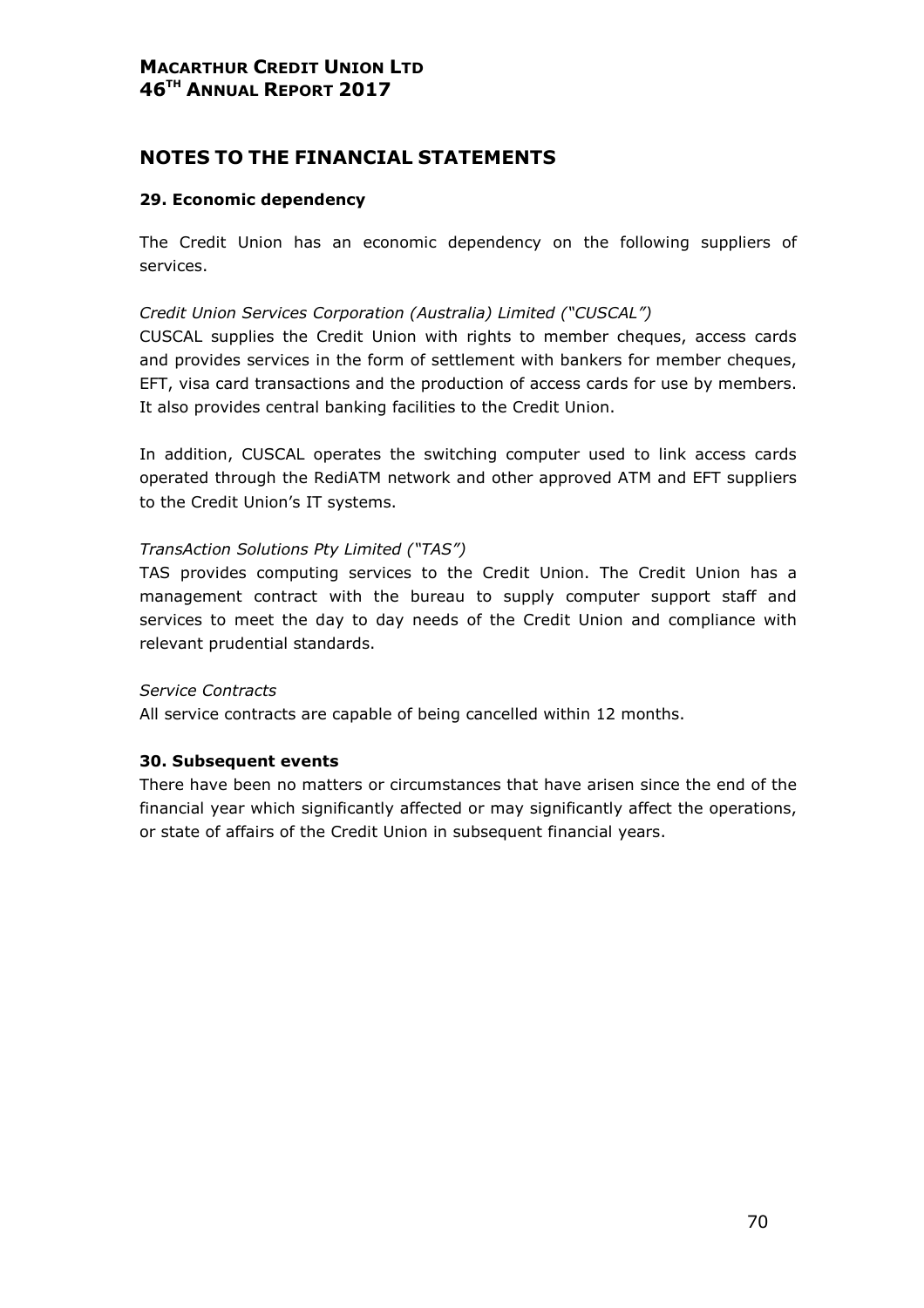#### **DIRECTORS' DECLARATION**

- 1 In the opinion of the directors of Macarthur Credit Union Limited ('the Credit Union'):
	- (a) the financial statements and notes that are set out on pages 20 to 70 are in accordance with the Corporations Act 2001, including:
		- giving a true and fair view of the Credit Union's financial position  $(i)$ as at 30 June 2017 and of its performance, for the financial year ended on that date; and
		- (ii) complying with Australian Accounting Standards and the Corporations Regulations 2001; and
	- (b) there are reasonable grounds to believe that the Credit Union will be able to pay its debts as and when they become due and payable.
- $\overline{2}$ The directors draw attention to Note 2 (a) which includes a statement of compliance with International Financial Reporting Standards.

Signed in accordance with a resolution of the directors:

Geoffrey Ellis Acting Chairman of Board of Directors Committee

Neville Hoskin Chairman Governance

Dated at Camden this 20<sup>th</sup> day of September 2017.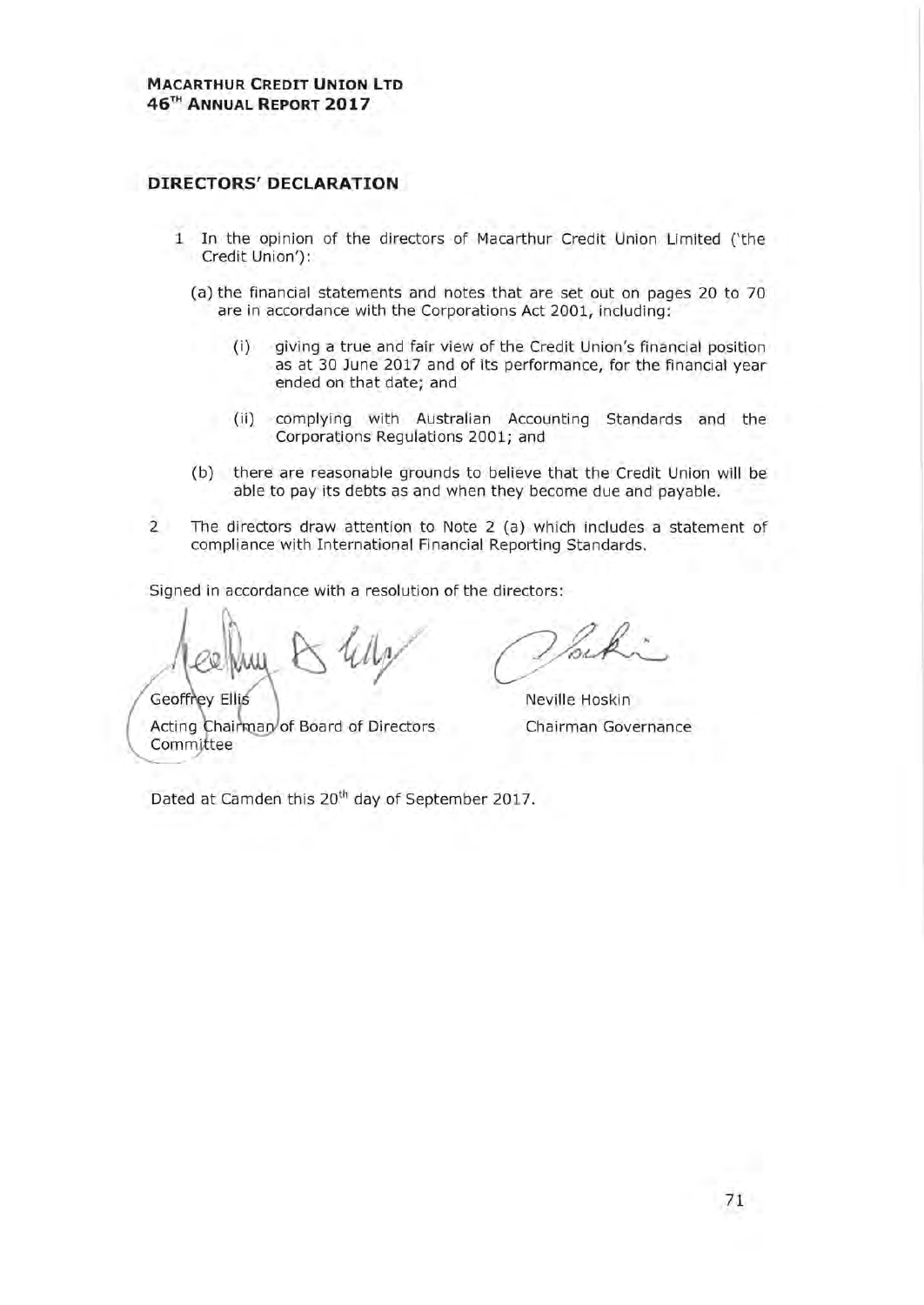

# **Independent Auditor's Report**

#### To the members of Macarthur Credit Union Limited

#### Opinion

We have audited the Financial Report of Macarthur Credit Union Limited (the Company).

In our opinion, the accompanying Financial Report of the Company is in accordance with the Corporations Act 2001, including:

· giving a true and fair view of the Company's financial position as at 30 June 2017 and of its financial performance for the year ended on that date; and

• complying with Australian Accounting Standards and the Corporations Regulations 2001.

#### The Financial Report comprises:

- Statement of financial position as at 30 June 2017
- Statement of profit or loss and other comprehensive income, Statement of changes in equity, and Statement of cash flows for the year then ended
- Notes including a summary of significant accounting policies
- · Directors' Declaration.

#### **Basis for opinion**

We conducted our audit in accordance with Australian Auditing Standards. We believe that the audit evidence we have obtained is sufficient and appropriate to provide a basis for our opinion.

Our responsibilities under those standards are further described in the Auditor's responsibilities for the audit of the Financial Report section of our report.

We are independent of the Company in accordance with the Corporations Act 2001 and the ethical requirements of the Accounting Professional and Ethical Standards Board's APES 110 Code of Ethics for Professional Accountants (the Code) that are relevant to our audit of the Financial Report in Australia. We have fulfilled our other ethical responsibilities in accordance with the Code.

#### **Other Information**

Other Information is financial and non-financial information in Macarthur Credit Union Limited's annual reporting which is provided in addition to the Financial Report and the Auditor's Report. The Directors are responsible for the Other Information.

Our opinion on the Financial Report does not cover the Other Information and, accordingly, we do not express an audit opinion or any form of assurance conclusion thereon.

In connection with our audit of the Financial Report, our responsibility is to read the Other Information. In doing so, we consider whether the Other Information is materially inconsistent with the Financial Report or our knowledge obtained in the audit, or otherwise appears to be materially misstated.

KPMG, an Australian partnership and a member firm of the KPMG network of independent member firms affiliated with KPMG International Cooperative ("KPMG International"), a Swiss entity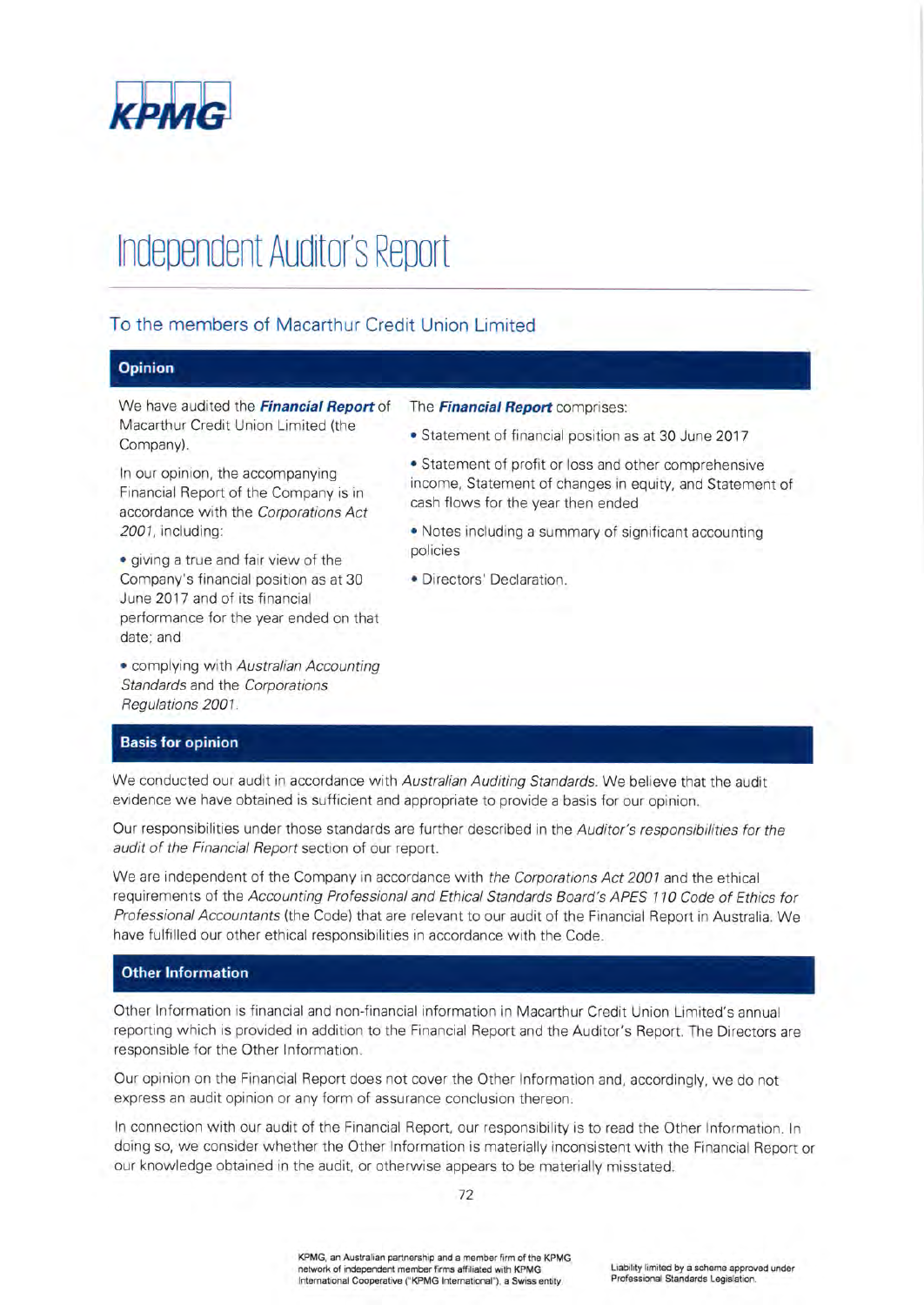

We are required to report if we conclude that there is a material misstatement of this Other Information. and based on the work we have performed on the Other Information that we obtained prior to the date of this Auditor's Report we have nothing to report.

## **Responsibilities of the Directors for the Financial Report**

The Directors are responsible for:

. preparing the Financial Report that gives a true and fair view in accordance with Australian Accounting Standards and the Corporations Act 2001

. implementing necessary internal control to enable the preparation of a Financial Report that gives a true and fair view and is free from material misstatement, whether due to fraud or error

• assessing the Company's ability to continue as a going concern. This includes disclosing, as applicable, matters related to going concern and using the going concern basis of accounting unless they either intend to liquidate the Company or to cease operations, or have no realistic alternative but to do so.

## Auditor's responsibilities for the audit of the Financial Report

Our objective is:

• to obtain reasonable assurance about whether the Financial Report as a whole is free from material misstatement, whether due to fraud or error; and

· to issue an Auditor's Report that includes our opinion.

Reasonable assurance is a high level of assurance, but is not a guarantee that an audit conducted in accordance with Australian Auditing Standards will always detect a material misstatement when it exists.

Misstatements can arise from fraud or error. They are considered material if, individually or in the aggregate, they could reasonably be expected to influence the economic decisions of users taken on the basis of this Financial Report.

A further description of our responsibilities for the audit of the Financial Report is located at the Auditing and Assurance Standards Board website at: http://www.auasb.gov.au/auditors\_files/ar3.pdf. This description forms part of our Auditor's Report.

Partner

Wollongong 20 September 2017